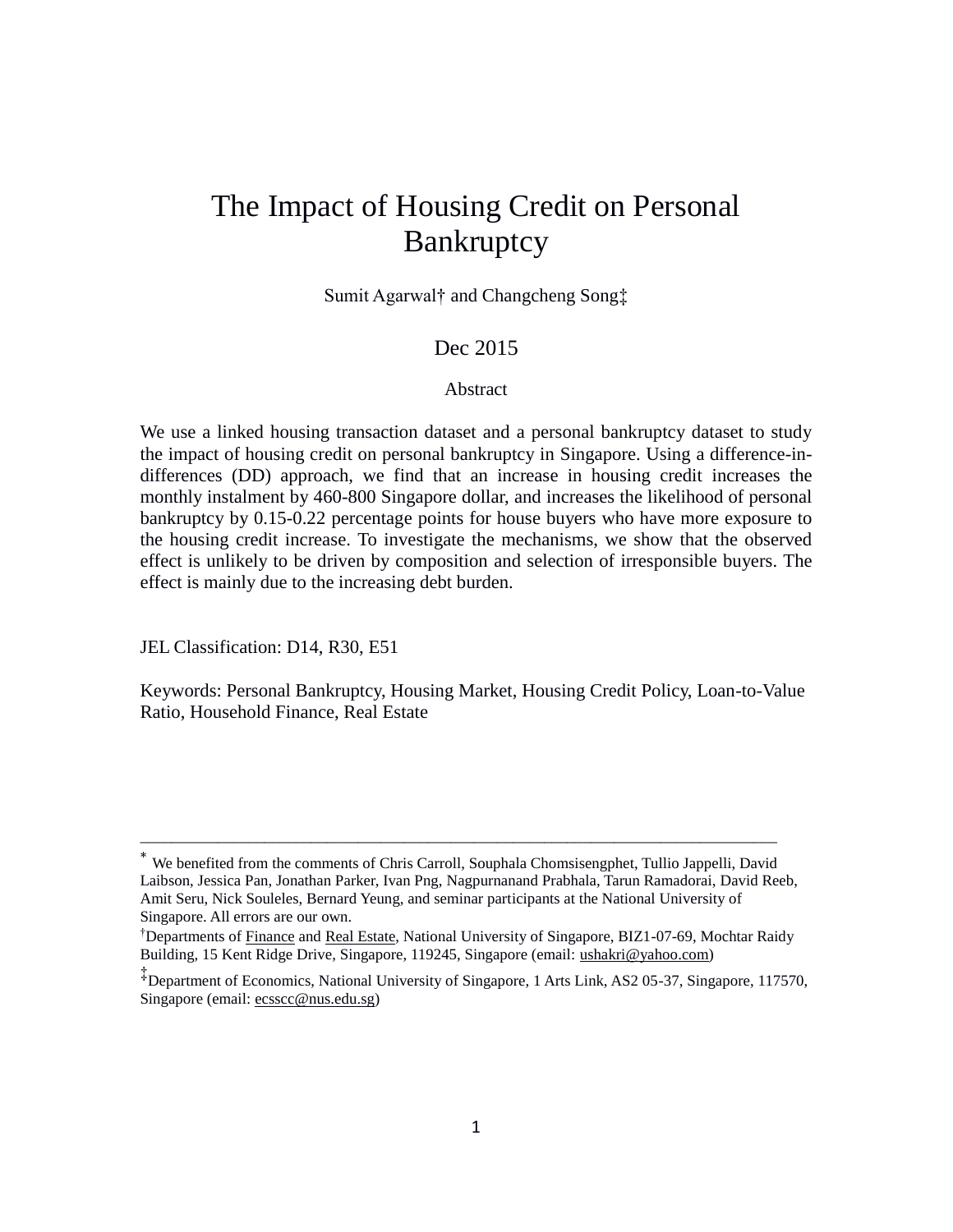## **I. Introduction**

What is the impact of housing credit on house buyers? Standard economic theory suggests that housing credit can facilitate consumption-smoothing for house buyers. However, recent research in the US shows that increasing the flow of credit might be counterproductive, and rise of household debt is considered one of factors contributing to the Great Recession (Mian and Sufi 2014). The expansion of mortgage credit leads to excessive household debt and mortgage defaults (Mian and Sufi 2009), causing individuals to spend less (Mian, Rao, and Sufi 2013).

Personal bankruptcy is an extremely disruptive household finance decision with severe welfare consequences for individuals. It is important to understand what causes personal bankruptcy. Previous empirical studies suggest that it is caused by strategic behavior (Fay, Hurst, and White, 2002), negative shocks (Domowitz and Sartain 1999; Himmelstein et al. 2009), access to high-interest credit (Ellis 1998; Skiba and Tobacman 2009). It is not clear whether access to relatively low-interest credit, such as housing credit, is related to personal bankruptcy.

In this paper, we link the previously mentioned literature by studying the impact of housing credit on personal bankruptcy in Singapore. Singapore is a good setting to study personal bankruptcy since bankrupts restructure their debt payments before discharge, rather than continue their lives free of their existing debts. This makes personal bankruptcy an extreme event with negative welfare consequences. Moreover, the relationship between housing credit and personal bankruptcy is difficult to identify with existing research due to both lack of data and lack of research design.

In this paper, we use precise identifiers to merge the dataset with over 150,000 housing transactions from 1995 to 2012 with the personal bankruptcy dataset in Singapore. Our identification strategy is a difference-in-differences (DD) approach. We explore two sources of variations. The first is the time variation arising from housing credit policy change. On July 19, 2005, the Monetary Authority of Singapore (MAS) in Singapore increased the housing Loan-To-Value (LTV) limit from 80 to 90 percent. The second source of variation is cross sectional and arises from different housing prices and dimensions. The exposure of house buyers to the LTV limit change was determined both by whether they bought houses before or after policy change and by housing prices and dimensions. Our identification strategy relies on the interaction of the two sources of variation, and only the interaction can be interpreted as plausibly exogenous.

We find a strong first stage. The increase in LTV limit in 2005 increases the actual LTV of those who bought relatively expensive houses by 4.5%-5% larger. The policy change in 2005 increases the monthly instalment of those who bought relatively expensive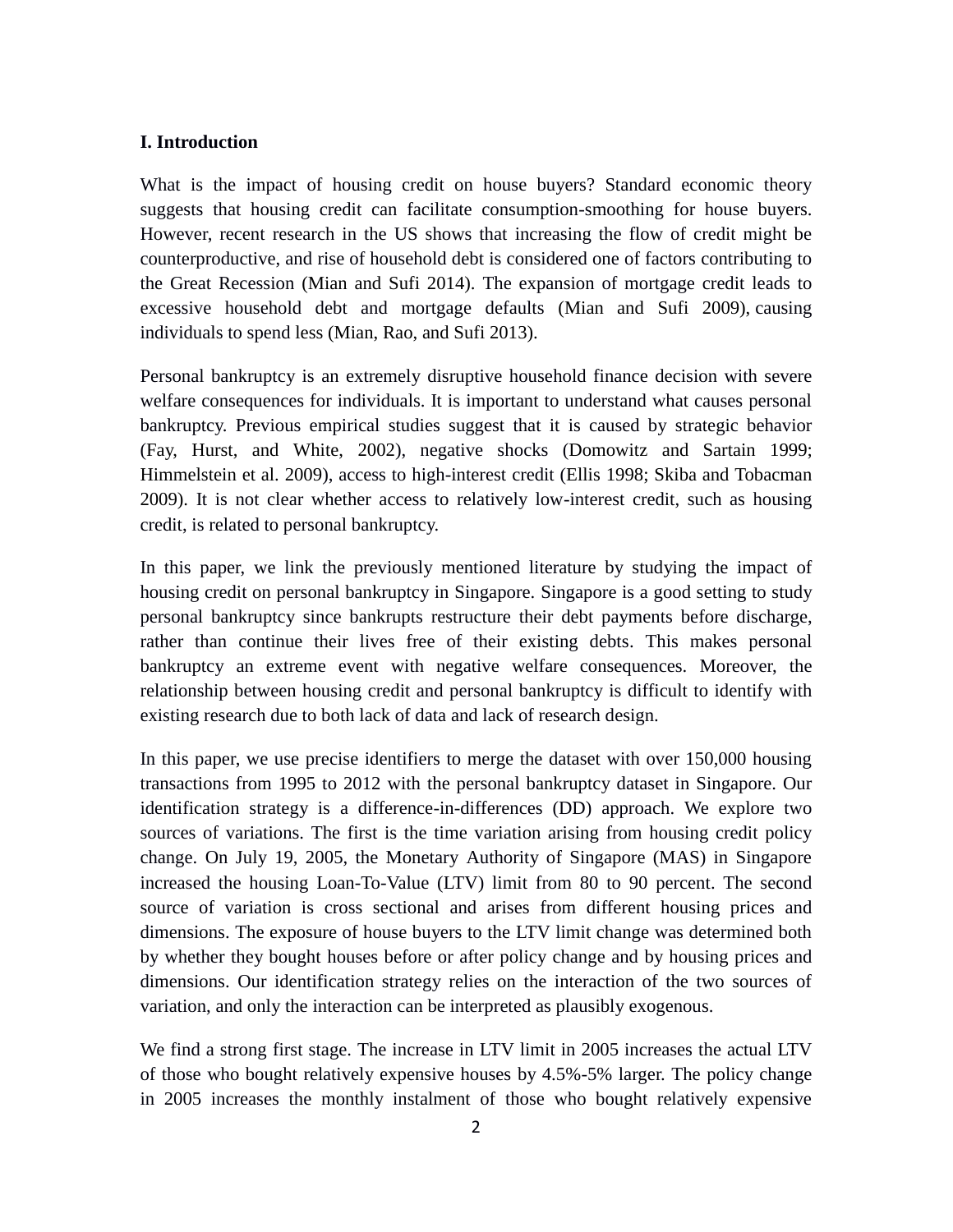houses by 460-800 dollar larger, about 18% to 30% from the mean. More importantly, we find that comparing with purchasing a relatively cheap house, purchasing a relatively *expensive* house after the increase in LTV limit increases the likelihood of becoming bankrupt by 0.15-0.20 percentage points. Purchasing a relatively *large* house after the increase in LTV limit increases the likelihood of bankruptcy by 0.11-0.18 percentage points. The results are robust with various control variables and flexible interaction terms. We then conduct placebo test to check the validity of the DD strategy. We find that there are no differential trends in personal bankruptcy before the LTV limit increase in 2005, and the DD strategy is valid.

We further investigate the two possible channels of the observed results. The first is through composition effect. There are several possible composition effects after the policy change. For example, an increase in LTV limit encourages existing private house buyers to buy more expensive houses than they could afford before (selection into our treatment group). Households might also switch from buying subsidized public houses or renting houses to buying private houses (selection into our sample). The second is the debt burden effect: after the increase of LTV limit, house buyers can borrow more given the same house value but pay a larger monthly payment, increasing vulnerability to bankruptcy.

To test the composition effects, we exploit another housing policy change in 2002 as a control experiment. On Sept 1, 2002, while maintaining the LTV at 80 percent, the MAS reduced minimum cash payment from 20 to 10 percent of housing value. Savings in the Central Provident Fund (CPF) can be used for the remaining 10 percent of housing value.<sup>1</sup> Since the LTV limit did not change in 2002, house buyers cannot borrow more given the same house value. Because minimum cash payment was reduced from 20 to 10 percent of housing value, house buyers can buy expensive houses they could not have afforded before. And households might also switch from buying subsidized public houses or renting houses to buying private houses. If composition effect is the primary contributing factor, the 2002 policy change should have similar effect to the 2005 policy. We use a similar DD strategy to estimate the impact of the 2002 housing policy change on personal bankruptcy. We find that the coefficients of the interaction terms are close to zero and insignificant. These results suggest that the composition effect is unlikely to be the primary channel.

<sup>&</sup>lt;sup>1</sup>The Central Provident Fund (CPF) is a comprehensive compulsory social security savings plan in Singapore. The overall scope and benefits of the CPF consist of retirement, healthcare, home ownership, family protection, and asset enhancement (also see, Agarwal, Pan and Qian 2014). Working Singaporeans and permanent residents, and their employers have to make monthly contributions to the CPF by law (Central Provident Fund Act).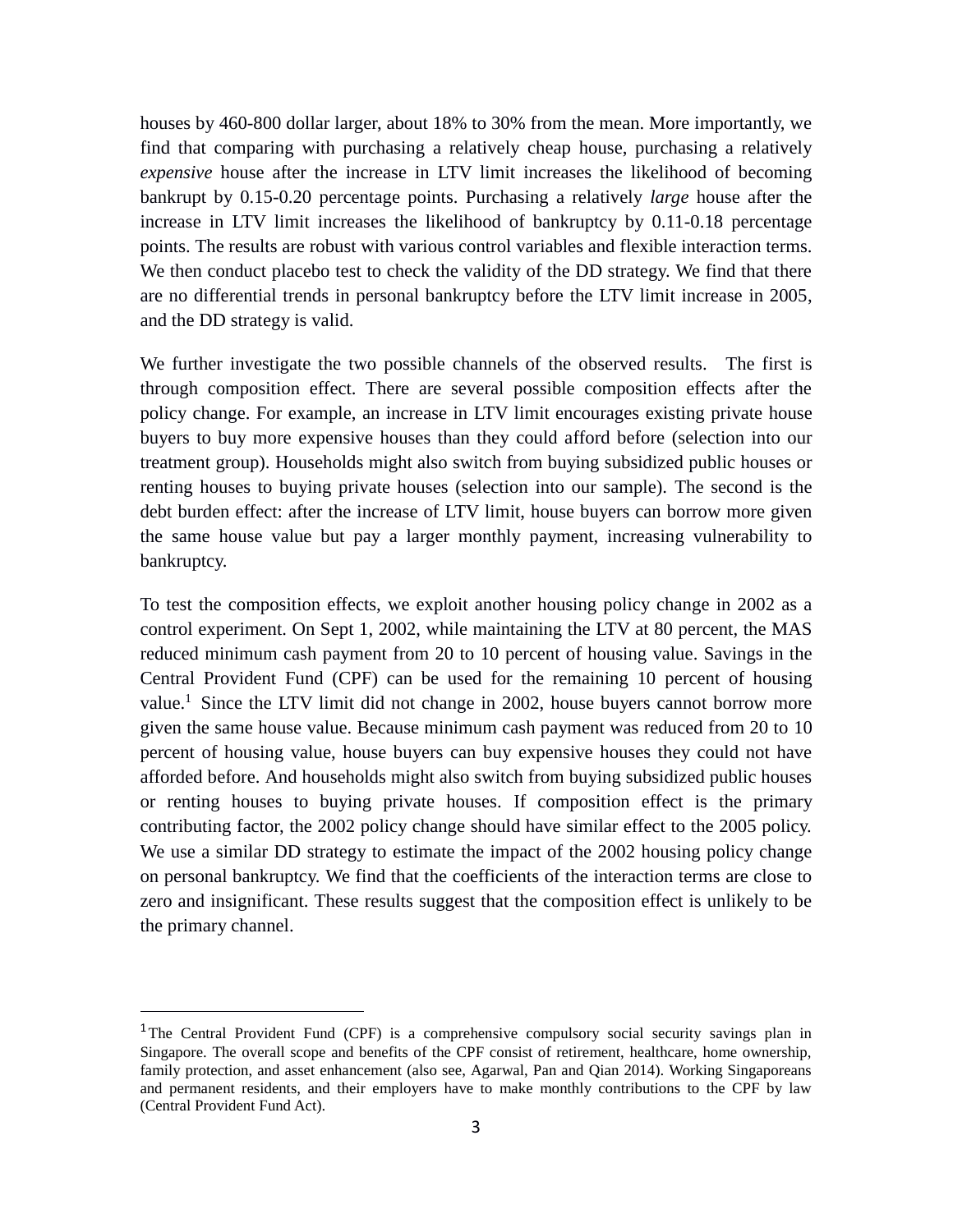To test the debt burden effect, we use precise identifiers to merge our housing and personal bankruptcy datasets with a lawsuit dataset of more than 532,000 lawsuits in Singapore. We use whether the house buyer is a defendant in a credit-related lawsuit after buying a house as an indicator of debt burden. We have two strategies to test the debt burden effect. First, we use the similar DD strategy to estimate the impact of the LTV limit increase in 2005 on being a defendant in a credit-related lawsuit. We find that, comparing with purchasing a relatively cheap house, purchasing a relatively expensive house increases the likelihood of becoming a defendant in a credit-related lawsuit by 0.15-0.20 percentage points. Compared with purchasing a relatively small house, purchasing a relatively large house increases the likelihood of becoming a defendant in a credit-related lawsuit by 0.20-0.22 percentage points. Thus, the results are consistent with the debt burden effect. Second, we estimate the heterogeneous effect of the LTV limit increase on personal bankruptcy based on whether house buyers are defendants in creditrelated lawsuits. The debt burden effect predicts that the impact of the LTV limit increase in 2005 is larger for those who are defendants in credit-related lawsuits compared to those who are not. Using a specification with triple interactions, we find that the impact of the LTV limit increase in 2005 is 8.4-11 percentage points greater for those who are defendants in credit-related lawsuits compared to those who are not. These results from the above two strategies suggest that the debt burden effect is the primary explanation for the observed pattern. Our findings are consistent with Keys et al (2014)'s findings that a sizable decline in mortgage payments induces a significant drop in mortgage defaults using the housing loan data in the US.

An important concern is the selection for irresponsible house buyers. In our sample, there might be irresponsible house buyers who will become bankrupt no matter what house they are buying. Since the house buyer can choose their housing prices and dimensions, it is possible that an irresponsible home buyer is more likely to buy a relatively more expensive or larger house after the LTV limit increase in 2005. In this case, finding a positive treatment effect would be a spurious outcome of an omitted variable about one type of house buyers. We have two strategies to test this issue. First, we test the selection on observables. We use the similar DD strategy to estimate the impact of the LTV limit increase on five observables that might correlate with this type of house buyers: whether they file bankruptcy before buying houses, whether they are defendants in credit related lawsuits before buying houses, gender, ethnicity and age cohort. We find that there is no evidence that those who buy relatively more expensive houses after the LTV limit increase in 2005 are selected to be more irresponsible. Second, we use the housing buying pattern before the LTV limit increase in 2005 to estimate the simulated housing prices and dimensions. We use the similar DD strategy to estimate the impact of the LTV limit increase in 2005 on personal bankruptcy but use simulated housing prices (dimensions) instead of actual prices (dimensions). If selection is the main issue, we should observe that the estimated results using simulated prices and dimensions are close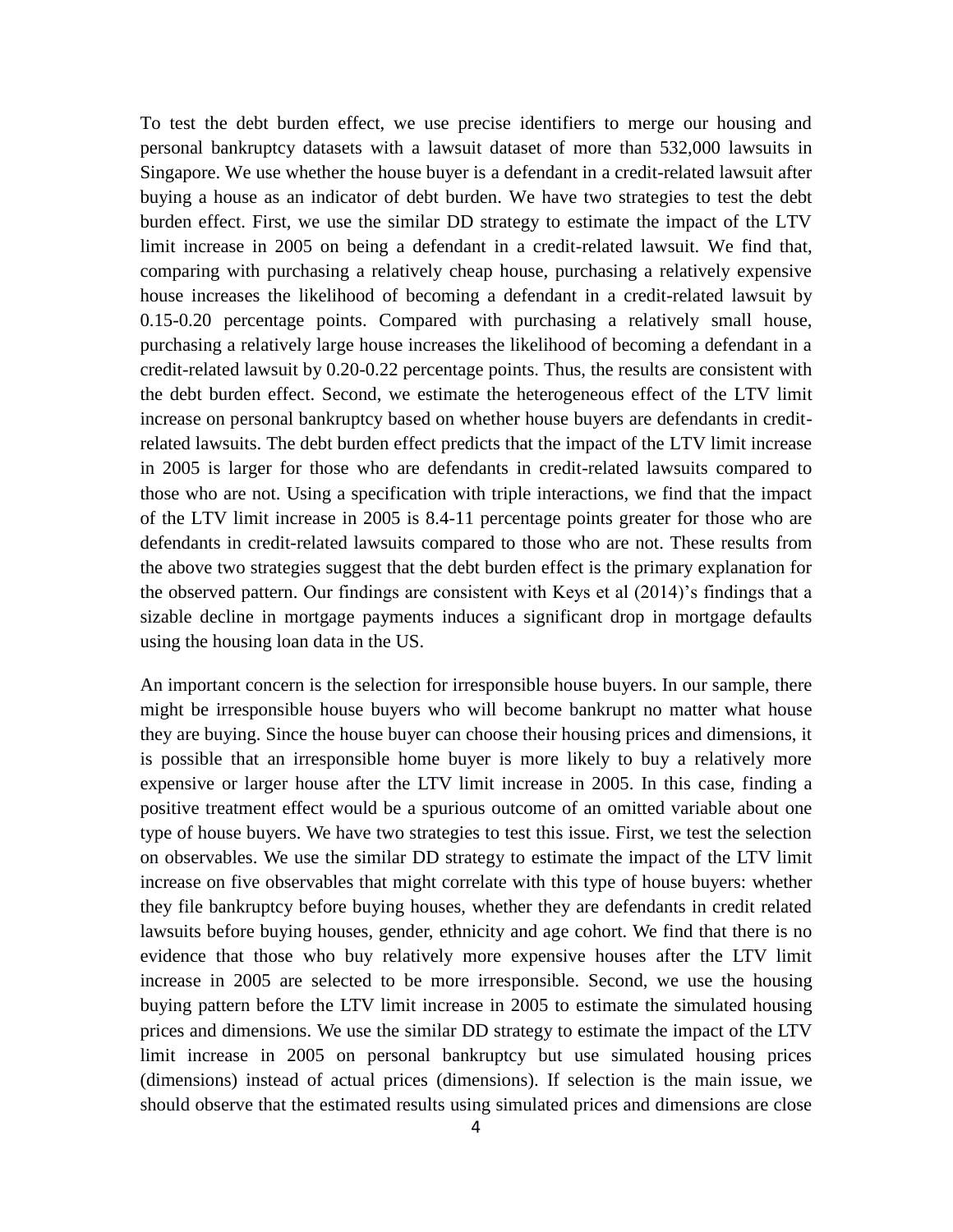to zero and different from those results with actual prices and dimensions. We find that the coefficients of interaction terms are positive and significant. The magnitudes are similar to the estimation that uses actual price. Therefore, both strategies suggest that selection by irresponsible buyers is unlikely to be an important issue.

Another concern is that since personal bankruptcy is generally not an immediate effect of a policy, there might be other changes in policy or the Singaporean economy that impact our results. It is possible that an increase in the bankruptcy rate is due to the increase in interest rates of housing loans rather than the LTV limit increase in 2005. This hypothesis predicts that given the LTV limit, when interest rate increases/decreases, personal bankruptcy of those who buy relatively expensive houses increase/decrease. We restrict our sample to the period with a fixed LTV limit but fluctuate the interest rate. We find no evidence that an increase in bankruptcy rate is due to the increase in interest rates.

It is important to understand whether the results are driven by speculators or owner occupied house buyers. We use two proxies to identify speculators: whether house buyers sell the house in a sub-sale and whether house buyers buy multiple houses from 1996 to 2012.<sup>2</sup>We restrict our sample to speculators and use the similar DD strategy to estimate the impact of the LTV limit increase in 2005 on personal bankruptcy. We find that the coefficients are close to zero and insignificant. These results suggest that the main results are not driven by speculators but by owner-occupied house buyers.

Note that our research design cannot analyze the overall welfare effect of housing credit. We identify the negative effects of housing credit but the benefit of housing credit is difficult to estimate, which is beyond the scope of the study.

We also investigate the relationship between personal bankruptcy and house-selling behavior. Using a simple OLS regression, we find that that bankrupt home owners are about 9.0 percentage points more likely to sell their houses. Conditional on selling houses, the return on house sales for bankrupt home owners is 10.7 percentage points less than those who are not bankrupts. Why is the return of house sale for bankrupt home owners? One possibility is that the bankruptcy law requires the house to vest in the Official Assignee and be sold after bankruptcy. Another possibility is that home owners know their financial burden and bankruptcy prospects, and they might sell houses even before bankruptcy to smooth consumption and mitigate negative shocks. We find that for those who sell houses and become bankrupt, 57.4 percent of them sell their houses before becoming bankrupt. Those who sell their houses before becoming bankrupt have a 12.3 percent price discount compared to those who do not file for bankruptcy. Those who sell

<sup>&</sup>lt;sup>2</sup>A "sub-sale" is the sale of a unit before the government issues the temporary occupation permit by someone who bought the unit from the developer. If house buyers sell the house with a sub-sale to earn profit from housing price increase, they are likely to be speculators.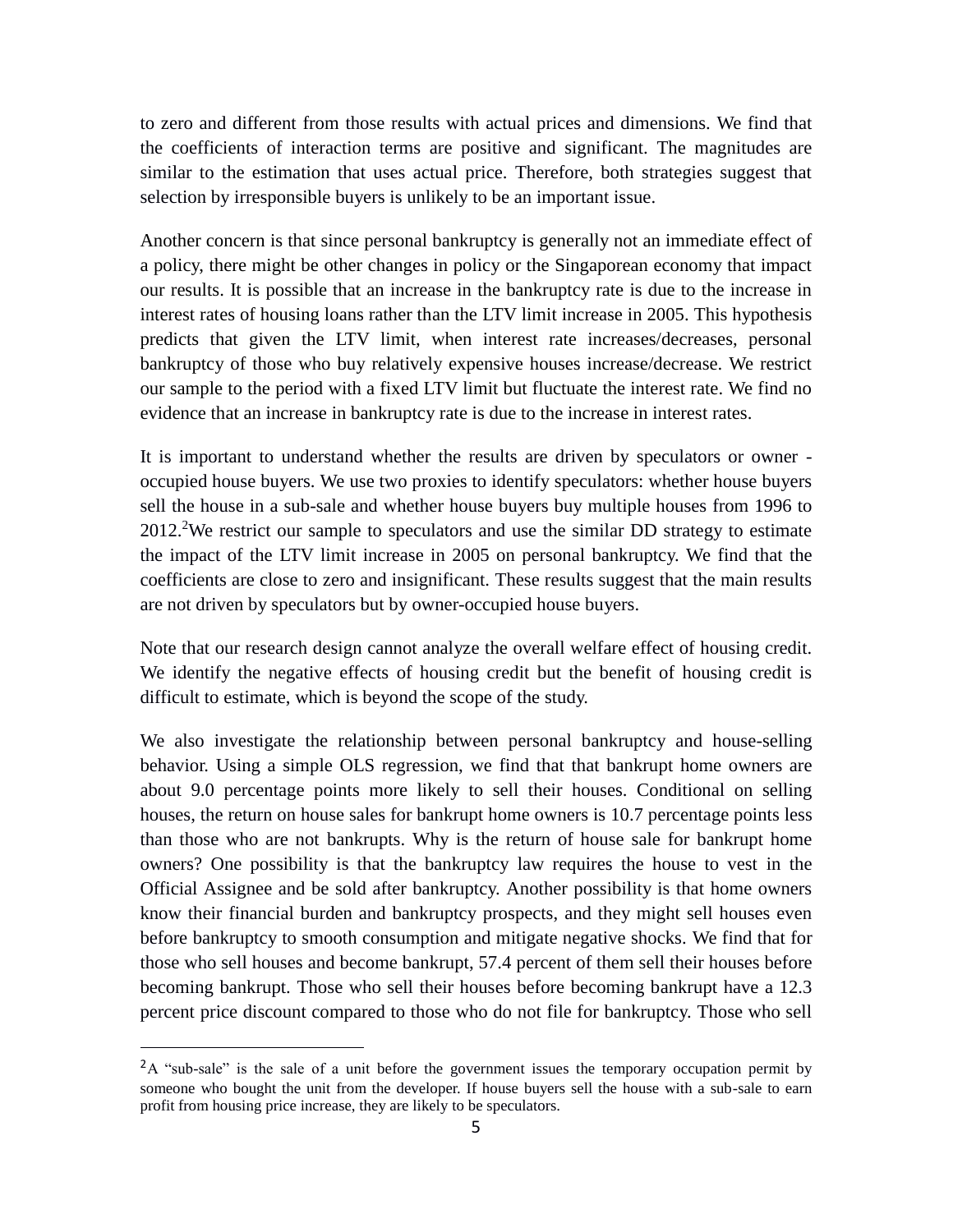their houses after becoming bankrupt have and 8.7 percent price discount compared to those who do not become bankrupt. These results suggests that the low return from forced sale are not only due to the bankruptcy law but also the second possibility: home owners know their financial burden and bankruptcy prospects; therefore they sell houses even before bankruptcy to smooth consumption and mitigate negative shocks.

This paper contributes to several strands of economics, law and banking literature. First, our results contribute to literature on the impact of credit. Standard economic theory suggests that housing credit can facilitate consumption-smoothing for house buyers. Empirical research generally supports the predictions of the positive impact of credit. For example, increased access to credit can lead consumers to improve their welfare. Another positive impact is to insure against income fluctuation, as increased access to credit can help insure consumption in the short run (Islam and Maitra 2010) and help smooth interseasonal consumption changes (Menon 2003).

Recent empirical research also finds the negative impact of credit in the setting of payday loans. Access to payday loan increases personal bankruptcy rates (Skiba and Tobacman 2009), increases households' difficulty paying mortgage, rent and utility bills (Melzer 2011), reduces overall job performance and workforce retention (Carrell and Zinman 2013), and increases financially-motivated crimes (Cuffe 2013). We study the impact of credit on the housing market. Housing credit is different from payday loans because of its large loan size, relatively low interest rate, and utilization by larger proportion of population with relatively good credit history. We find the negative impact of housing credit on personal bankruptcy in the setting of Singapore. Mian and Sufi (2009) also study the negative impact of housing credit. Using ZIP code-level data in the US, they find that sharp relative growth in mortgage credit is followed by a sharp relative increase in defaults in ZIP codes with a high share of subprime mortgages. They show evidence that the growth in mortgage credit is likely due to the supply of credit. Keys et al (2010) show that the ease of securitization reduces subprime lenders' incentives to screen subprime mortgage borrowers, and thus increases the defaults. Our paper is different in the following two aspects: first, we study the supply shock of housing credit in private housing in Singapore, where home buyers are relatively rich and have relatively good credit history; second, the outcome we study is personal bankruptcy rather than mortgage defaults, which has different welfare consequences for individuals since bankrupts in Singapore restructure their debts payment before discharge, rather than continue their lives free of their existing debts.

Second, our results contribute to the literature on the reasons for personal bankruptcy. There are three explanations for personal bankruptcy in the literature. The first is strategic motive, which predicts that households are more likely to file bankruptcy when their financial benefit from filing is higher than cost (Fay et al. 2002). Agarwal, Liu and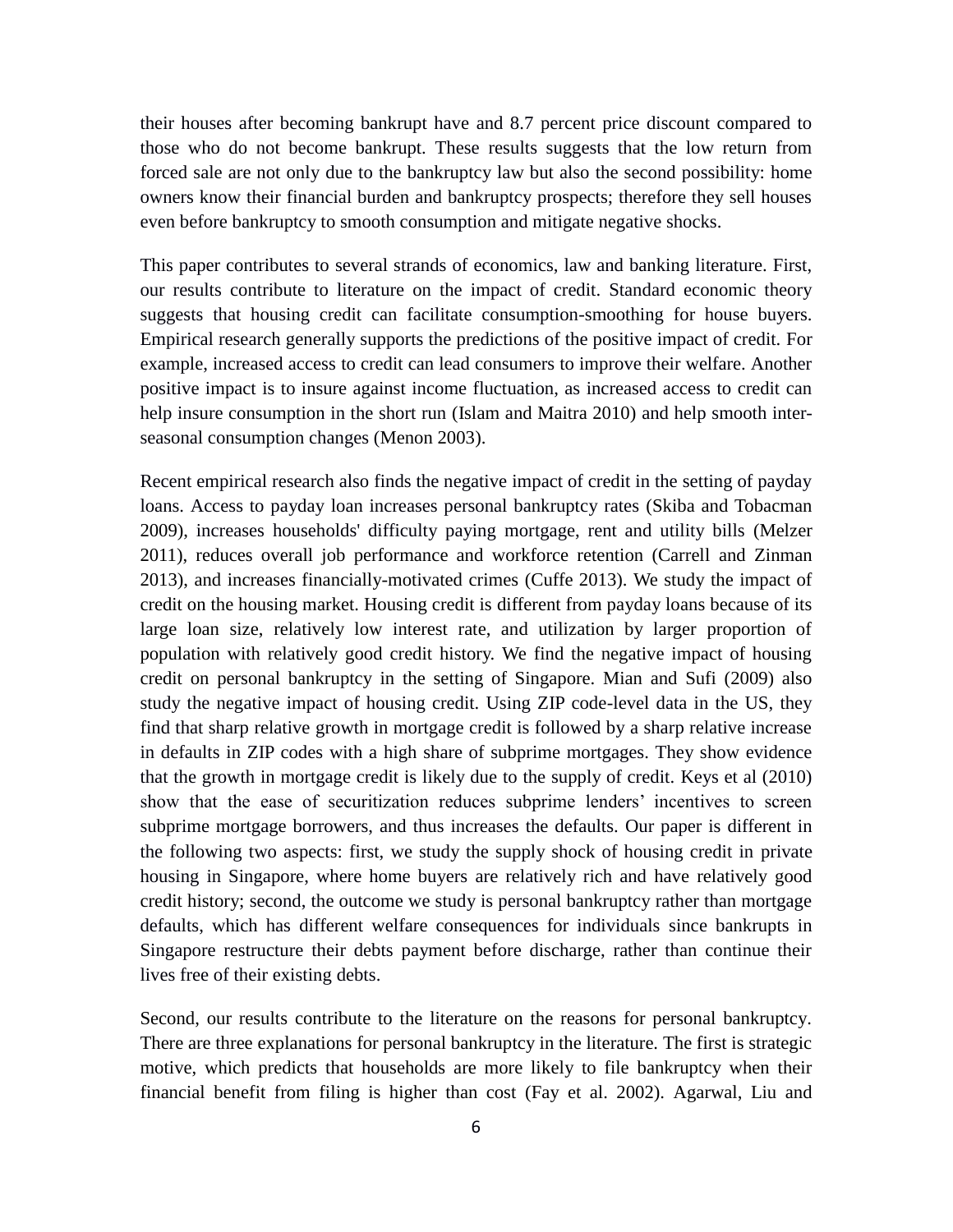Mielnicki (2003) show that increase in the benefit of homestead and property exemptions encourages bankruptcy. Gross and Souleles (2002) show that the rise of bankruptcy is likely to be due to the decline in cost of filing bankruptcy. Livshits et al (2010) use a heterogeneous agent life-cycle model, and find that a decline in the cost of bankruptcy together with a decline in the cost of lending are primary factors driving the rise of personal bankruptcy in the US. Gross et al. (2014) show that tax rebates can cause a temporary increase in bankruptcies files due to liquidity constraints and bankruptcy filing costs. The second is negative shocks, which includes those who intend to repay their debts but have to file for bankruptcy due to negative medical or income shocks (Domowitz and Sartain 1999; Himmelstein et al. 2009). The third reason is access to high-interest credit such as credit cards (Ellis 1998) and payday loans (Skiba and Tobacman 2009). Additional lending reduces the chances that prior debt is repaid and hence further increases indebtedness resulting in bankruptcy. This is also in line with how receiving cash transfers that are sufficiently large to pay off unsecured debt can allow individuals to postpone bankruptcy. (Bizer and DeMarzo 1992, Hankins et al. 2010). Our study adds more evidence related to the third explanation. We show that increased access to housing credit might lead to more personal bankruptcy, even with relatively low interest rates. Moreover, we show that the main channel of the increase in personal bankruptcy is the increase in debt burden for home owners, which is consistent with the findings in Keys et al (2014) that a sizable decline in mortgage payments induces a significant drop in mortgage defaults using the housing loan data in the US.

Finally, our house-selling results are related to the illiquidity in the housing market and its adjustment. Campbell et al. (2011) show that forced sale due to death or bankruptcy results in a price discount. For example, they find large foreclosure discounts about 27 percent of house prices on average. Our results are consistent with theirs and add more evidence supporting the price discount associated with forced sale. Moreover, we show that home owners sell houses even before bankruptcy, suggesting that they use housing to adjust for large negative shocks. This result is consistent with the results and predictions in Chetty and Szeidl (2007) about commitment consumption.

The remainder of the paper is organized as follows. The next section describes data and institutional background in Singapore. Section III presents the empirical strategy and results. Section IV discusses the possible channels. We discuss the relationship between personal bankruptcies and selling behavior in Section V. Section VI concludes.

## **II. Data and Institutional Background**

## **II.A. Institutional Background**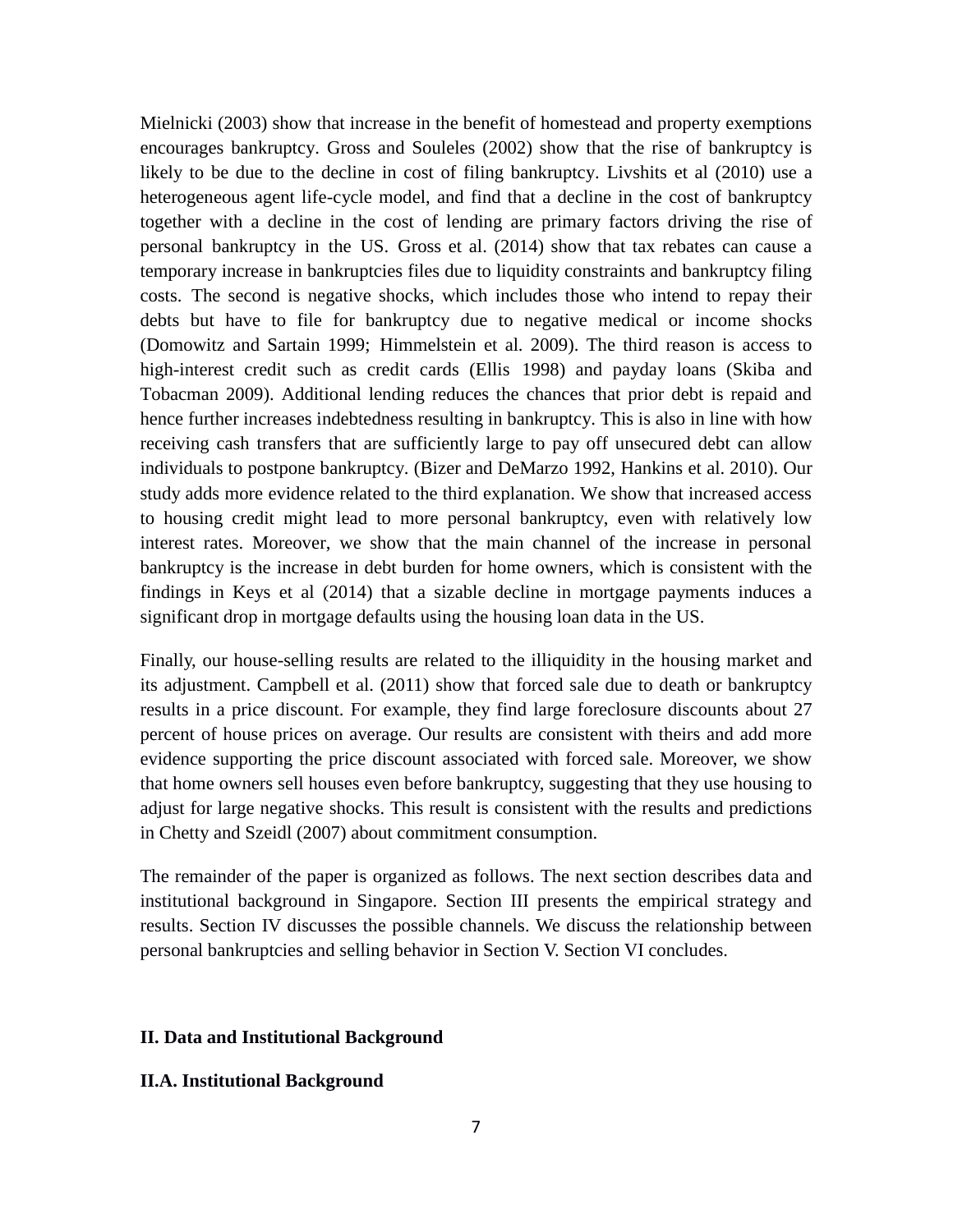Singapore is an island nation with a land area of about 716 square kilometers (projected to increase to 766 square kilometers by the year 2030). As of 2013, the population of the country was 5.47 million, including 3.34 million citizens and 527,000 permanent residents. The resident population is ethnically diverse, comprising 74 percent Chinese, 13 percent Malays, nine percent Indians, and three percent other.<sup>3</sup>

Singapore's home ownership rate of over 90 percent is among the world's highest. The residential market comprises two segments: public housing and private housing. About 82 percent of housing units were built by the government's Housing and Development Board, mostly for direct sale to eligible citizens at subsidized prices. These public housing units are primarily owner-occupied. The government closely regulates the sale and resale of public housing units and tightly controls information on sale prices.

Private housing refers to condominiums, private apartments, landed property and executive condominiums  $(EC)^4$ . About 18% of residential units are in the private housing market. The private housing market is laissez-faire, except that foreigners are not allowed to buy low-rise residential units such as single-family homes. Private housing may be bought for investment – to rent or re-sell. In this paper, we focus on private housing.

The loan-to-value (LTV) ratio is the ratio of a loan to the value of an asset purchased. In the housing market, LTV ratio is used by banks to represent the ratio of the mortgage amount as a percentage of the total appraised value of real property. For example, if one borrow \$800,000 to purchase a \$1 million property, the LTV ratio is 80 percent. In general, the higher the LTV ratio, the riskier the loan is for a lender.

## [Insert Figure I]

Figure I shows the key LTV limit changes for private residential properties in Singapore after 1996. On May 15, 1996, the Monetary Authority of Singapore (MAS) introduced the 80 percent Loan-To-Value limit for bank-originated loans to prevent the housing market from overheating and to ensure that there are sound lending practices across property market cycles. Due to the increased cost of living in Singapore, the government introduced measures to keep housing affordable for citizens. A Housing Loan Notice was issued on July 22, effective September 1, 2002, and replacing the previous Housing Loan Directive. The Notice allows the use of CPF savings beyond the LTV limit for up to a further ten percent of the value of the property, leaving the minimum cash requirement at

<sup>&</sup>lt;sup>3</sup>These and the following statistics of Singapore's population and housing market are drawn from the *Population trends 2014*, Department of Statistics, Singapore.

<sup>&</sup>lt;sup>4</sup>Condominium buildings are high-rise buildings with exclusive access to amenities such as parking, sports facilities, and children's playgrounds. Apartment buildings are high-rise buildings without such exclusive amenities. Landed properties are single-family homes, and have unique street addresses and 6-digit postal codes.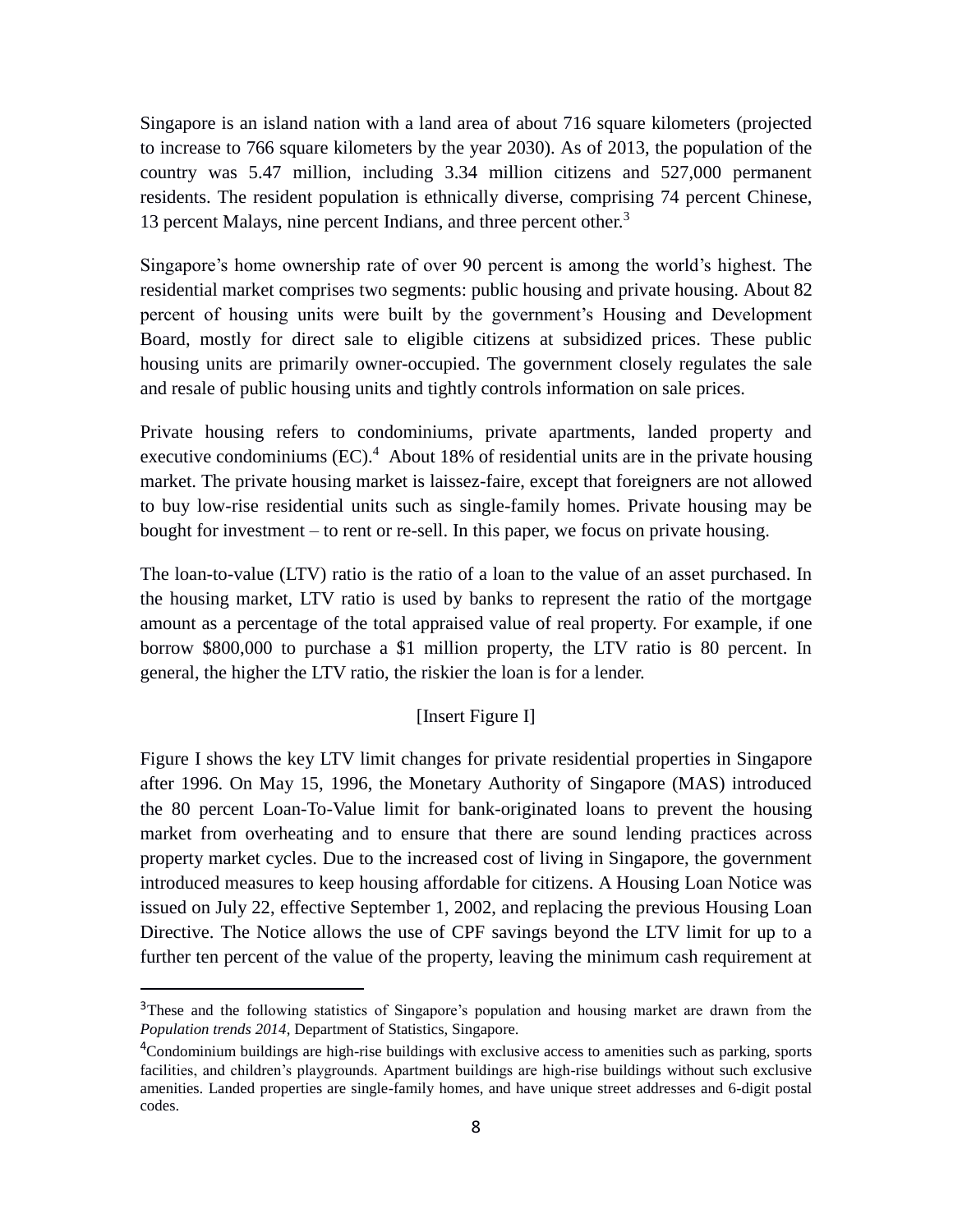ten percent.<sup>5</sup> Over the next three years, the housing market had sufficient time to adjust, and MAS decided to increase the LTV limit to 90 percent on July 19, 2005. The minimum cash payment was also decreased to five percent; this limit remains in place to deter over-borrowing and minimize potential losses by banks arising from borrower default. As such, a purchaser can pay the remaining 5 percent using their CPF savings.<sup>6</sup> In 2010, the MAS introduced several measures to stabilize the heating housing market. On Feb 20, 2010, the LTV limit was lowered to 80 percent while the minimum cash payment remained at five percent.<sup>7</sup> On August 30, 2010, The LTV limit was lowered from 80 to 70 percent for borrowers who have one or more outstanding housing loans.<sup>8</sup> Since our dataset includes housing transactions from 1995 to 2012 and personal bankruptcy generally takes a long time after loans are initiated, we focus our sample between May 15, 1996 and Feb 20, 2010. Since most LTV limit changes have announcement dates and effective dates that are very close together, the policy is generally a surprise to home buyers and sorting around the policy date is negligible.

Personal Bankruptcy refers to the status of any individual debtor who has been adjudged bankrupt by a bankruptcy order. Like many developed economies such as the US, Singapore has strict laws governing bankruptcy, which are encompassed in the Bankruptcy Act of 1995. This Act not only stipulates the procedures of personal bankruptcy but also provides alternative ways in which insolvent individuals can reach some form of compromise with their creditors and avoid bankruptcy. It was further amended in 1999 to encourage technopreneurial activity and in 2009 to provide for the Debt Repayment Scheme (DRS).

## [Insert Figure II]

Figure II describes the procedures of personal bankruptcy under the Bankruptcy Act in Singapore. When a debtor becomes insolvent, the debtor will firstly be allowed to propose to their creditors a voluntary arrangement. This is known as the interim order and is effective for an initial period of 42 days subjected to the approval by the majority of creditors and the extensions of the court. This is a negotiated debt settlement where the debtor discloses his assets and liabilities and proposed how he intends to settle the debts owed. Once this debt arrangement is settled, it will be deemed as complete and both

<sup>5</sup>MAS Website, [http://www.mas.gov.sg/News-and-Publications/Media-Releases/2002/MAS-Issues-](http://www.mas.gov.sg/News-and-Publications/Media-Releases/2002/MAS-Issues-Revised-Housing-Loan-Rules--30-August-2002.aspx)[Revised-Housing-Loan-Rules--30-August-2002.aspx](http://www.mas.gov.sg/News-and-Publications/Media-Releases/2002/MAS-Issues-Revised-Housing-Loan-Rules--30-August-2002.aspx)

<sup>6</sup>MAS Website, [http://www.mas.gov.sg/News-and-Publications/Media-Releases/2005/MAS-Issues-](http://www.mas.gov.sg/News-and-Publications/Media-Releases/2005/MAS-Issues-Revised-Housing-Loan-Rules.aspx)[Revised-Housing-Loan-Rules.aspx](http://www.mas.gov.sg/News-and-Publications/Media-Releases/2005/MAS-Issues-Revised-Housing-Loan-Rules.aspx)

<sup>7</sup>MAS Website, [http://www.mas.gov.sg/News-and-Publications/Media-Releases/2010/Measures-To-Ensure](http://www.mas.gov.sg/News-and-Publications/Media-Releases/2010/Measures-To-Ensure-a-Stable-and-Sustainable-Property-Market.aspx)[a-Stable-and-Sustainable-Property-Market.aspx](http://www.mas.gov.sg/News-and-Publications/Media-Releases/2010/Measures-To-Ensure-a-Stable-and-Sustainable-Property-Market.aspx)

<sup>8</sup>MAS Website, http://www.mas.gov.sg/News-and-Publications/Media-Releases/2010/Measures-to-Maintain-a-Stable-and-Sustainable-Property-Market.aspx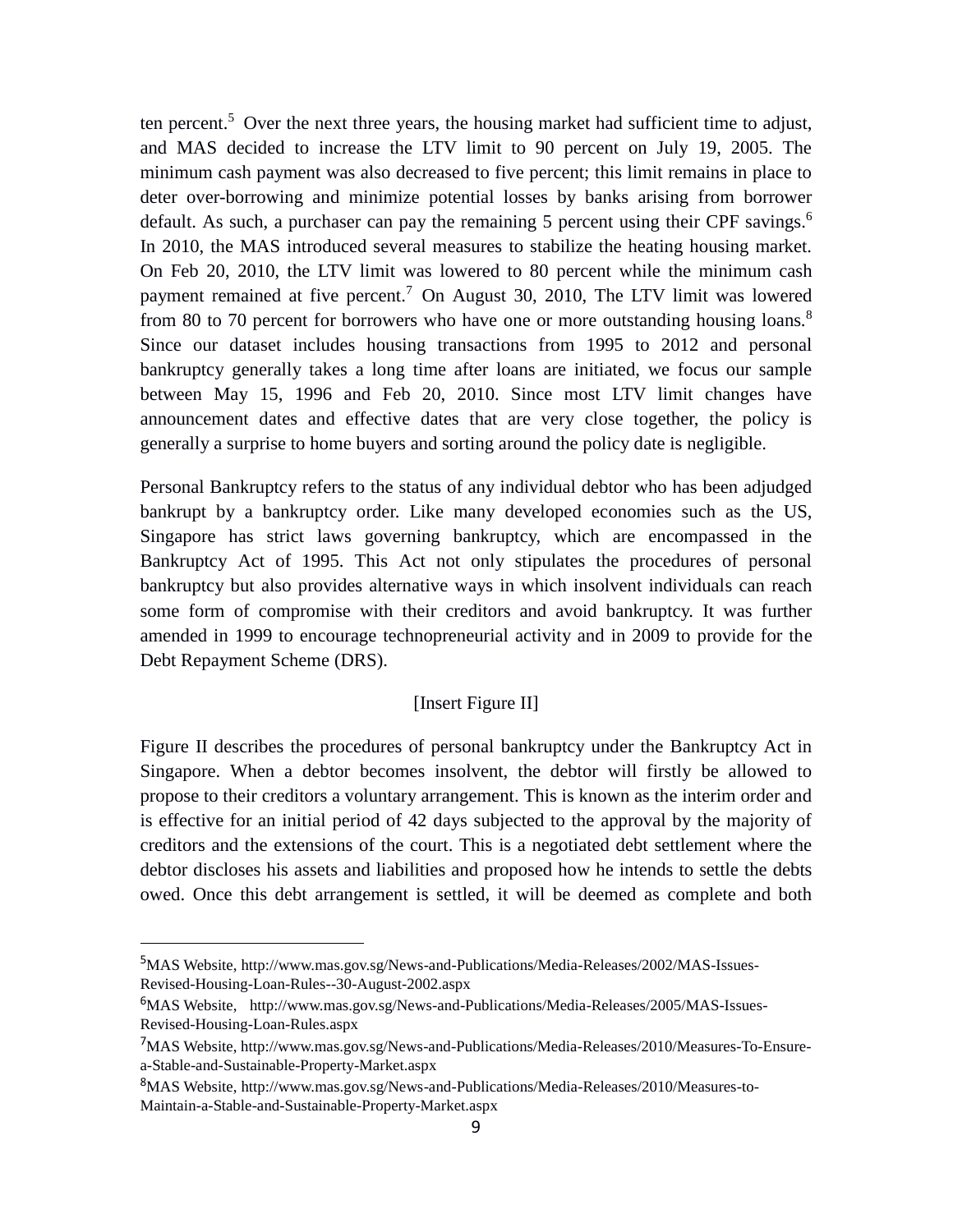parties benefit. In the event that the voluntary arrangement fails, either the debtor or the creditor can file the bankruptcy petition. Upon filing of a bankruptcy application in the High Court by either the debtor or the creditor, the debtor will be pronounced bankrupt in approximately four to six weeks. In a creditor's petition, a creditor will have to issue a statutory demand of payment from a debtor within 21 days. If the debtor does not meet this demand, the creditor will then file a bankruptcy application in the High Court, and a hearing date will be given. In the case of a debtor's petition, a statement of affairs must be filed together with the bankruptcy petition and is granted if the court is satisfied that the debtor is unable to pay his or her debts.

After the hearing, another measure to help the debtor is through the DRS, which was put in place in 2009. The DRS was modeled after Chapter 13 of the US Bankruptcy Code and is targeted at individual debtors with debts not exceeding \$100,000. This allows the debtor to propose a repayment plan setting out the terms for the repayment of his debt, payable within five years.

In the event that an individual is declared bankrupt, he or she will have to submit a statement of assets. At this point, all of the assets will vest in the Official Assignee for the benefit of the creditors. However the Official Assignee will allow the debtor to keep possessions of assets that are deemed necessary and these includes: (1) furniture, (2) personal effects, (3) limited tools of trade, (4) any private properties held by debtor on trust for any other person, (5) HDB flats (where at least one of the owners is a Singapore Citizen), (6) monies in their CPF account, (7) life insurance policies (expressed to be for their spouse or children benefit), (8) life insurance nominations, (9) any other properties that are excluded under any other written law as well as (10) compensations awarded for legal actions in repeat of their personal injuries or wrongful act against them.<sup>9</sup> Creditors who hold security over a debtor's asset, have a right to sell that assets, and any proceeds of sale are to be remitted for the benefit of the creditors. The Official Assignee will then sell off the remaining assets; the dividends received will be paid to the creditors who have provided proof of debt. At this point, the debtor is allowed to make an offer of compensation or arrangement to pay his creditors, subjected to their approval.

There are two ways a debtor can get out of bankruptcy: Annulment of the Bankruptcy Order and Discharge from Bankruptcy by the High Court or by the Official Assignee. In the first case, the Bankruptcy Order made against the debtor will be annulled either when the debtor repays his debt in full or makes a settlement offer which is accepted by those creditors who hold at least 75 percent of the total debt owed. Annulment of the Bankruptcy Order puts the debtor in the same position he or she would be in if no

<sup>&</sup>lt;sup>9</sup>IPTO website, https://www.mlaw.gov.sg/content/ipto/en/bankruptcy-and-debt-repaymentscheme/bankruptcy/information-for-bankrupts/information-for-bankrupts1.html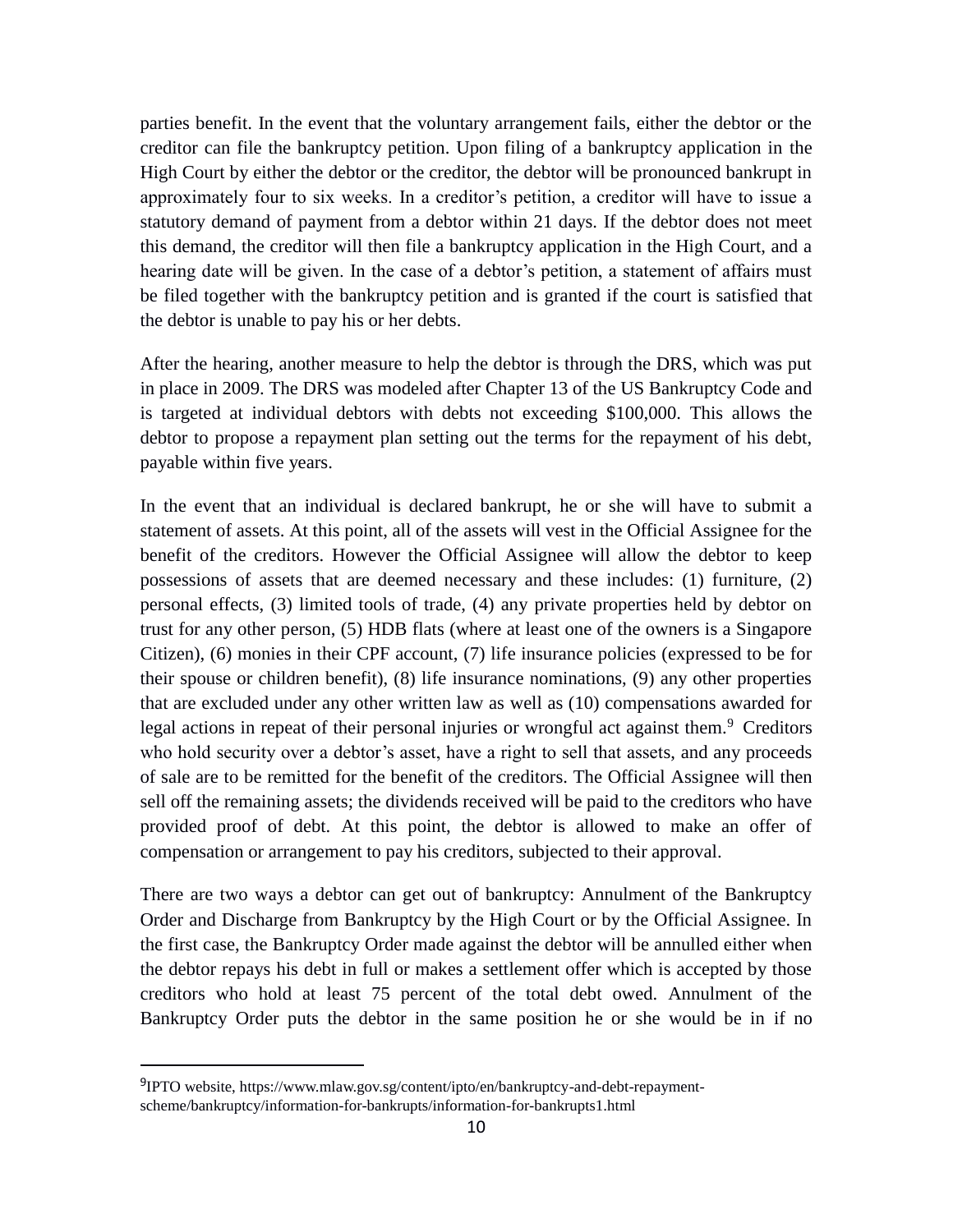Bankruptcy Order had been made. In the second case, the debtor may apply to the High Court for an Order of Discharge. The High Court will then hear from both the Official Assignee and the creditors involved before deciding whether to discharge the debtor from bankruptcy. The Official Assignee may also, based on the debtor's conduct, discharge the debtor, provided that at least three years have lapsed since the start of bankruptcy and the proven debt is less than \$500,000. This is subjected to consideration of factors such as the cause and period of bankruptcy, the debtor's assets and payments to the bankruptcy estate for the benefit of the creditors, the debtor's conduct, and the level of co-operation given to the Official Assignee in the administration of the bankruptcy affairs.

#### **II.B. Data and Summary Statistics**

 $\overline{a}$ 

We use three main data sources. The first is a proprietary dataset of legal filings of more than 150,000 private housing transactions from 1995 to 2012. The records include the address of the residential unit including the name of the building, floor and unit number, attributes of the unit, and details of the transaction. The unit attributes are the legal tenure (freehold or leasehold), type of development (apartment, condominium, or landed), and housing dimension in square meters.<sup>10</sup> The transaction details are the date, names and personal identifiers of buyers and sellers, type of sale (new sale, sub-sale, or resale), and the price. A "new sale" is the sale of the unit by the real estate developer, which may occur before or after the government issues the temporary occupation permit that allows the unit to be lived in. A "sub-sale" is the sale of a unit before the government issues the temporary occupation permit by someone who bought the unit from the developer. A "resale" is the sale of the unit after the issuance of the temporary occupation permit, by a party who is not the developer. Since we do not observe the actual LTV ratio for each housing transaction, we use an Intent-to-Treat (ITT) estimation.

Our second source is a bankruptcy dataset that contains more than 75,000 personal bankruptcy cases processed by the Supreme Court of Singapore from 1985 to 2012. For each bankruptcy case, detailed information on debtor, total bankruptcy amount and dates of different bankruptcy processes, (such as Statutory Demand, petition and hearing) is captured. Bankruptcy events (credit card, car loan or home mortgage) are not reported.

The third source is a proprietary dataset of court records that contains more than 532,000 lawsuits from 1994 to 2012. For each case, the record includes the filing date and the names and personal identifiers of the plaintiffs and defendants. The record also includes the nature of lawsuits such as credit reason. We link the data to residential property

<sup>&</sup>lt;sup>10</sup>Freehold is an unlimited tenure of ownership, while leasehold is a limited tenure of ownership, typically 99 years, after which ownership reverts to the government (also see Giglio, Maggiori, and Strobel, 2015).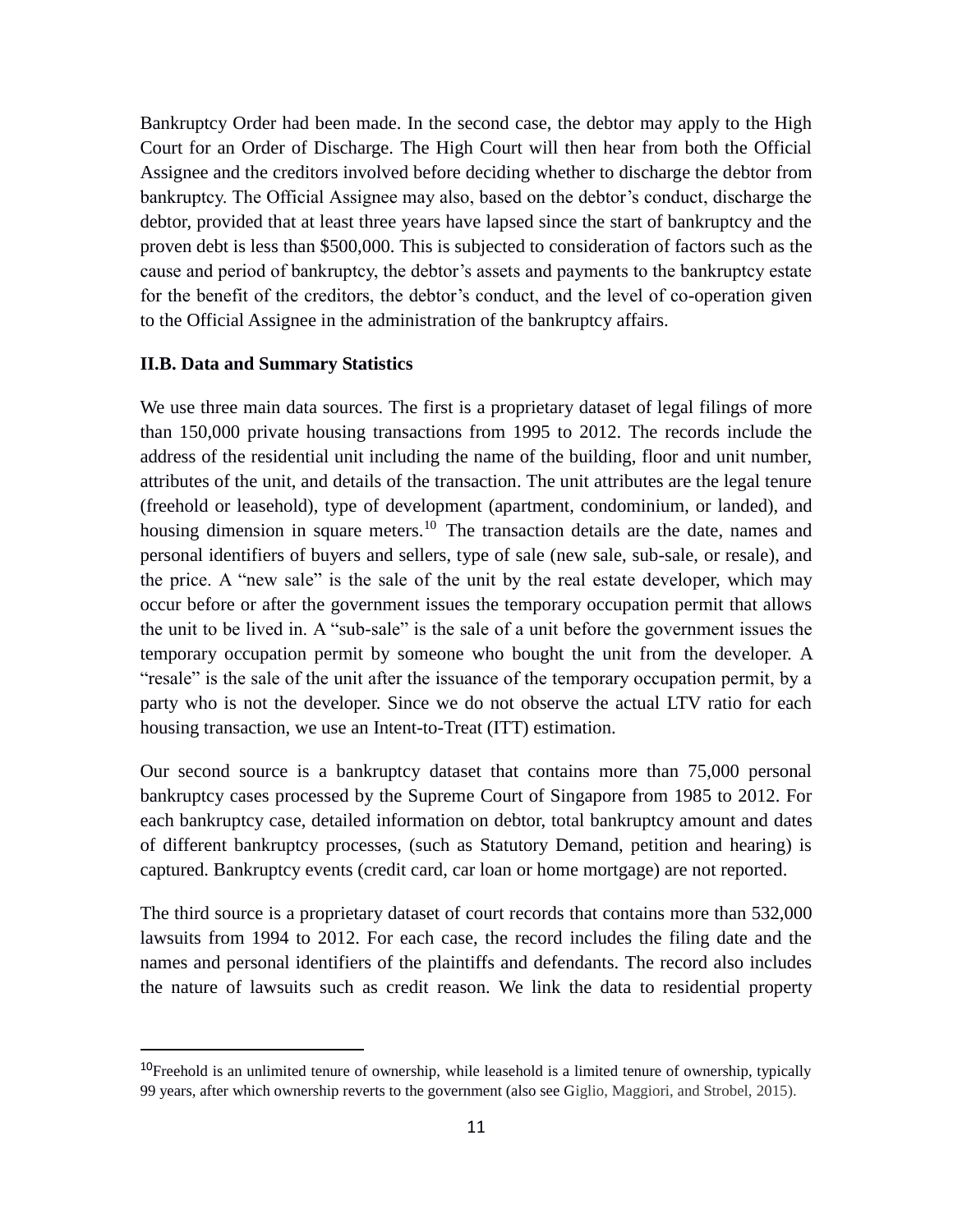transactions through the buyer's personal identifier. We use whether the house buyer is a defendant in a credit related lawsuit as an indicator of debt burden.

Our datasets have several advantages. First, they are representative of private housing transactions, personal bankruptcy, and lawsuits in Singapore. Second, all the datasets contain unique identifiers; as a result, we can merge the datasets Third, all the datasets include information about date of respective events. This is helpful because we can construct timelines by merging these datasets. Finally, the datasets includes various individual and housing characteristics that allow us to control for these variables in the analysis.

One limitation of the above datasets is that there is no mortgage information so that we do not know the actual LTV ratio or the monthly instalment for each housing transaction. We explore another proprietary dataset of mortgage loans originated between 1992 and 2012 from a large representative bank in Singapore. The mortgage dataset includes housing price (but not housing dimensions), the LTV ratio, monthly instalment, origination date, interest rate, loan terms, and homebuyers' characteristics. Note that the mortgage dataset does not include personal identifiers so that we cannot link it to previous three dataset. Therefore, we mainly use this dataset to check the first stage of the policy impact in Singapore.

Since we study the impact of LTV limit change in Figure I, we focus our sample between May 15, 1996 and February 20, 2010. Table I reports the summary statistics.

## [Insert Table I]

The dataset includes a total of 144574 unique buyers between May 15, 1996 and February 20, 2010. Of these buyers, 102960 made a single property purchase and 41614 made multiple property purchases during this period. We report the summary statistics for single property buyers and multiple property buyers separately. For single house buyers, we report two sub-samples based on whether the housing price is above the 50th percentile of housing prices in the same year within the same region. We also conduct a ttest for differences in means. For multiple property buyers, we report the combined statistics of all buyers.

About half of housing buyers were male, and approximately 93 percent were ethnic Chinese. Housing transactions below the 50th percentile of prices involved more Condominiums (67 percent) and Private Apartments (26 percent) but less freehold property (31 percent) than transactions above the 50th percentile of prices (57, 12, and 57 percent respectively). More than half of housing transactions are New Sales, and the average age of the buyer at purchase was around 40 years old. Properties sold above the 50th percentile of housing prices had a mean price of about 1.2 million SGD and a mean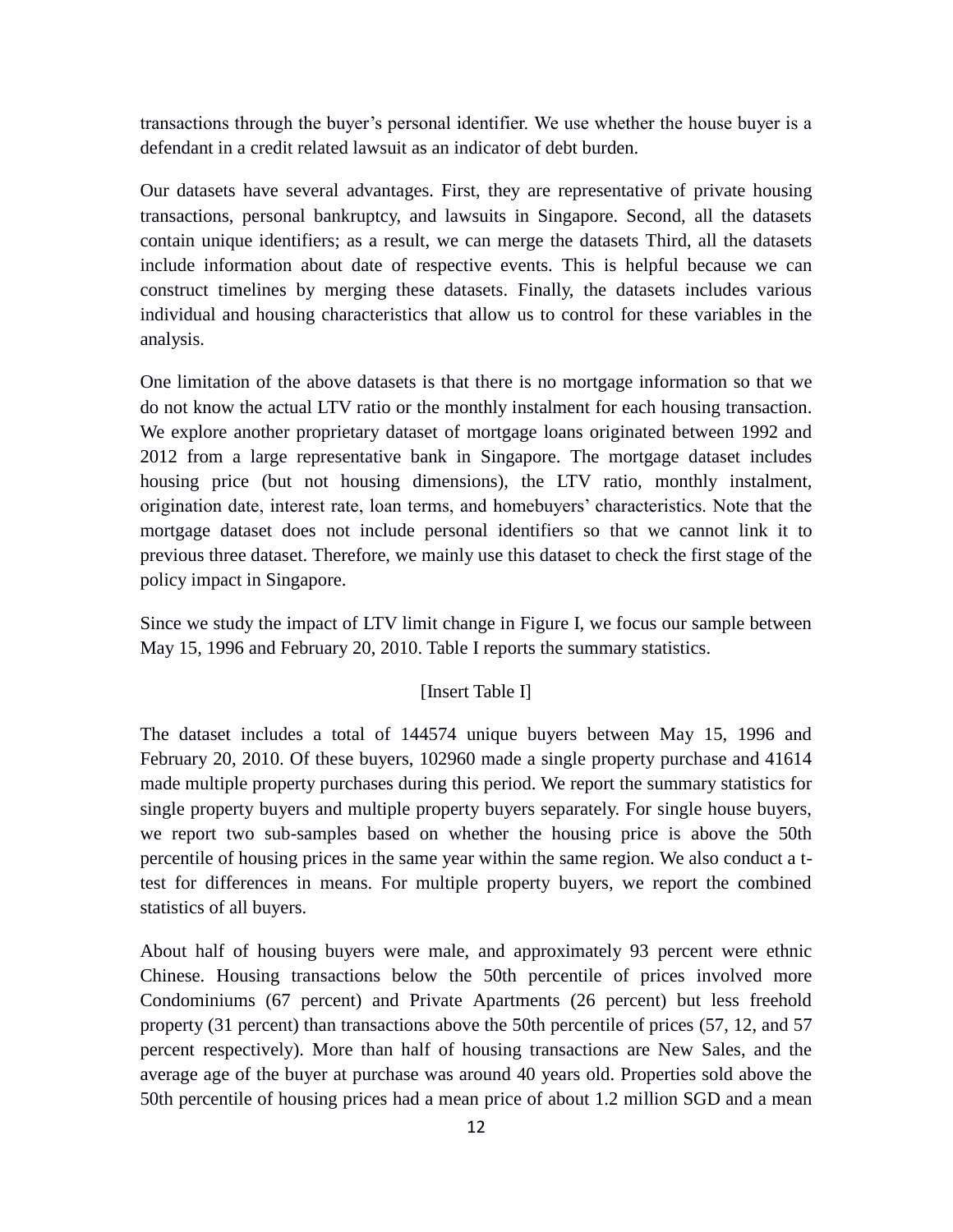size of 188 square meters.<sup>11</sup> Properties sold below the 50th percentile of housing prices had a mean price of 0.6 million SGD, and had a mean size of 109 square meters. 0.89 percentage point of single property buyers below 50th percentile of housing prices file for bankruptcy during the study period (including 0.81 percentage points who file a single bankruptcy and 0.08 percentage points of who file multiple bankruptcies). 0.90 percentage point of single property buyers above 50th percentile of housing prices file for bankruptcy during the study period (including 0.77 percentage points of filing a single bankruptcy and 0.13 percentage points of filling multiple bankruptcies). For buyers of multiple properties, 0.65 percentage points file for a single bankruptcy and 0.09 percentage points file for multiple bankruptcies. We focus on single house buyers in the following analysis, and check the robustness in Appendix Table A3.

## **III. Empirical Strategy**

#### **III.A. The First Stage**

 $\overline{a}$ 

Our identification strategy is a difference-in-differences (DD) approach. We explore two sources of variations. The first is the time variation arising from housing credit policy change. On July 19, 2005, the Monetary Authority of Singapore (MAS) in Singapore increased the housing Loan-To-Value (LTV) limit from 80 to 90 percent. The second source of variation is cross-sectional and arises from different housing prices and dimensions. The exposure of house buyers to the LTV limit change was determined both by whether they buy houses before or after policy change and by housing prices and dimensions. Our identification strategy relies on the interaction of the two sources of variation, and only the interaction can be interpreted as plausibly exogenous.<sup>12</sup>

Our housing transaction dataset does not include loan characteristics of the houses, such as the LTV ratio or the monthly instalment. To study the first stage, we explore our representative mortgage level dataset including the LTV ratio and the monthly instalment between 1996 and 2010. Since the exposure of house buyers to the LTV limit change was determined both by whether they bought houses before or after policy change and by housing prices and dimensions, we can define our treatment and controls groups based on

<sup>&</sup>lt;sup>11</sup>USD-SGD exchange rate ranged from  $1.3479 - 1.8515$  during this period.

<sup>&</sup>lt;sup>12</sup>Our DD strategy is slightly different from a textbook DD strategy since the exposure (housing prices and dimensions) to the LTV limit change is determined by individuals. Some empirical papers use this type of DD strategy when the treatment after policy is potentially determined by individuals, and then check the potential biases against a textbook DD strategy (Duflo 2000,Melzer 2011,Kleven et al,2014). For example, individuals can potentially migrate to treated areas after policy changes, so estimated effects might, in fact, be migration effects. Following this literature, we first use the DD strategy to estimate the treatment effects then check the potential biases.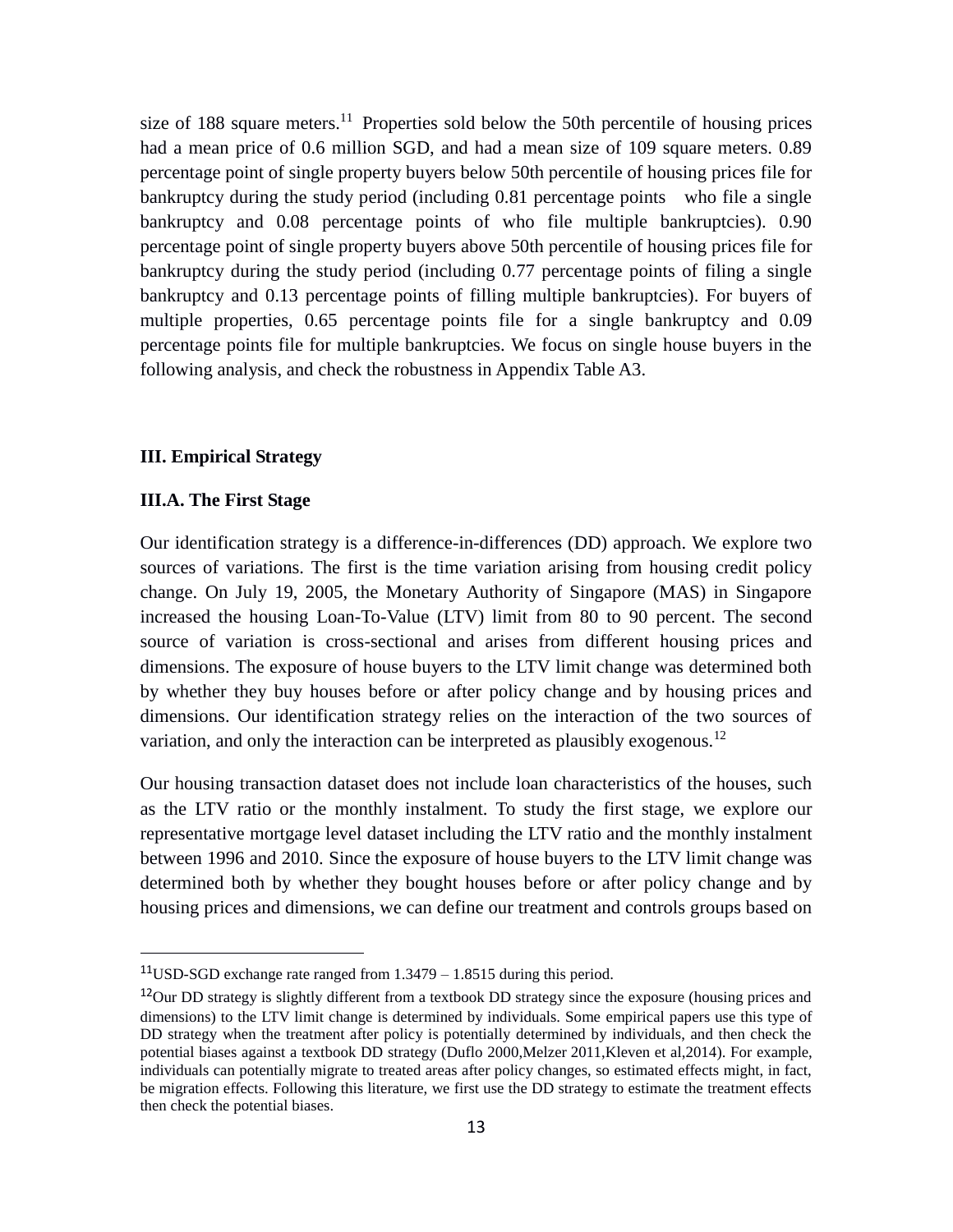housing prices and dimensions. The control group comprises of those who purchase relatively cheap (or small) houses. In contrast, the treatment group comprises of those who purchase relatively more expensive (larger) houses.

## [Insert Figure III]

Figure III presents the impact of the LTV limit increase on actual LTV. For those houses above median prices in the same year within the same region in Singapore, we observe the bunching around 80% but not 90% before the LTV limit increase in 2005 (Panel A). However, we observe more bunching around 80% and 90% after the LTV limit increase in 2005 (Panel B). For those houses below median prices in the same year within the same region in Singapore, we observe similar patterns (Panel C and D). These figures suggest that the LTV limit increase did change borrowers' behaviors and make more home buyers borrow at the higher limit.

To analyze the first stage, we study the impact of the LTV limit increase on the actual LTV ratio and the monthly instalment by carrying out a differences-in-differences analysis for the control and treatment groups before and after the LTV limit increase. Our estimation equation is:

$$
Y_i = \delta T_i + \beta T_i \cdot I_t^{post} + \sum_c \tau_c I_c + \sum_t \gamma_t I_t + \sum_r \varphi_r I_r + \varepsilon_{it} \tag{1}
$$

where i indexes an individual and r indexes the region in which an individual resides.  $T_i$  is an indicator for the treatment and takes on a value of 1 if the residential property that the individual has purchased is above the  $50<sup>th</sup>$  percentile of housing prices in thesame year within the same region or if the residential property is above the 50<sup>th</sup> percentile of housing dimensions in the same year within the same region.  $I_t^{post}$  is an indicator variable that takes on a value of 1 if the house is purchased after the LTV limit increase in 2005. The equation also includes social economic variables such as the purchaser's gender, ethnicity, age when the house is purchased, and cohort, year and region-fixed effects, *c*  $I_c\ ,\ \sum\limits_t$  $I_t$  and  $\sum_{r}$  $I_r$  .

The outcome of interest, denoted as  $Y_i$ , is the LTV ratio or the monthly instalment. The coefficient of interest in equation (1) is  $\beta$ , which is the estimated impact of the LTV limit increase on the LTV ratio or the monthly instalment. A positive coefficient for  $T_i \cdot I_t^{post}$ , for example, indicates that for an individual who has purchased a property priced above the 50<sup>th</sup> percentile, the increase in LTV limit increases the LTV ratio and the monthly instalment.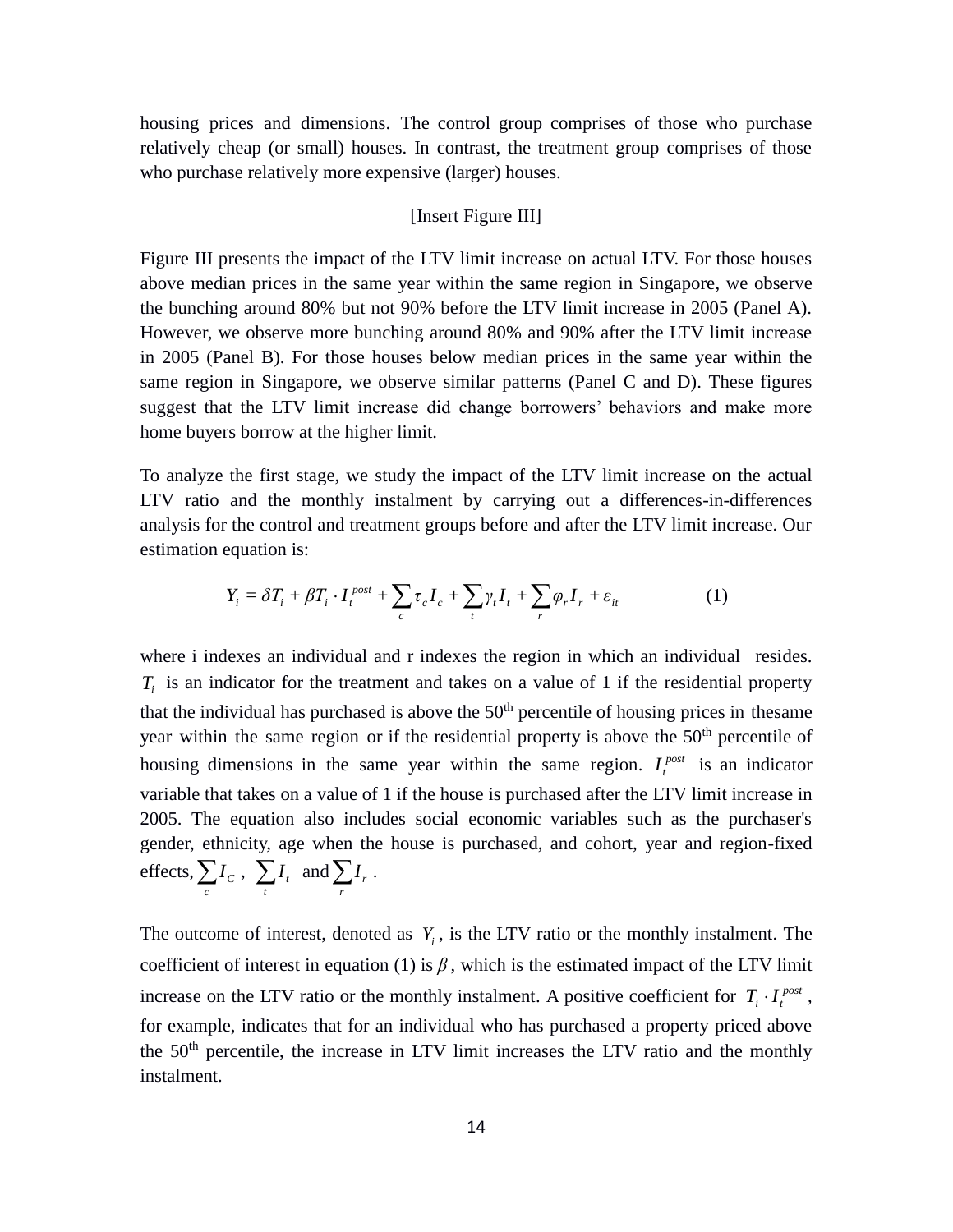## [Insert Table II]

Table II presents the first stage results: the impact of 2002 and 2005 policy changes on the LTV ratio and the monthly instalment. While the LTV of both those who bought relatively expensive houses and cheap houses increased after the 2005 policy, in column 1 and 2, we show that the increase in LTV of those who bought relatively expensive houses is 4.5%-5% larger. In column 3 and 4, we find that the increase in monthly instalment is 460-800 dollar larger for those who bought relatively expensive houses, about 18% to 30% from the mean. This implies a larger increase of debt burden after the LTV limit increase<sup>13</sup>. However, column 5 to 8 show that the 2002 policy had no effects on the LTV ratio and the monthly instalment. These results suggest that the 2005 policy did have a strong first stage impact on the LTV ratio and the monthly instalment, while the 2002 policy did not. We use the 2002 policy as a control experiment in analysis later.

## **III.B. Baseline Estimates on Personal Bankruptcy**

 $\overline{a}$ 

The basic idea behind the identification strategy can be illustrated using simple two-bytwo tables and raw bankruptcy data. Table II shows the proportion of personal bankruptcy by housing prices and housing dimensions. We use two proxies to measure the exposure of house buyers to the LTV limit increase. The first proxy is whether the housing price is above the  $50<sup>th</sup>$  percentile of housing prices in the same year within the same region. The second proxy is whether the housing price is above the  $50<sup>th</sup>$  percentile of housing dimensions in the same year within the same region.

## [Insert Table III]

In Panel A, we compare the change in bankruptcy rates after the LTV limit increase in 2005 between the house buyers above the 50th percentile of housing prices and those below it. We also conduct a similar analysis between the house buyers above and below the 50th percentile of housing dimensions. In both cases, the DD estimates are about 0.12 percentage points. These differences-in-differences are not significantly different from 0. This simple estimator suggests that compared with purchasing a relatively cheap house, purchasing a relatively expensive house after the increase in LTV limit increases the likelihood of becoming bankrupt by 0.12 percentage points. In Panel B, we also conducted the control DD experiment on the policy change on Sept 1, 2002 that allowed for the use of CPF savings to finance up to ten percent of the price of the property but maintained the same LTV limit. We find that the DD estimates are much smaller with

 $13$ Table A.2 presents a robustness check for Table II using quartiles of the housing price as treatment cutoffs. The results are also consistent with Table II, the first stage impacts on the LTV ratio and the monthly instalment are increasing as the percentile of housing price is increasing (Column 5 and 6).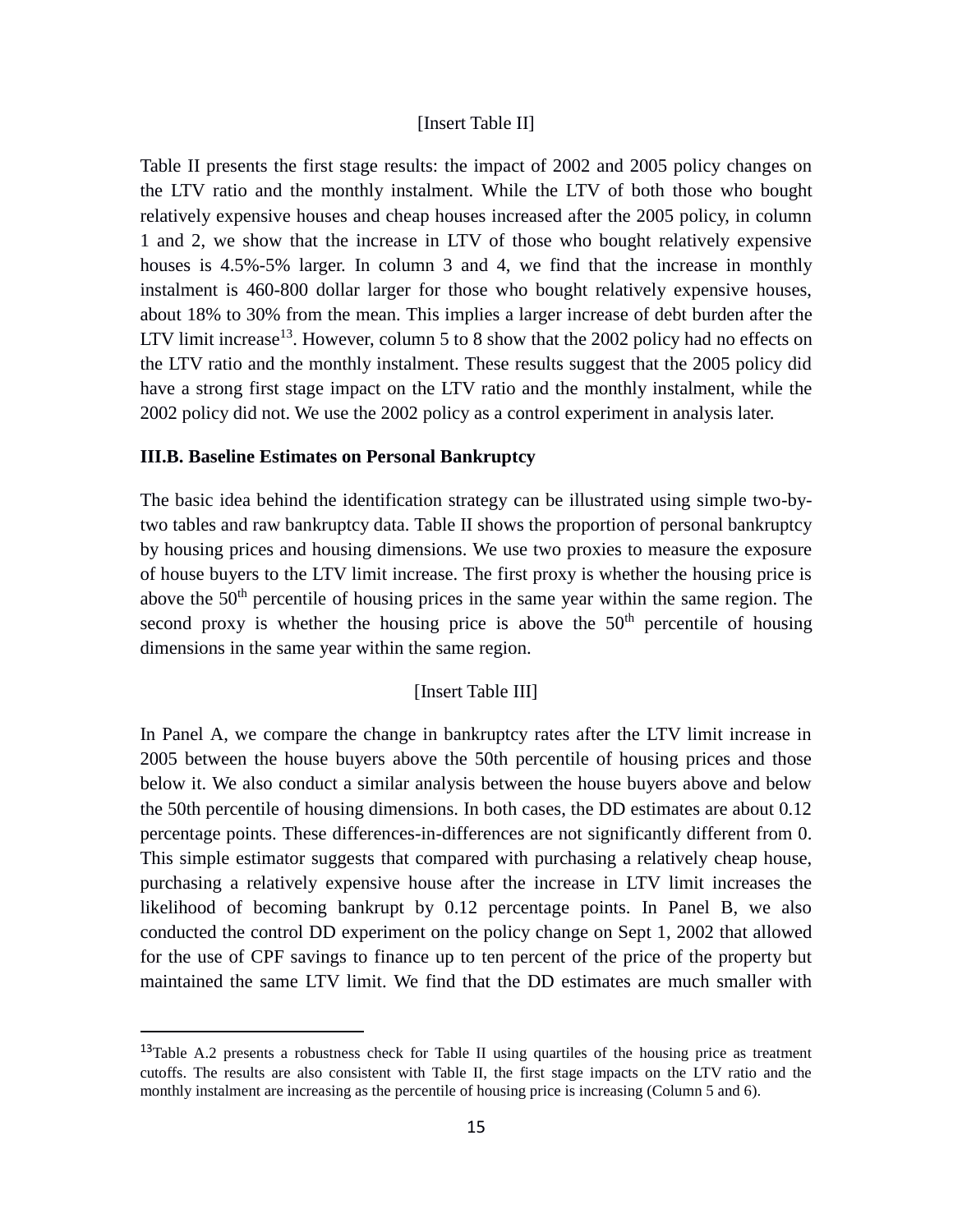relatively large standard errors and are not statistically significant. We will use a regression framework to analyze the basic idea in the reminder of Section III.

The main empirical strategy involves using a differences-in-differences (DD) technique. We study the impact of the LTV limit increase on bankruptcy rates by carrying out a differences-in-differences analysis for the control and treatment groups before and after the LTV limit increase. We use the specification similar to equation (1):

$$
Y_i = \delta T_i + \beta T_i \cdot I_t^{post} + \sum_t \alpha_t I_t \cdot X_i + \sum_c \tau_c I_c + \sum_t \gamma_t I_t + \sum_r \varphi_r I_r + \varepsilon_{it} \tag{2}
$$

Since the housing transaction dataset has more information about housing dimensions and housing types, in equation (2), we add  $X_i$  represent control variables including total price and dimensions of a house, whether the sale type is resale, whether the house is a private apartment or condominiums, and whether the tenure is freehold.  $I_t$  is an indicator variable for the year-fixed effects. Therefore,  $I_i \cdot X_i$  is characteristics specific to a residential property interacted with year fixed effects. The outcome of interest, denoted as  $Y_i$ , is an indicator variable for whether an individual will be declared bankrupt after purchasing a house. The coefficient of interest in equation (1) is  $\beta$ , which is the estimated impact of the LTV limit increase on personal bankruptcy rate. A positive coefficient for  $T_i \cdot I_t^{post}$ , for example, indicates that for an individual who has purchased a property priced above the  $50<sup>th</sup>$  percentile, the increase in LTV limit increases the likelihood of personal bankruptcy after they buy the house. Since we do not observe the actual LTV ratio for each housing transactions, our estimation is an Intent-to-Treat (ITT) estimation.

#### [Insert Table IV]

Table IV reports the estimation results of equation (1). The sample is restricted to housing transaction between May 15, 1996 and February 20, 2010. During this period, some house buyers who buy multiple houses or file multiple bankruptcies. We further restrict our sample to those who buy only one house and file at most one bankruptcy during this period. We will analyze those who buy multiple houses in Table XIV. Columns 1-4 report estimates from an OLS regression and columns 5-8 report marginal effects from a logistic regression. The interest variables are the interaction terms as their coefficients reflect the impact of the LTV limit increase in 2005. In all odd columns (i.e., columns 1, 3, 5 and 7), we include year, region and cohort-fixed effects but not interaction terms between yearfixed effects and control variables. In all even columns (i.e., columns 2, 4, 6 and 8), we include both year, region and cohort-fixed effects as well as interaction terms between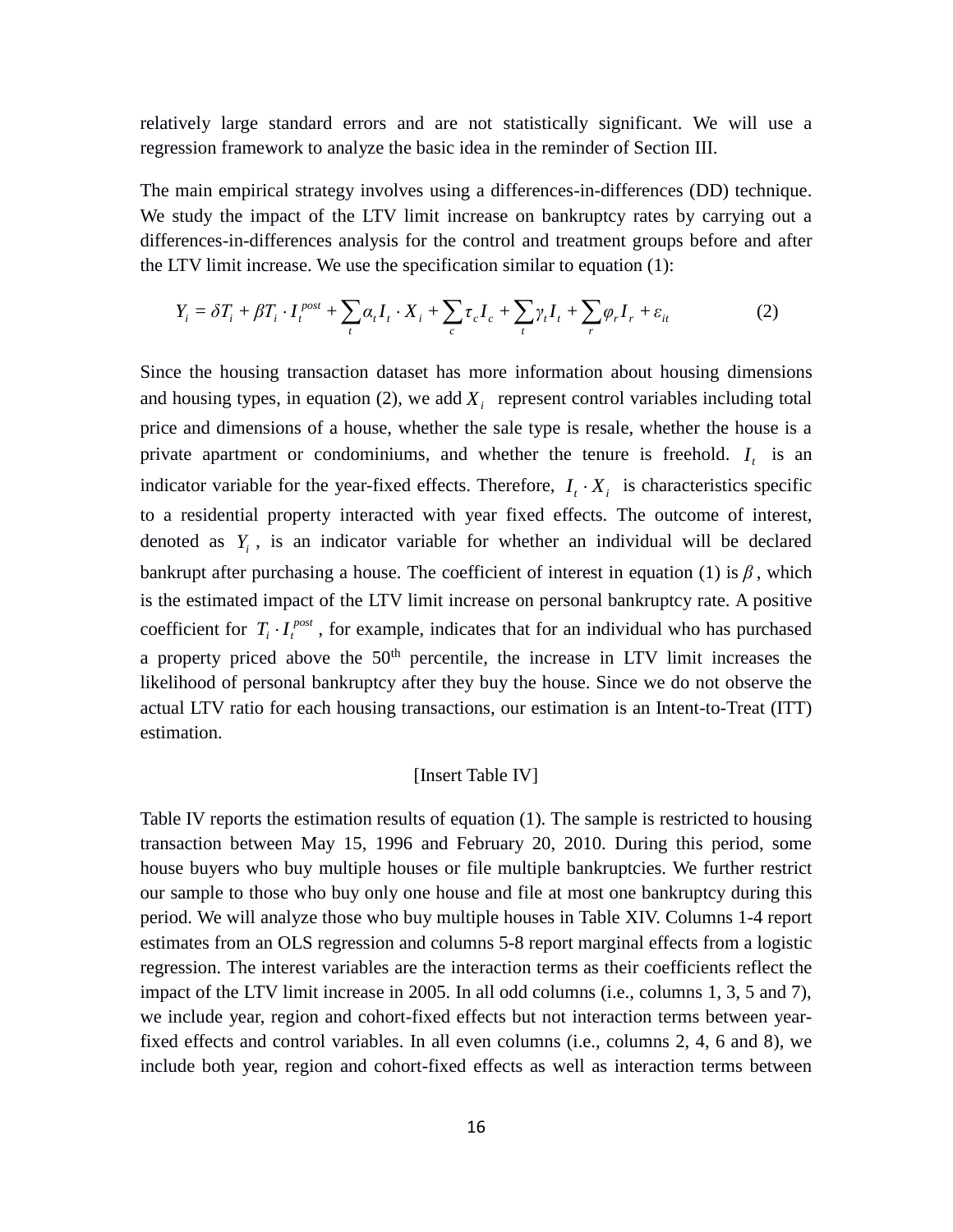year-fixed effects and control variables. Standard errors are clustered at 82 postal sectors.<sup>14</sup>

In column 1, we find that compared with purchasing a relatively cheap house, purchasing a relatively expensive house after the increase in LTV limit increases the likelihood of becoming bankrupt by 0.15 percentage points. The coefficient is significant at the 5% level. When we include interaction terms between year-fixed effects and control variables in column 2, the coefficient increases to 0.20 percentage points and is significant at the 1 percent% level. Since the average bankruptcy rate after purchasing a house is 0.41 percentage points, our point estimates suggest that the magnitude of impact is about a 37 to 49 percent increase in bankruptcy. In column 3, we find that compared with purchasing a relatively small house, purchasing a relatively large house after the increase in LTV limit increases the likelihood of becoming bankrupt by 0.11 percentage points. When we include interaction terms between year-fixed effects and control variables in column 4, the coefficient increases to 0.18 percentage points and is significant at the 5% level. Our point estimates suggest that the magnitude of impact is about a 27 percent to 44 percent increase in bankruptcy.

The above results prove robust when we use a logistic regression in columns 5-8. In column 5, the marginal effect is 0.19 percentage points and it is significant at the 10% level. When we include interaction terms between year-fixed effects and control variables in column 6, the coefficient is 0.29 percentage points and is significant at the 1% level. In columns 7 and 8, we find that compared with purchasing a relatively small house, purchasing a relatively large house after the increase in LTV limit increases the likelihood of becoming bankrupt by 0.25-0.27 percentage points. Both estimated coefficients are significant at the 1% level. The magnitudes of these estimates in the logistic regression are similar to or larger than those in the OLS regression. In the reminder of paper, we only report results from OLS regressions.

We test the robustness of Table IV in Appendix Tables A.1 to A.3. In Table IV, we use the median housing prices/dimensions in the same year within the same region as treatment cutoffs. Table A.1 presents a robustness check for Table IV using three alternative treatment cutoffs: median housing prices/dimensions in the same year, median housing prices/dimensions in the same sale type in the same year, and median housing prices/dimensions in the same property type in the same year. We find that the results are consistent with Table IV when using alternative treatment cutoffs. Table A.2 presents a robustness check for Table IV using quartiles of the treatment index as treatment cutoffs.

<sup>&</sup>lt;sup>14</sup>In Singapore, the postal code consists of 6 digits: the first two numbers represent the postal sector whereas the remaining four numbers define the delivery point within the sector. In other words, each building has a unique postal code.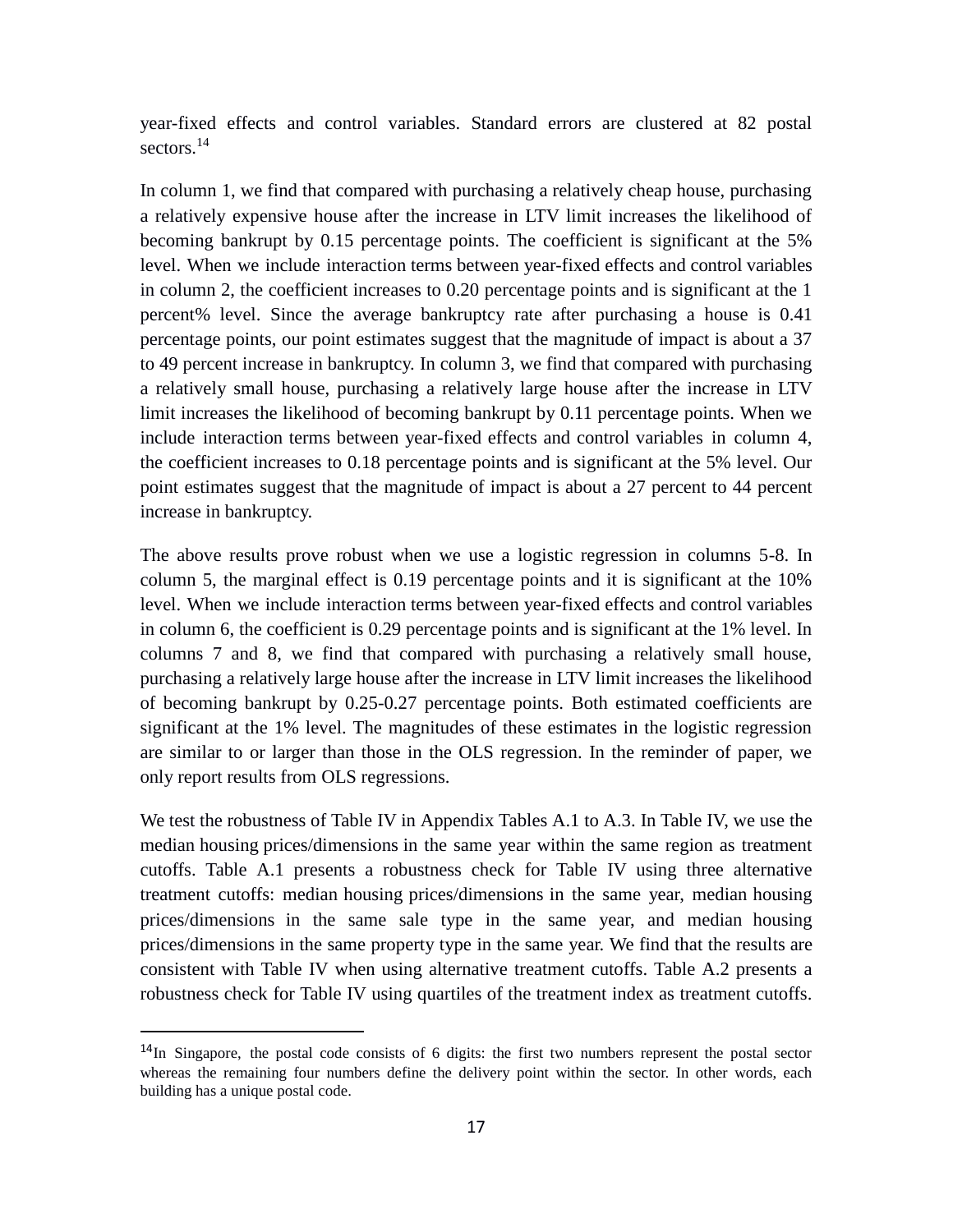The results are also consistent with Table IV, although the relationship between housing price/dimensions and personal bankruptcy is not linear. In Table IV, we focus on single house buyers. Table A.3 presents robustness check for Table IV using both single house buyers and multiple house buyers. For multiple house buyers, we use the first house purchase as the date of house transaction. The results are also consistent with Table IV.

In sum, our estimation in Table IV show a consistent and robust result that the increase in LTV limit increases the personal bankruptcy rate for those who have more exposure to the policy change if they buy houses after 2005.

We then analyze the heterogeneous effects of the LTV limit increase on bankruptcy based on sale type, housing type, and tenure type. To make the treatment group and control group comparable, we define the treatment indicator  $T_i$  so that it is takes on a value of 1 if the residential property that the individual has purchased is above the  $50<sup>th</sup>$  percentile of housing prices/dimensions in the same year within the same sale type, housing type or tenure type.

## [Insert Table V]

The results are reported in Table V. Columns 1-4 report estimates of houses purchased by sale type. Columns 5-8 report estimates of houses purchased by housing type. Columns 9-12 report estimates of houses purchased depending on whether it's a freehold property. We find that most of the coefficients of the interaction terms are still positive, but some are not significant since the sample size is reduced when we analyze different types of houses. The coefficients of interaction terms for a resale property are positive and significant at the 1% level. The magnitude of the coefficients for resale property is larger than those for new sale. The coefficients of the interaction terms for a condominium or private apartment are generally larger in magnitude than those for landed property or others. The coefficients of the interaction terms for a freehold property are larger in magnitude than those for a property that is not freehold. Therefore, the impact of the LTV limit increase is stronger for resale housing, condominium and private apartment, and freehold houses.

## **III.C. Placebo Test**

The identification of DD strategy replies on the common trend assumption. In our setting, we need to show there are no differential trends in personal bankruptcy before the LTV limit increase in 2005. With the rich dataset of housing transactions from 1996, we can test in a systematic manner by creating several placebo policy changes in each year from 1998 to 2005. For each placebo policy year, we restrict our sample to three years before and three years after leaving the sample size similar before and after. In this case, the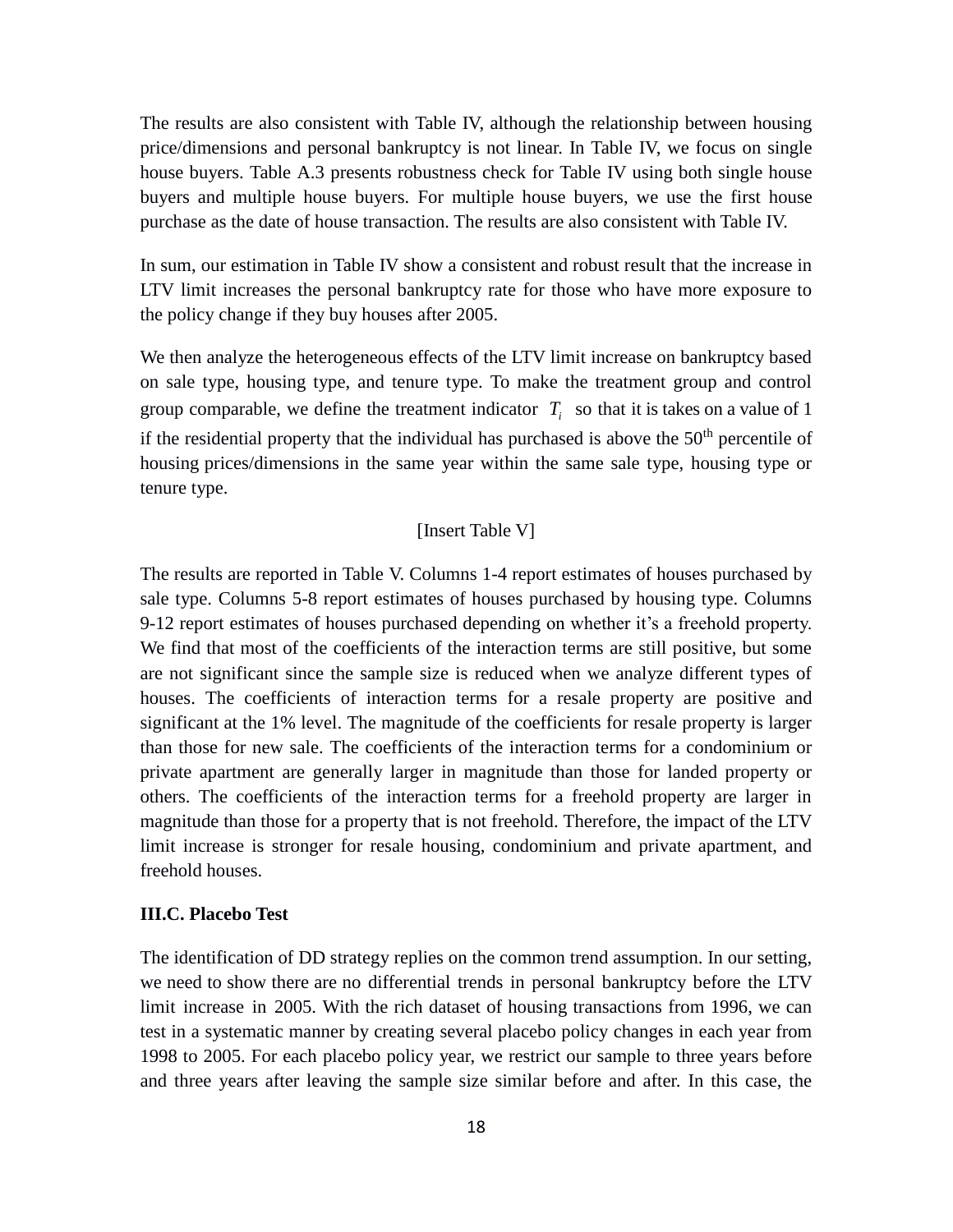sample used in each test comprises data for sequential six-year periods. We also add the real policy date, July 19, 2005. We interact the placebo policy change with the treatment and conduct the placebo DD estimation for each placebo policy year. As we move the placebo policy year from 1998 to 2005, the coefficients of the interaction term should be zero when the placebo policy year is far before 2005, but become positive and significant when the placebo policy year is close to the actual year of the LTV limit increase (specifically, 2005). In this case, we can conclude that there are no differential trends in personal bankruptcy before the LTV limit increase in 2005, and our observed effects are due to the LTV limit increase.

## [Insert Table VI]

The estimates of the interaction terms are reported in Tables VI. We find that most of the coefficients are insignificant and small in magnitude before 2005. However, in 2005, the estimated coefficients are significant at the 1% level and their magnitudes increase sharply relative to those before 2005. The magnitudes are similar to the estimation from Table IV. Therefore, the results from the placebo tests suggest our DD strategy is valid: there are no differential trends in personal bankruptcy before the LTV limit increase in 2005, and our observed effects are due to the LTV limit increase.

## **IV. Possible Explanations**

Section III shows a consistent and robust pattern that the increase in LTV limit increases personal bankruptcy rates for those who have more exposure to the policy change if they buy houses after 2005. In this Section, we further investigate factors which potentially contribute to the observed results. There are two possible sources. The first is the composition effect. There are several possible composition effects after the policy change. For example, an increase in LTV limit encourages existing private house buyers to buy more expensive houses than they could afford before (selection into our treatment group). Households might also switch from buying subsidized public houses or renting houses to buying private houses (selection into our sample). The second is the debt burden effect: after the increase of LTV limit, house buyers can borrow more given the same house value but pay a larger monthly payment. This increases the burden of monthly payments and makes the buyer more vulnerable to bankruptcy.

## **IV.A. Composition Effect**

The first possible explanation is the composition effect. As it is described in Figure I, in 2005, the MAS increased the LTV limit from 80 to 90 percent and reduced the minimum cash payment from ten to five percent. The policy increased access to housing credit and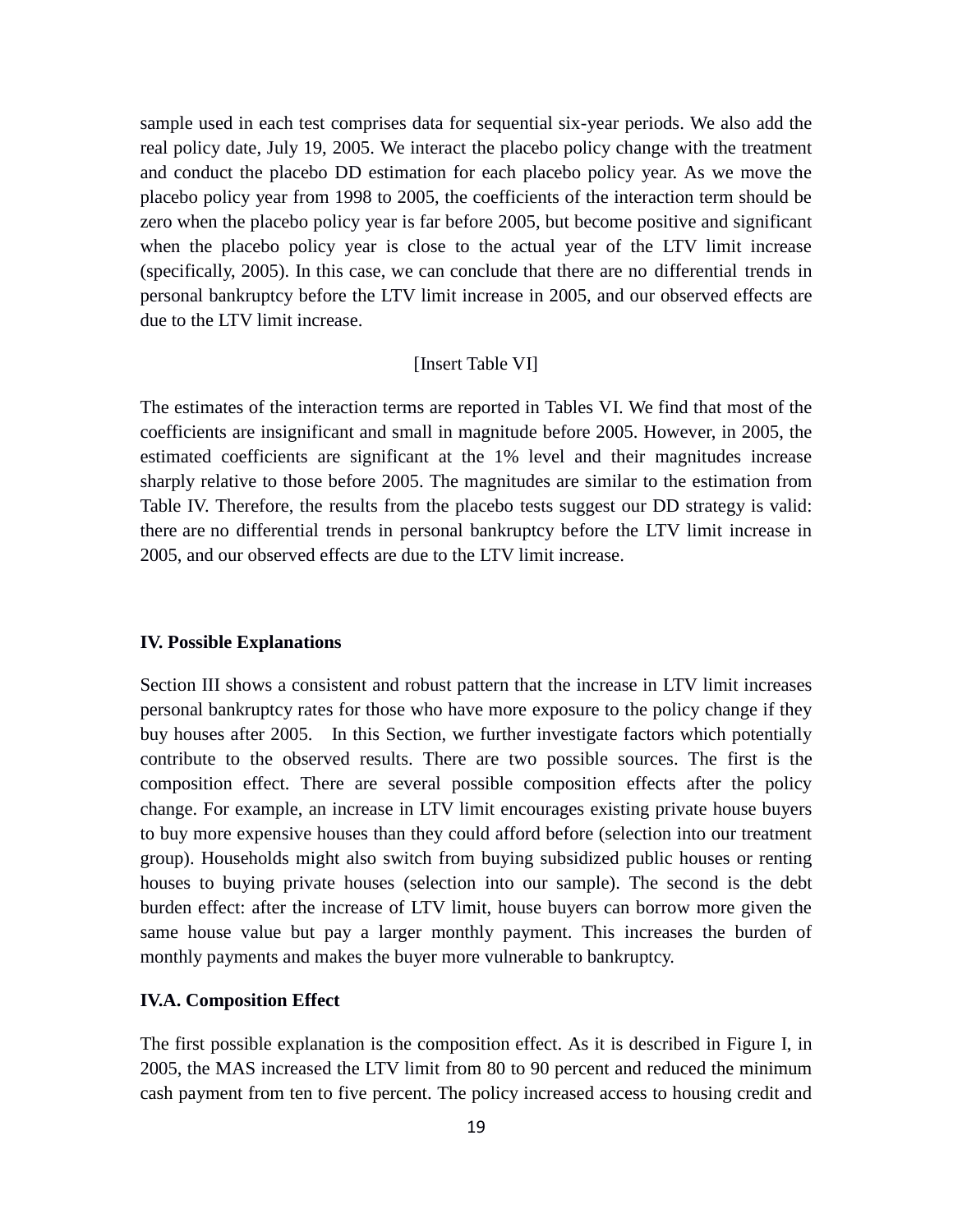encouraged house buyers to buy more expensive house than they could afford before. For example, suppose a house buyer has \$100,000 cash; she can only buy a house with value no more than \$1 million since the minimum cash payment is 10 percent before the LTV limit increase. However, after the LTV limit increase, with the same \$100,000 cash she can buy a house with value up to \$2 million. It is possible the observed effects are due to that house buyer choice: buyers choose to buy more expensive houses, borrowing too much from banks and making themselves vulnerable to bankruptcy.

We cannot test the composition effect directly because we only observe the houses they buy and do not observe the counterfactual: which houses would they buy without the LTV limit increase. Instead, we test the composition effect indirectly using the 2002 housing policy change as a control experiment.

On Sept 1, 2002, while maintaining the LTV at 80%, the MAS reduced minimum cash payment from 20 to ten percent of housing value. After this change, savings in the Central Provident Fund (CPF) could be used for the remaining ten percent of housing value. Since LTV limit did not change in 2002, house buyers could borrow more given the same house value. Because the minimum cash payment was reduced from 20 to ten percent of housing value, house buyers could buy more expensive houses than they could afford before. And households might also switch from buying subsidized public houses or renting houses to buying private houses. If composition effect is the factor contributing to our effects, we should observe the 2002 policy change having similar effect as 2005 policy.

We use the similar DD strategy to estimate the impact of 2002 housing policy change on personal bankruptcy. The regression is similar to Equation (1) with two exceptions. First,  $I_t^{post}$  is an indicator variable that takes on a value of 1 if the house is purchased after the minimum cash payment decrease in 2002. Second, we restrict our sample before July 19, 2005, so that our results will not be contaminated by other policy changes.

## [Insert Table VII]

Table VII presents the impact of the minimum cash payment decrease on personal bankruptcy. We restrict our sample from May 15, 1996 to July 19, 2005 in Columns 1-4. To check for robustness, in columns 5-8 we also restrict our sample to three years before and three years after the 2002 policy change, leaving the sample size similar before and after 2002. We find that the coefficients of interaction terms are close to zero and insignificant. These results suggest that composition effect is unlikely to be the main source of the observed pattern.

## **IV.B. Debt Burden Effect**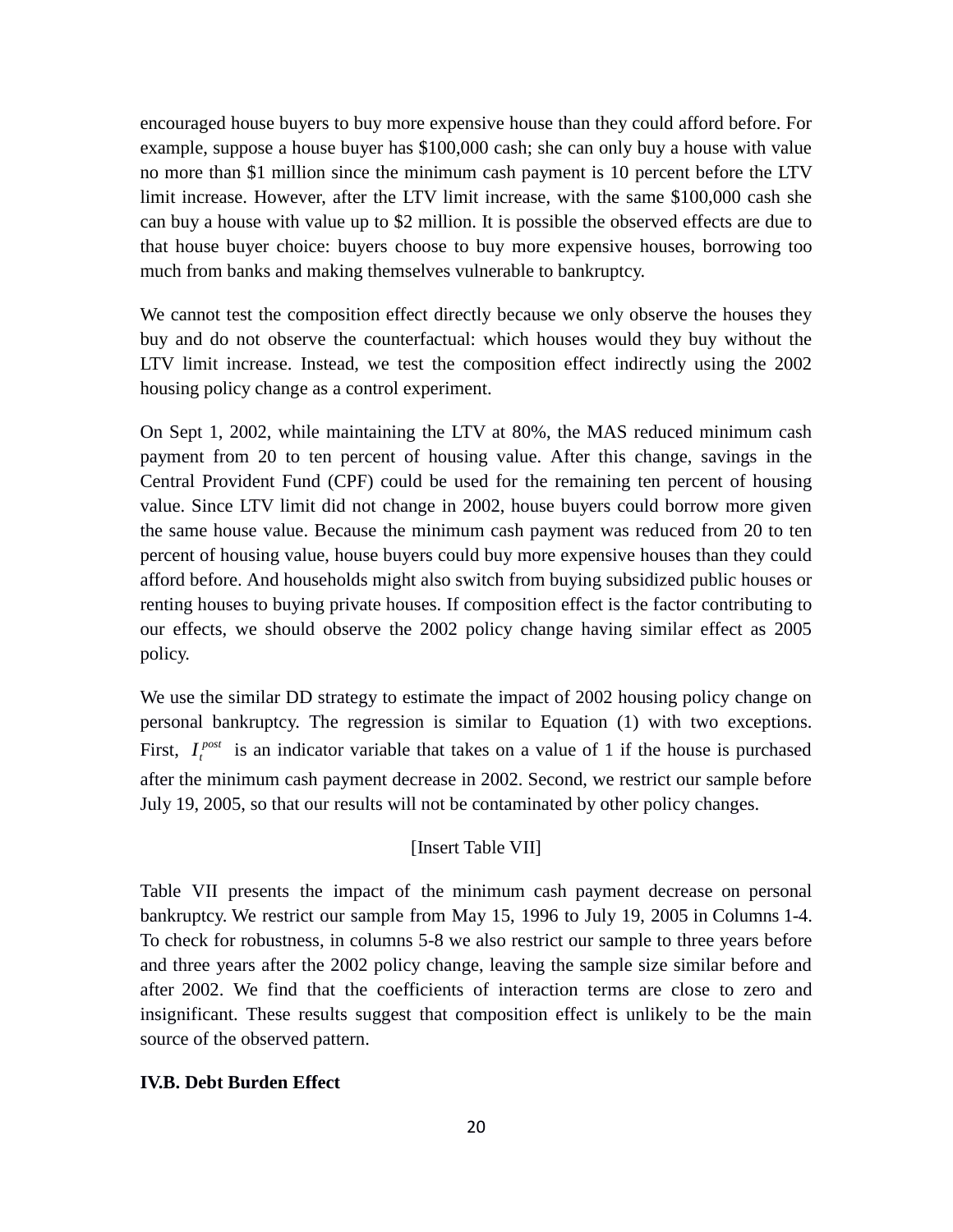Another explanation of our results is the debt burden effect. Since the increase of the LTV limit in 2005, house buyers can borrow more given the same house value but pay a larger monthly payment. This increases the burden of monthly payments and makes house buyers vulnerable to bankruptcy. That the debt burden effect is different from the composition effect because even there is no change in housing choices, the debt burden might increase when they borrow more from banks.

To test the debt burden effect, we use identifiers to merge our housing and personal bankruptcy datasets to a dataset with more than 532,000 bankruptcy lawsuits in Singapore. For each case, the record includes the filing date and the names and personal identifiers of the plaintiffs and defendants. The record also includes the nature of lawsuits such as credit reason. Thus we know who are involved in the credited related lawsuits and whether the case is before or after they buy the house. We use whether the house buyer is a defendant in a credit related lawsuit after they buy a house as an indicator for debt burden. We have two strategies to test the debt burden effect.

First, we use a similar DD strategy to estimate the impact of the LTV limit increase in 2005 on being a defendant in a credit-related lawsuit after buying a house. Those who have a large debt burden are more likely to involve defaults in credit cards or overdraft. Thus they are more likely to become a defendant due to credit. We run a regression similar to Equation (1) except that the dependent variable is whether the house buyer is a defendant in a credit-related lawsuit after they buy a house.

#### [Insert Table VIII]

We present the results in Panel A, Table VIII. Column 1 and 2 show that, compared with purchasing a relatively cheap house, purchasing a relatively expensive house increases the likelihood of becoming a defendant in a credit-related lawsuit by 0.15-0.20 percentage points. Column 3 and 4 show that, compared with purchasing a relatively small house, purchasing a relatively large house increases the likelihood of becoming a defendant in a credit-related lawsuit by 0.20-0.22 percentage points. Since the average rate of being a defendant in a credit related lawsuits after purchasing a house is 0.86 percentage points, our estimate suggests that the magnitude of impact is about a 17 to 26 percent increase. Thus, the results are consistent with the debt burden effect: the increase in LTV limit increases the likelihood of being defendants in credit-related lawsuits for those who have more exposure to the policy change if they buy houses after 2005. Our results are consistent with Keys et al (2014)'s findings that a sizable decline in mortgage payments induces a significant drop in mortgage defaults using the US housing loan data.

To strengthen our identification of the debt burden effect, we explore the rich lawsuits dataset with a falsification test. The lawsuits dataset includes information about both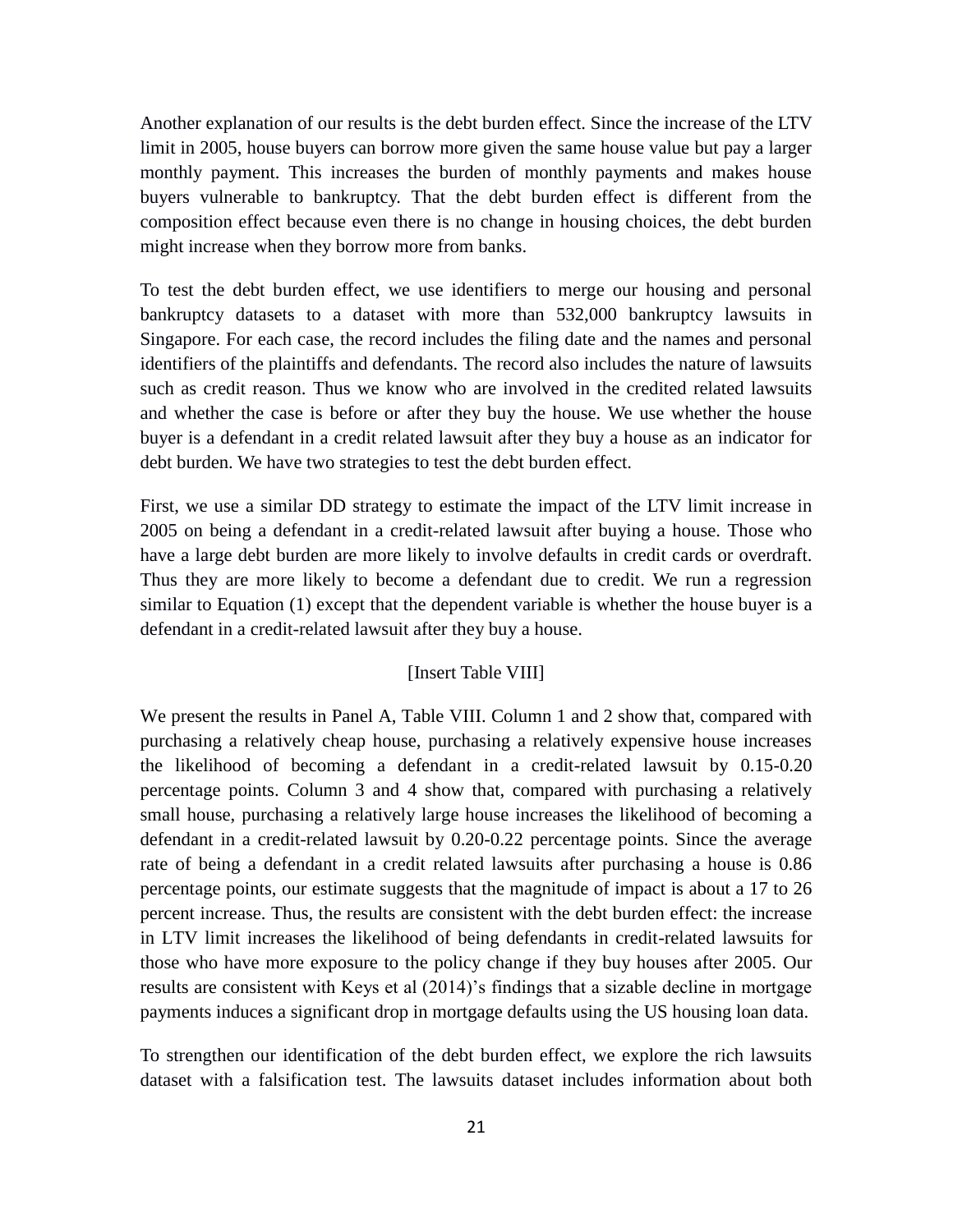defendants and plaintiffs. The debt burden effect predicts that the increase in LTV limit increases the likelihood of being defendants in the credit related lawsuits but will not change the likelihood of being plaintiffs in the credit related lawsuits. We conduct a falsification test with the same specifications as the previous test, except that that the dependent variable is substituted with whether the house buyer is a plaintiff in a credit related lawsuit after they buy a house. The results of falsification test are reported in Panel B, Table VIII. We find that the coefficients of interaction terms are positive and insignificant. The magnitudes are much smaller than those in Panel A. These results are consistent with the debt burden effect and strengthens our identification.

The identification produced by the DD strategy relies on the common-trend assumption. In our setting, we need to show there are no differential trends in credit related lawsuits before the LTV limit increase in 2005. We test this a systematically by creating several placebo policy changes in each year from 1998 to 2005. The estimates of the interaction terms are reported in Appendix Table A.4. We find that all the coefficients are insignificant and small in magnitude. Therefore, the results from the placebo tests suggest our DD strategy is valid: there are no differential trends in credit-related lawsuits before the LTV limit increase in 2005, and our observed effects are due to the LTV limit increase.

To test the debt burden effect, our second strategy is to estimate the heterogeneous effects of the LTV limit increase on personal bankruptcy as represented by whether house buyers are defendants in credit-related lawsuits. If the increase in the LTV limit increases the debt burden, those buyers who have more exposure to the policy change will become more vulnerable to personal bankruptcy. We use the lawsuits data to split our sample into two subsamples: those who those who are defendants in credit-related lawsuits after buying houses, and those who are not. The debt burden effect predicts that the impact of the LTV limit increase on personal bankruptcy is larger for those who are defendants in credit-related lawsuits after buying houses compared to those who are not. We use a specification with triple interactions to test this hypothesis in Equation (2).

$$
Y_i = \delta_1 T_i + \delta_2 C_i + \delta_3 T_i \cdot C_i + \delta_4 C_i \cdot I_t^{post} + \beta_1 T_i \cdot I_t^{post} + \beta_2 T_i \cdot C_i \cdot I_t^{post} + \sum_t \alpha_t I_t \cdot X_i + \sum_c \tau_c I_c + \sum_t \gamma_t I_t + \sum_r \varphi_r I_r + \varepsilon_{it}
$$
\n(2)

where  $C_i$  is an indicator variable that equals one if individual i is a defendant in a credit related lawsuit; other variables have the same meanings as in Equation (1). We mainly add the triple interaction term among three variables: whether house buyers have more exposure to the policy change, whether house buyers are defendants in credit related lawsuits, and whether they buy houses after the LTV limit increase. In this specification. *β*1 measures the impact of LTV ratio increase on personal bankruptcy for those who are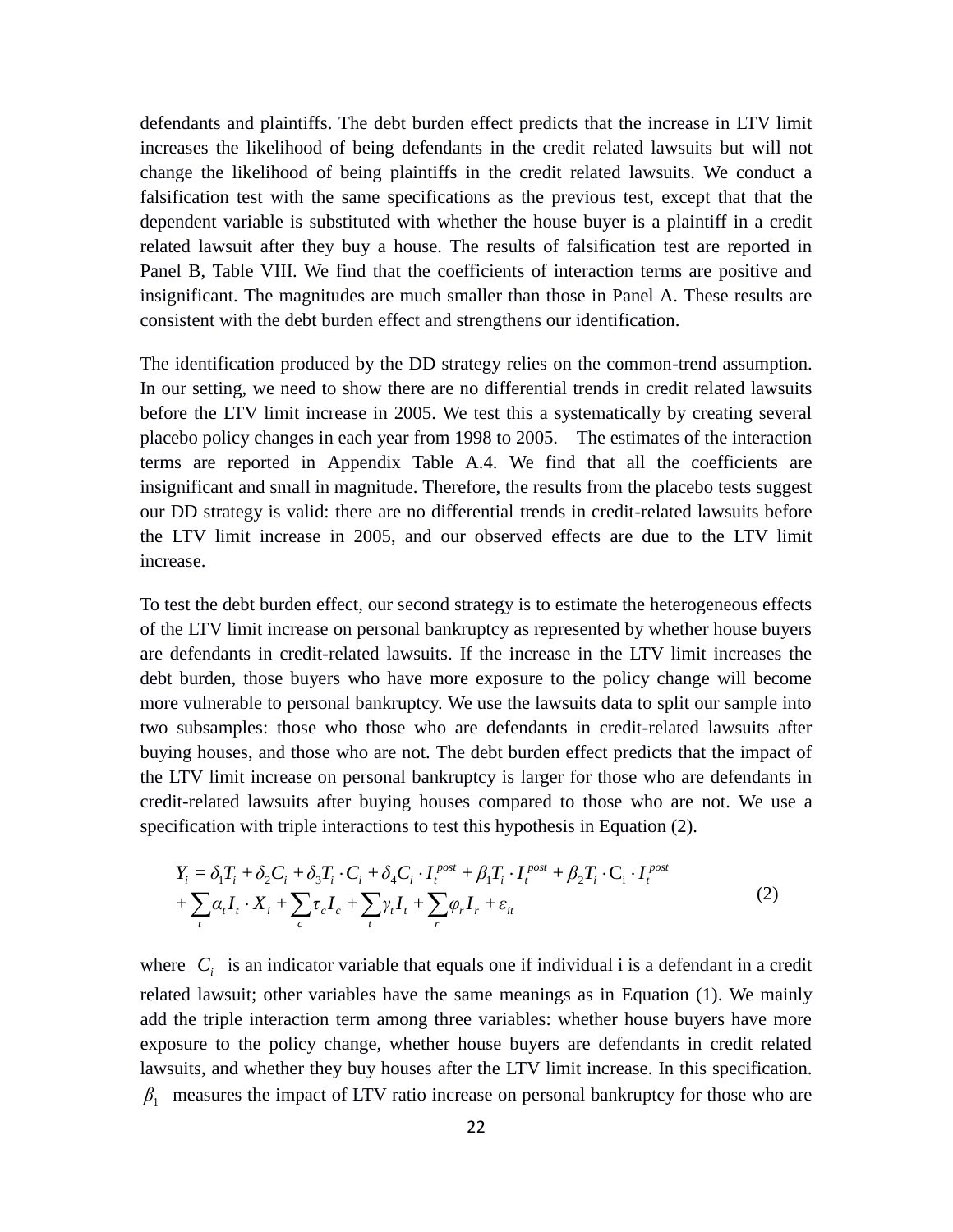not defendants in a credit-related lawsuit. Our main coefficient of interest is the coefficient of triple interaction term-  $\beta_2$ , which measures the different impact of LTV ratio increase on personal bankruptcy between those who are not defendants in a creditrelated lawsuit and who are not. The debt burden effect predicts that  $\beta_2$  is positive.

## [Insert Table IX]

We presents the results from Equation (2) in Panel A, Table IX. We use the sample from May 15, 1996 to February 20, 2010. In columns 1 and 2, we use housing price to measure exposure to the policy change. We find that the impact of the LTV limit increase in 2005 is 11 percent greater for those who are defendants in credit-related lawsuits than for those who are not. The coefficients are significant at the 5% level. In columns 3 and 4, we use housing dimensions to measure exposure to the policy change. We find that the impact of the LTV limit increase in 2005 is 8.4 percentage points larger for those who are defendants in credit- related lawsuits than for those who are not. The coefficients are significant at the 10% level. Therefore, the results from Panel A are consistent with the debt burden effect.

We also conduct a falsification test similar to Panel B, Table VIII, on these results We use the same specification as Equation (2) except that  $C_i$  is an indicator variable that equals one if individual i is a plaintiff in a credit-related lawsuit after they buy a house. The results of falsification test are reported in Panel B, Table IX. We find that the coefficients of triple interaction terms are not robust and insignificant. The magnitudes are much smaller than those in Panel A. These results are consistent with the debt burden effect and strengthens our identifications.

In sum, we find that the increase in LTV limit increases the likelihood of being defendants in a credit-related lawsuit for those who have more exposure to the policy change if they buy houses after 2005. Moreover, the impact of the LTV limit increase on personal bankruptcy is larger for those who are defendants in credit-related lawsuits after buying houses than for those who are not. The results from the above two strategies suggest that the debt burden effect is the primary source of the observed pattern.

## **IV.C. Selection for Irresponsible Buyers**

An important concern is selection for irresponsible house buyers. In our sample, there might be irresponsible house buyers who will become bankrupt no matter what house they are buying. Since the house buyer can choose their housing prices and dimensions, it is possible that irresponsible house buyers are more likely to buy an expensive or large house after the LTV limit increase in 2005. In this case, finding a positive treatment effect would be a spurious outcome of an omitted variable about type of house buyers. We have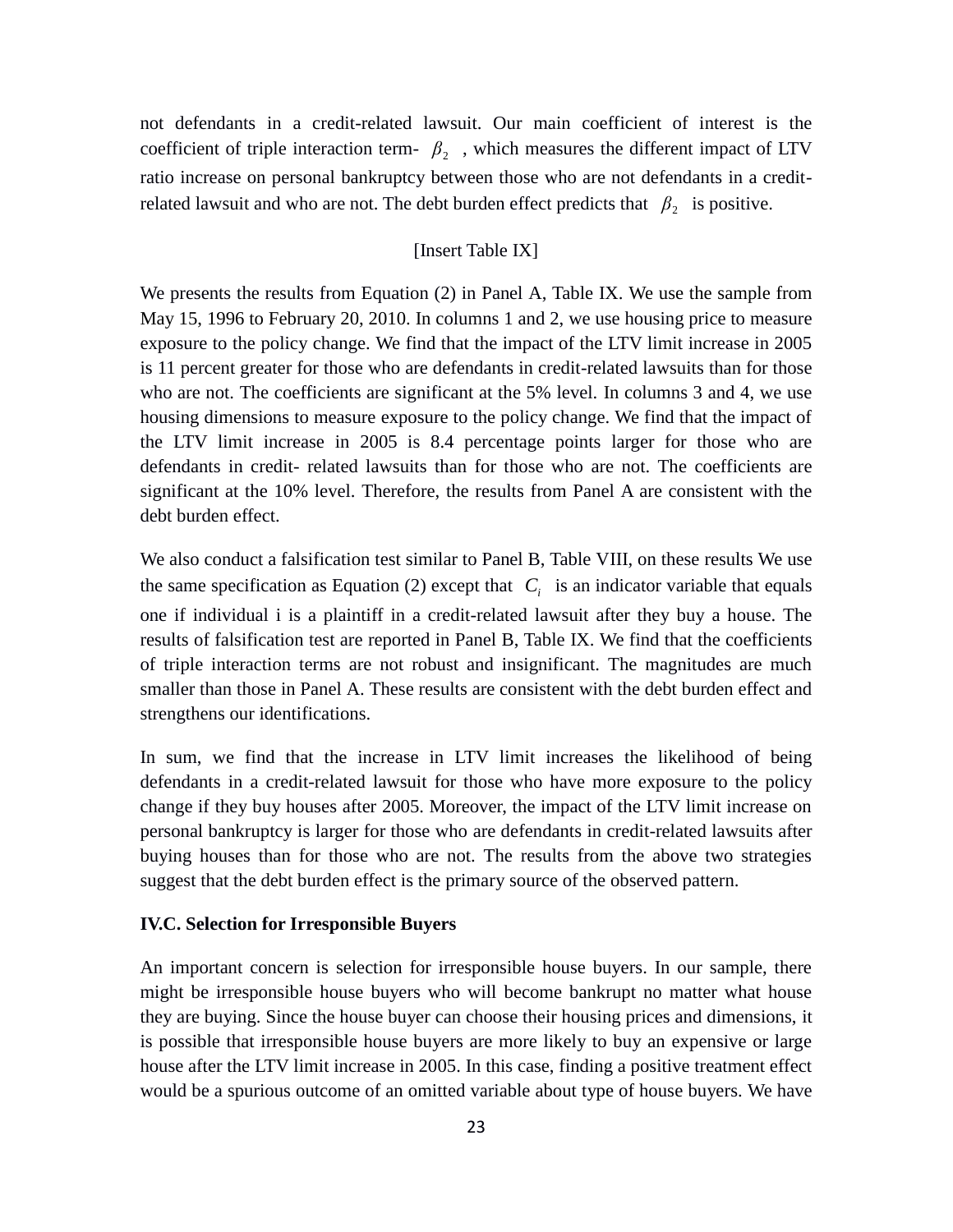two strategies to test this issue: the first is to test selection on observables, and the second is to use observables to estimate the simulated exposure to the LTV limit increase.

First, we estimate the selection on observables. We use a similar DD strategy to estimate the impact of the LTV limit increase on five observables that might correlate with the type of house buyers: whether they file bankruptcy before buying houses, whether they are defendants in credit-related lawsuits before buying houses, gender, ethnicity and age cohort. We run five separate regressions similar to Equation (1) except that the dependent variables are the above-mentioned five variables. The basic idea can be explained using the first variable as an example. Coefficients of interaction terms that are positive and significant suggest that those who file bankruptcy before buying houses are more likely to buy a relatively expensive or large house after the LTV limit increase. In contrast, if the coefficients are negative and significant, it suggests that those who file bankruptcy before buying houses are more likely to buy a relatively cheap or small house after the LTV limit increase. If the coefficients are not significantly different from zero, it suggests that the tendency to buy expensive or large houses are similar before and after the LTV limit increase for those who file bankruptcy before buying houses. Since whether they file bankruptcy before buying houses is an indicator for irresponsible buyers, the zero coefficients suggest there is no evidence of selection for irresponsible buyers.

#### [Insert Table X]

Table X presents the results of the five regressions with each dependent variable in a different panel. We find that most coefficients of interaction terms are close to zero and insignificant. There is only one positive and significant result in Panel D, suggesting that ethnic Chinese descent are more likely to buy expensive or large house after the LTV limit increase. However, the result is not robust across different specifications. Therefore, the results in Table X suggest that there is no evidence that those who buy relatively more expensive houses after the LTV limit increase in 2005 are selected to be more irresponsible.

Second, we use the housing buying pattern before the LTV limit increase in 2005 to estimate the simulated housing prices and dimensions that house buyers would buy. The estimation equation is as follows:

$$
exposure_i = \delta X_i + \sum_c \tau_c I_c + \sum_t \gamma_t I_t + \sum_r \varphi_r I_r + \varepsilon_{it} \tag{3}
$$

where the dependent variable is the exposure to the LTV limit increase, which is either housing price or housing dimension. Other variables have the same meanings as in Equation (1). We restrict our sample from May 15, 1996 to July 19, 2005. We estimate all coefficients in Equation (3) and use the coefficients to predict the simulated exposure to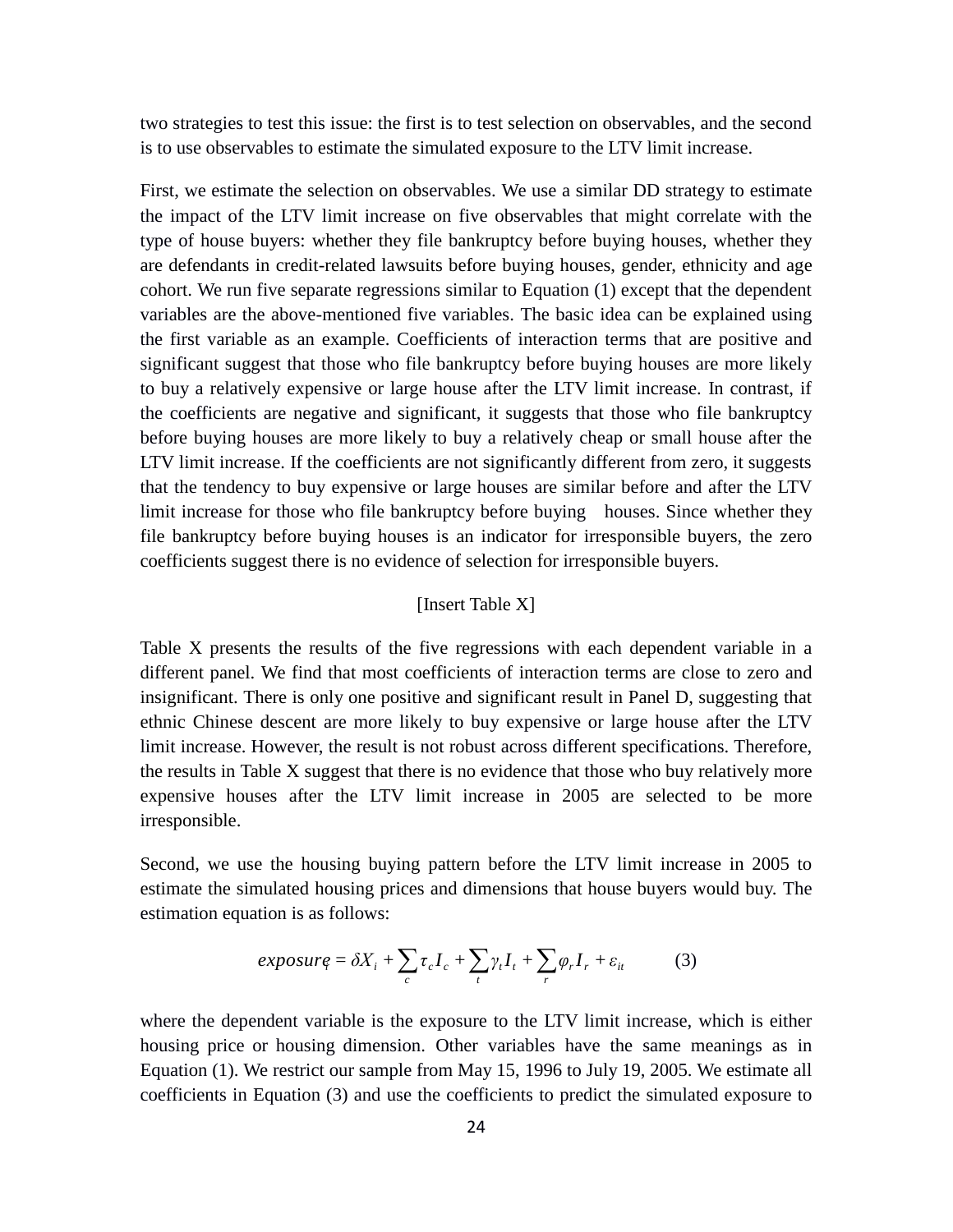the LTV limit increase, *exposure*, in the sample from July 19, 2005 to February 20, 2010. The simulated exposure is thus based entirely on the observables and the house buying pattern before the LTV limit increase. Under the assumption that the housing buying pattern does not change before and after the LTV limit increase, house buyers should buy the houses at the simulated housing prices or simulated housing dimensions after the LTV limit increase.

We use a similar DD strategy to estimate the impact of the LTV limit increase in 2005 on personal bankruptcy but use simulated housing prices (dimensions) instead of actual prices (dimensions). If selection for irresponsible buyers is the main issue, we should observe that the estimated results with simulated prices (dimensions) are close to zero and different from those results with actual prices (dimensions). We run a regression similar to Equation (1) except that the definition of the treatment and control groups change.  $T_i$  takes on a value of 1 if the simulated housing price is above the  $50<sup>th</sup>$ percentile of simulated housing prices or dimensions in the same year within the same region.

## [Insert Table XI]

We presents the results in Table XI. Columns 1 to 4 report estimates from OLS regressions and columns 5 to 8 report marginal effects from a logistic regression. Column 1 to 4 show that, compared with purchasing a (simulated) cheap house, purchasing a (simulated) expensive house after the increase in LTV limit increases the likelihood of becoming bankrupt by 0.17-0.25 percent. Compared with purchasing a (simulated) small house, purchasing a (simulated) large house after the increase in LTV limit increases the likelihood of becoming bankrupt by 0.12-0.18 percentage points. Columns 5 to 8 also show positive and significant results, and the magnitudes are similar to Columns 1 to 4.

In sum, the results in Table XI show a consistent and robust pattern that the coefficients of interaction terms with the simulated housing prices (dimensions) are positive and significant. The magnitudes are similar to the estimation with actual housing prices (dimensions) in Table IV. The results are not consistent with the predictions from selection for irresponsible buyers. Therefore, both strategies suggest that selection on irresponsible buyers is unlikely to be an important issue.

## **IV.D. Interest Rate**

Another concern is that since personal bankruptcy is generally not an immediate effect of a policy, there might be other changes in policy or Singapore economy that have contributed to bankruptcy rates. For example, it is possible that increase in bankruptcy rate is due to the increase in interest rates of housing loan rather than the LTV limit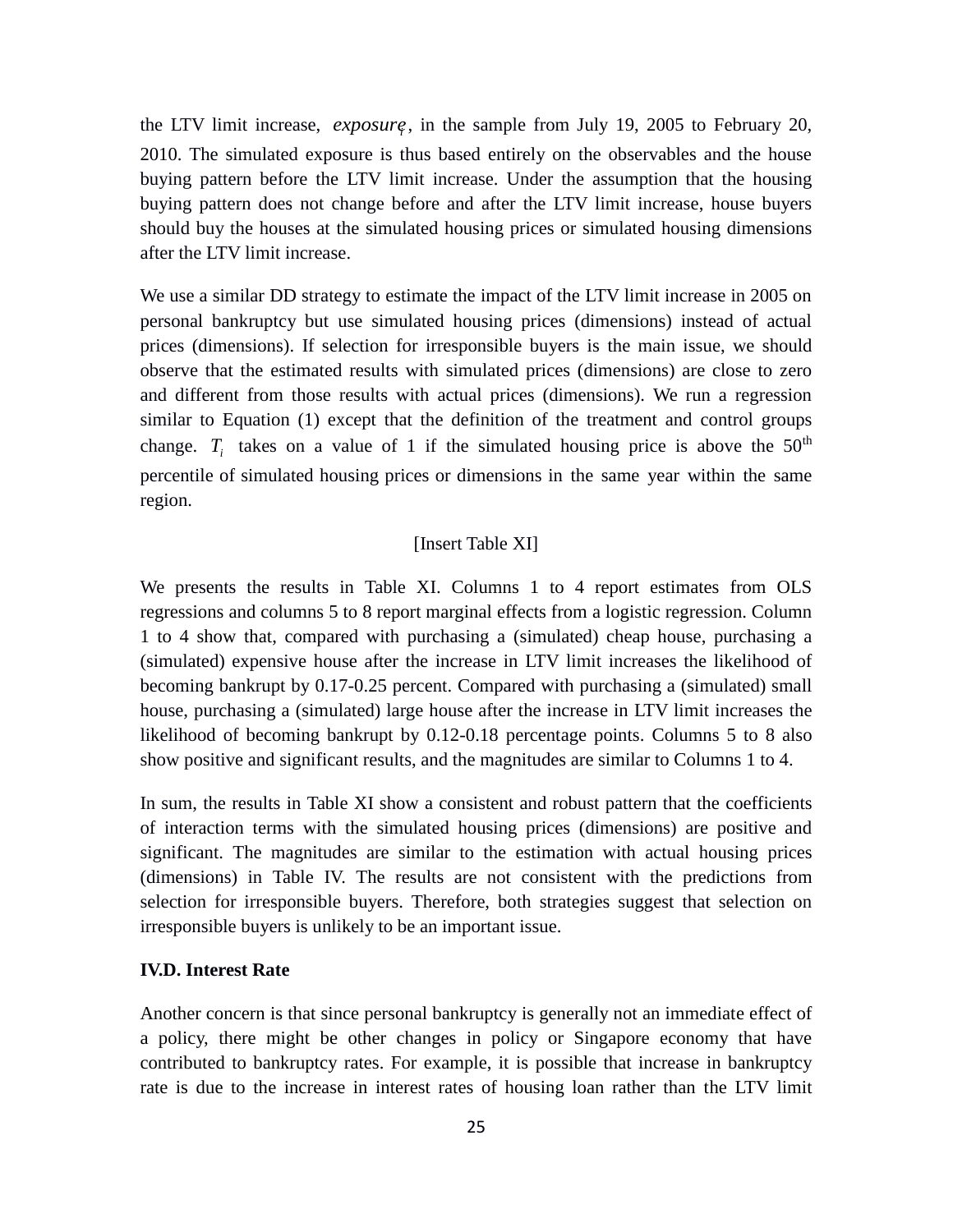increase in 2005. This hypothesis predicts that given an LTV limit, when interest rate increases/decreases, personal bankruptcy of those who buy expensive house increases/decreases after the interest rate change.

The Singapore Interbank Offered Rates (SIBOR) are the benchmark for property loans in Singapore. They are determined by the demand and supply of funds existing in the Singapore interbank market. SIBOR are shared across multiple banks and hence are more open and transparent than other rates. The actual interest rate of a mortgage depends on home loan packages. Banks often quote the one or three-month SIBOR rates plus a spread value to be the actual interest rate.

## [Insert Figure IV]

Figure IV describes the 3month SIBOR from 1995 to 2013.<sup>15</sup> The SIBOR decreased from 1998 to 2001, remain constant at low rates from 2001 to 2004, increased from 2004 to 2007 and then decreased after 2007. To separate the effect of interest rate from the LTV limit change, we need to find the period with fixed LTV limit and the cutoff years with large differences in interest rate levels before and after. Based on Figure IV, we find two sample periods: (1) from 1998 to 2004 and (2) from 2001 to July 19, 2005. The LTV limit remained 80 percent in both sample periods. In sample period (1), the SIBOR generally decreased until cutoff year 2001. In sample period (2), the SIBOR rate was less than one percent before 2004 and after July 1, 2004, it increased to one to two percent.

We use the results from Table VI to test the effect of interest rate in period (1). If housing loan interest rates affect personal bankruptcy, we should observe the coefficients of interaction terms to be negative and significant for cutoff years 1999 to 2001. However, the results are mostly not significant from zero and the sign of coefficients are not robust.

To study the sample period (2), we run a regression similar to Equation (1) except that the sample is restricted to period (2), and  $I_t^{post}$  is an indicator variable that takes on a value of 1 if the house is purchased after July 1, 2004. If housing loan interest rates affect personal bankruptcy, we should observe the coefficients of interaction terms to be positive and significant.

## [Insert Table XII]

Table XII present the results for sample period (2). In columns 1 to 4, the dependent variable is an indicator variable for whether an individual will be declared bankrupt after

<sup>15</sup>MAS Website, https://secure.mas.gov.sg/dir/domesticinterestrates.aspx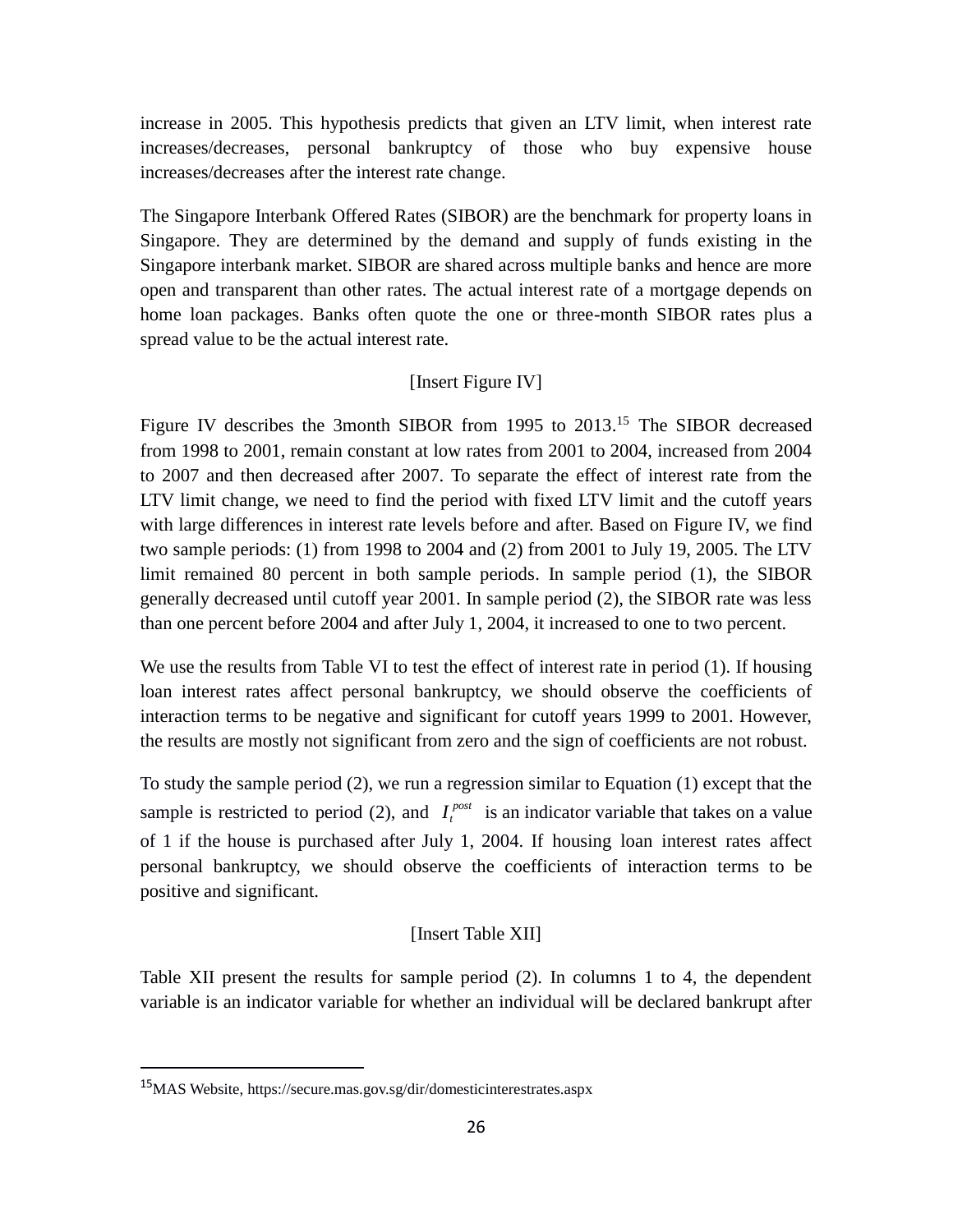purchasing a house. We find that the coefficients of interaction terms are all insignificant and small in magnitude. In fact, they are mostly negative.

In sum, based on the study in the two sample periods, we find no evidence that an increase in bankruptcy rate is due to an increase in interest rates.

Why don't we see the effects of interest rate rise if the story of bankruptcy is about debt burden effects? We run the similar regression using the LTV ratio and the monthly instalment as dependents variables. The results are presented in Column 5 and 6. Although the interest rate is increasing, but we do not find evidence that the LTV ratio or the monthly instalment are increasing more for those who bought relatively expensive houses. The evidence in Table XII shows that when the increase of interest rate does not increase the monthly instalment, personal bankruptcy does not change. Recall Table II and IV show that when the increase of LTV limit increases the monthly instalment, and thus debt burden, personal bankruptcy increases. Therefore, these results further support our story that debt burden is the main channels of personal bankruptcy.

## **IV.E Discussion**

Another alternative explanation is that the observed effects are not due to the policy change in LTV but other shocks, such as global recession after 2008. For example, it is possible that higher-income households bought expensive houses and they suffered more from asset price declines in the global recession or suffered greater increase in unemployment risk. In our design, we compare those who buy relatively expensive houses and relatively cheap houses, before and after the policy change. However, global recession should affects higher-income household no matter whether they bought houses before or after the policy change in 2005. If only global recession plays a role, we should observe no effects in differences-in-difference estimation. Thus, the effects are unlikely to be due to other shocks as global recession.

It is important to understand whether the results are driven by speculators or owner occupied house buyers. If the results are driven by speculators, the policy implication is to fight against speculation to reduce personal bankruptcy. However, if the results are driven by owner-occupied house buyers, policy makers need to reconsider the welfare implication of housing credit policies. To test whether the results are driven by speculators, we use two proxies: whether house buyers sell the house in a sub-sale, i.e., the sale of a unit before the government issues the temporary occupation permit by someone who bought the unit from the developer, and whether house buyers buy multiple houses from 1996 to 2012. If house buyers sell the house with a sub-sale to earn profit from housing price increase, they are likely to be speculators. We restrict our sample to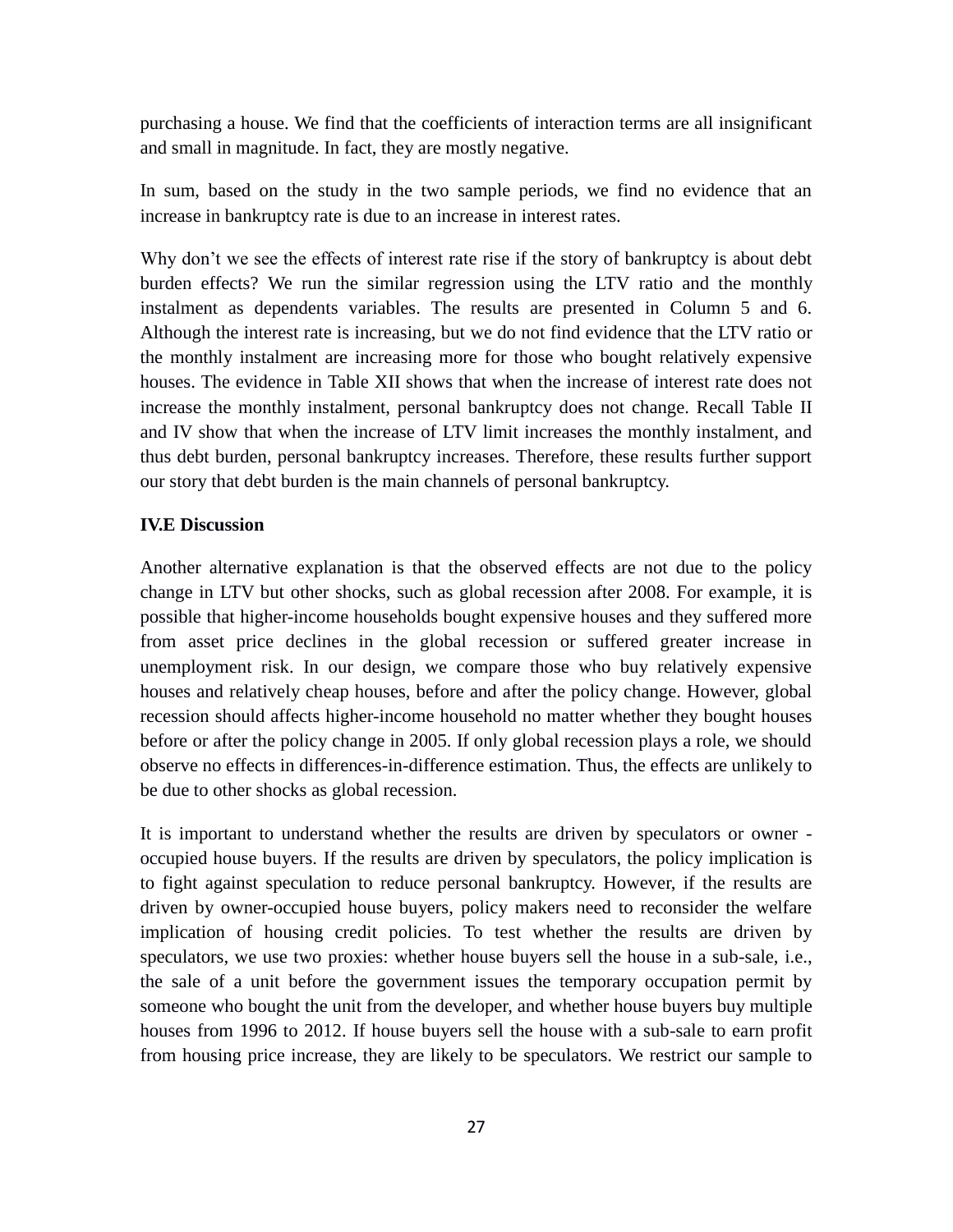speculators and use the similar DD strategy to estimate the impact of the LTV limit increase in 2005 on personal bankruptcy.

## [Insert Table XIII]

Table XIII presents the results for the speculator sample. Columns 1 to 4 show the results for those who sell a house with sub-sale. The coefficients of the interaction term are insignificant and the signs are not robust. Columns 5 to 8 show the results for those who buy multiple houses. The results are also insignificant and the signs are not robust. Moreover, the magnitudes are much smaller than the Table IV sample of single house buyers. The results in Table XIII, together with the results in Table IV, suggest that the main results are not driven by speculators but owner -occupied house buyers.

## **V. Personal Bankruptcy and Selling behavior**

We focus on the impact of the LTV limit increase on personal bankruptcies in previous sections. In this section, we investigate the relationship between personal bankruptcy and house-selling behaviour. We use OLS regressions to investigate the correlation between personal bankruptcy and houses sale. The estimation equation is as follows:

$$
Y_i = \beta \cdot \text{bankruptcy} + \delta X_i + \sum_t \alpha_t I_t \quad X_i + \sum_c \tau_c I_c + \sum_t \gamma_t I_t + \sum_r \varphi_r I_r + \varepsilon_{it} \tag{4}
$$

where the dependent variable is whether individual sells a house or the return from the housing sale. The return is defined as the selling price minus buying price, divided by the buying price. *bankruptcy* indicates whether the individual declares bankruptcy. Other variables have the same meanings as in Equation (1).

#### [Insert Table XIV]

Table XIV presents the estimation results from Equation (4). Since we are considering house-selling behavior, we include multiple house buyers in the sample. Panel A reports the correlation between personal bankruptcy and selling behavior, and Panel B reports the correlation between being a defendant in a credit-related lawsuit and selling behavior. In Column 1, the dependent variable is whether an individual sell a house. In Column 2 and 3, the dependent variable is the natural log of housing price. In Column 4 and 5, the dependent variable is the return from the house sale. In columns 2 and 4, we restrict the sample to those who sell houses. In Column 3 and 5, we further exclude the sample who sell houses three years before or after the personal bankruptcy. In Panel A Column 1, we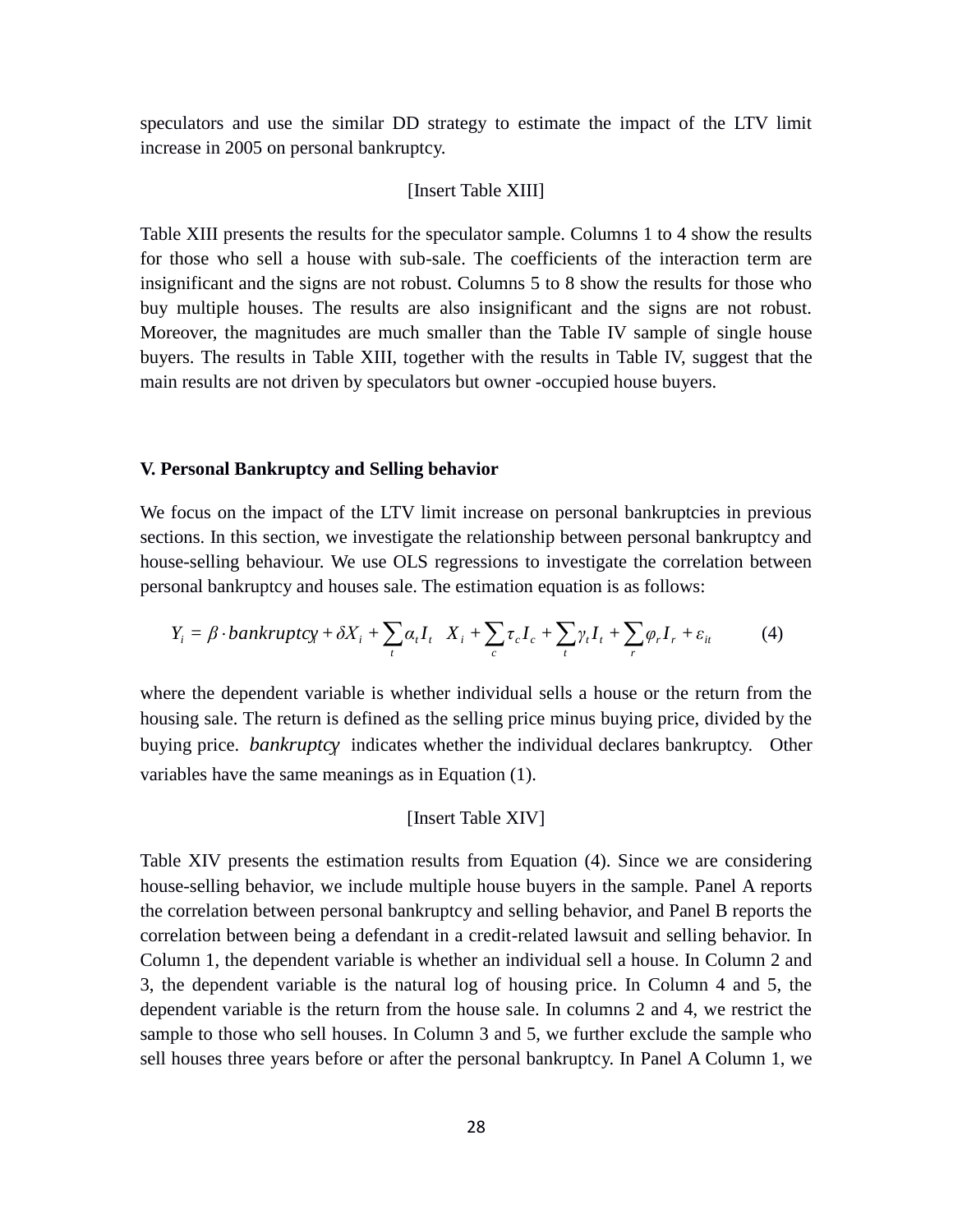find that home owners are about 9.0 percentage points more likely to sell their houses if they become bankrupt. The coefficients are significant at the 1% level.

Why are home owners more likely to sell houses when they are involved in bankruptcy? One possibility is that the bankruptcy law requires the house to vest in the Official Assignee and be sold after bankruptcy. Another possibility is that home owners know their financial burden and bankruptcy prospects; therefore, they sell houses even before bankruptcy to smooth consumption and mitigate negative shocks.

We find that for those who sell houses and become bankrupt, 57.4 percent sell their houses before becoming bankrupt. In Panel A column 2, we show that those who sell their houses before becoming bankrupt have a 12.3 percent price discount compared to those who do not file for bankruptcy. Those who sell their houses after becoming bankrupt have and 8.7 percent price discount compared to those who do not become bankrupt. The coefficients are significant at the 1% level. The results suggest that people sell houses before bankruptcy to smooth consumption and mitigate negative shocks. Houses that were sold long before bankruptcy might have been sold for reasons totally unrelated to the bankruptcy. Hence, we further investigate the return of house sale near the date of bankruptcy. When we exclude the sample who sell houses three years before or after the personal bankruptcy, price discount increases to 15.7 and 16.0 percent (column 3), respectively. The results are similar when we use return from the housing sale as dependent variables in columns 4 and 5.

In Panel B, we study the correlation between being a defendant in a credit-related lawsuit and selling behavior. We find similar results as in Panel A. Home owners are about 5.6 percentage points more likely to sell houses if they are defendants in credit-related lawsuits. Those who sell their houses before the credit-related lawsuits have an 9.3 to 12.1 percent price discount as compared to those who are not involved in the lawsuits. The results suggest that people sell houses before lawsuits to smooth consumption and mitigate negative shocks.

Our findings are generally consistent with the theory of price discount from forced sale (Campbell et al. 2011) and add to literature about the illiquidity in the housing market. However, our results are slightly different. Campbell et al. (2011) find that price discounting before bankruptcy is close to zero and price discounting is negative and larger after bankruptcy. In this paper, we find that some home owners sell houses even before bankruptcy with a very low return. These results are consistent with the second possibilities of low return from forced sale: home owners knows their financial burden and bankruptcy prospect, they sell houses even before bankruptcy to smooth consumption and mitigate negative shocks. These results are also consistent with the results and predictions in Chetty and Szeidl (2007) about commitment consumption.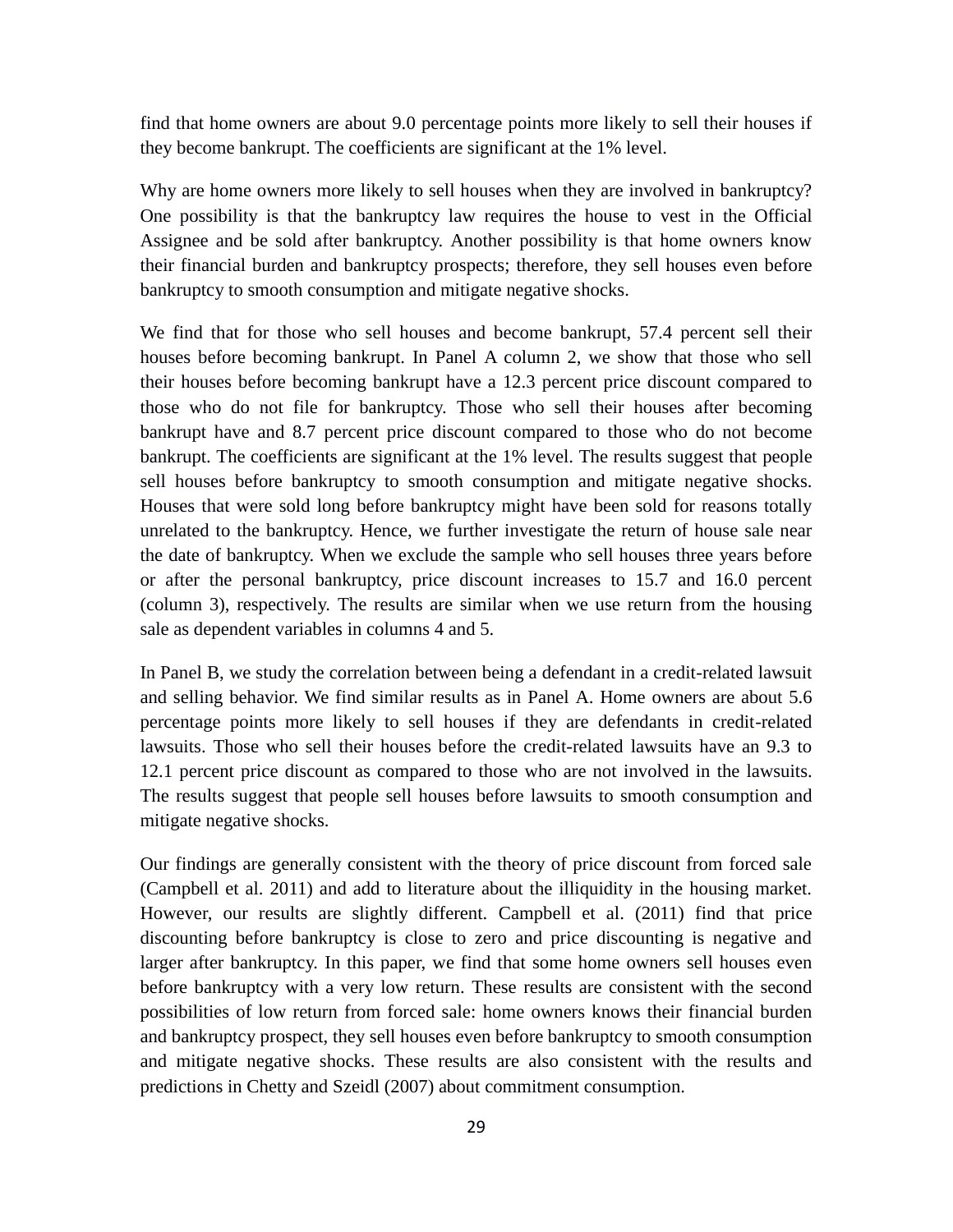## **VI. Conclusions**

In this paper we study the impact of housing credit on personal bankruptcy. The question is difficult to answer due to both lack of data and research design. We use precise identifiers to merge a dataset with over 150,000 housing transactions from 1995 to 2012 and a personal bankruptcy dataset in Singapore. Our identification strategy is a differences-in-differences (DD) approach. We show that the increase in LTV limit in 2005 increases the actual LTV of those who bought relatively expensive houses by 4.5%-5% larger. The policy change in 2005 increases the monthly instalment of those who bought relatively expensive houses by 460-800 dollar larger, about 18% to 30% from the mean. More importantly, we find that, compared with purchasing a relatively cheap house, purchasing a relatively expensive house after the increase in LTV limit increases the likelihood of becoming bankrupt by 0.15-0.20 percentage points. Compared with purchasing a relatively small house, purchasing a relatively large house after the increase in LTV limit increases the likelihood of becoming bankrupt by 0.11-0.18 percentage points. The results are robust with various control variables and flexible interaction terms. Our placebo test show that our research design is valid, we also find that there are no differential trends in personal bankruptcy before the LTV limit increase in 2005.

Next, we identify potential factors that contributing to housing credit and personal bankruptcy. We show that the debt burden effect is the main reason for the increased bankruptcy levels. Specifically, we find that, compared with purchasing a relatively cheap house, purchasing a relatively expensive house increases the likelihood of becoming a defendant in a credit related lawsuit by 0.15-0.20 percentage points. Thus, the results are consistent with the debt burden effect.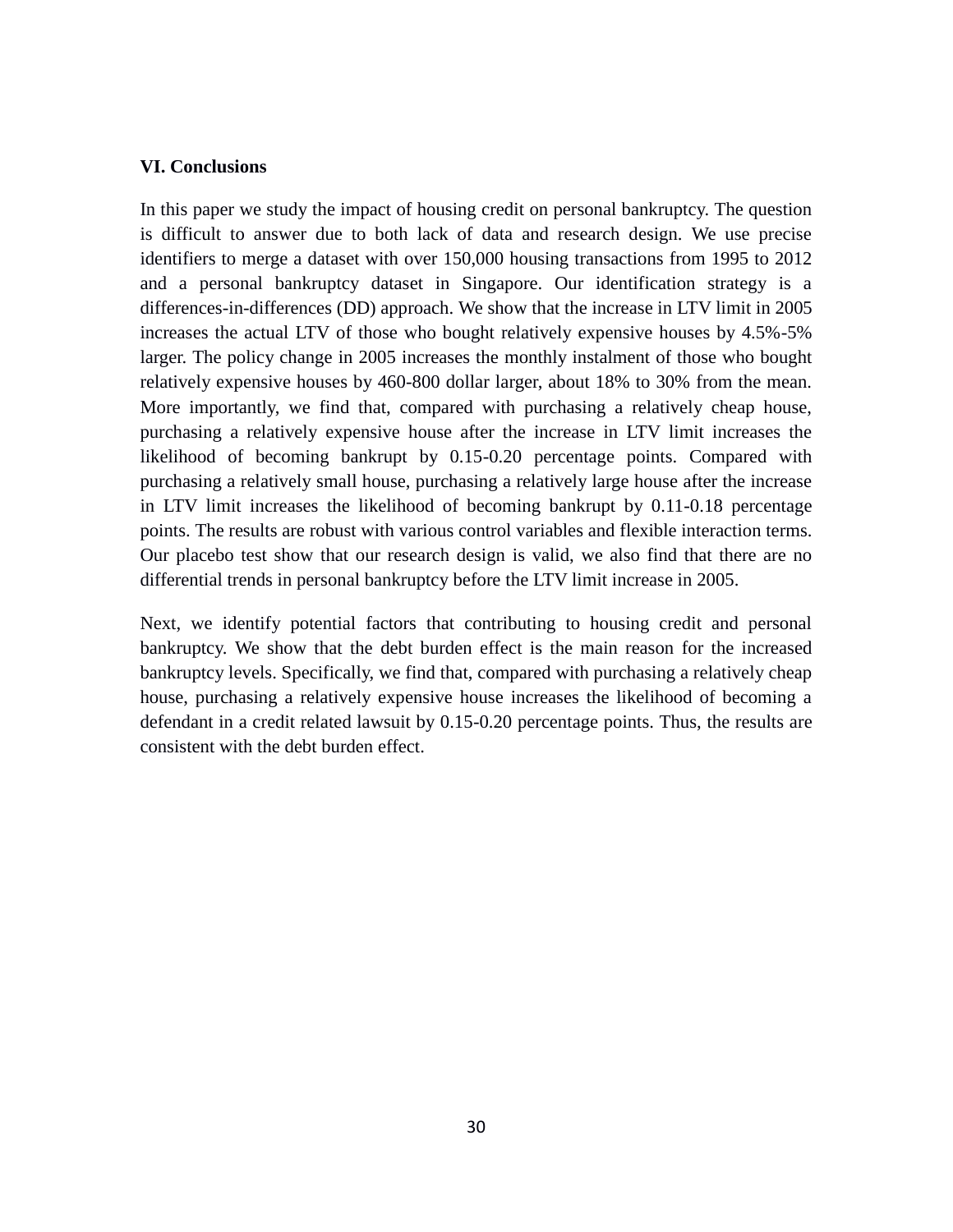#### REFERENCES

- Agarwal, S., C. Liu, and L. Mielnicki, (2003). "Exemption Laws and Consumer Delinquency and Bankruptcy Behavior: An Empirical Analysis of Credit Card Data.' *The Quarterly Review of Economics and Finance*, *43*(2), 273-289.
- Agarwal, S., J. Pan, and W. Qian, (2014). "The Composition Effect of Consumption around Retirement: Evidence from Singapore." *American Economic Review Papers and Proceeding,* forthcoming.
- Bizer, D. S. and P. M. DeMarzo, (1992). "Sequential Banking." *Journal of Political Economy*, 100 (1), 41-61.
- Campbell, J.Y., G. Stefano, and P. Parag, (2011). "Forced Sales and House Prices." *American Economic Review*, 101(5), 2108-31.
- Carrell, S. and J. Zinman, (2014). "In Harm's Way? Payday Loan Access and Military Personnel Performance." *Review of Financial Studies*, *27*(9), 2805-2840.
- Chetty, R. and A. Szeidl, (2007). "Consumption Commitments and Risk Preferences." *Quarterly Journal of Economics*, 122(2), 831–877.
- Cuffe, H. E., (2013). "Financing crime? Evidence on the unintended effects of payday lending." Working Paper.
- Domowitz, I. and R. L. Sartain, (1999). "Determinants of the Consumer Bankruptcy Decision." *The Journal of Finance,* 54(1), 403-420.
- Duflo, E., (2000). "Schooling and Labor Market Consequences of School Construction in Indonesia: Evidence from an Unusual Policy Experiment." *American Economic Review*, 91(4), 795-813.
- Ellis, Diane. (1998). "The Effect of Consumer Interest Rate Deregulation on Credit Card Volumes, Charge-Offs, and the Personal Bankruptcy Rate." Bank Trends, Number 98- 05, March. http://www.fdic.gov/bank/analytical/bank/bt\_9805.html.
- Fay, S., E. Hurst, and M. J. White, (2002). "The Household Bankruptcy Decision." *American Economic Review*, 92 (3), 706-718.
- Giglio, S., M. Maggiori, and J. Stroebel, (2014). "No-Bubble Condition: Model-Free Tests in Housing Markets." *The Quarterly Journal of Economics*, forthcoming.
- Gross, David B., and Nicholas S. Souleles. (2002). "An Empirical Analysis of Personal Bankruptcy and Delinquency." *Review of Financial Studies*, 15(1): 319–47.
- Gross, T., M. J. Notowidigdo, and J. Wang, (2014). "Liquidity Constraints and Consumer Bankruptcy: Evidence from Tax Rebates." *Review of Economics and Statistics*, *96*(3), 431-443.
- Hankins, S., M. Hoekstra, and P. M. Skiba, (2011). "The Ticket to Easy Street? The Financial Consequences of Winning the Lottery." *Review of Economics and Statistics*, *93*(3), 961-969.
- Himmelstein, D. U., D. Thorne, E. Warren, and S.Woolhandler, (2009). "Medical Bankruptcy in the United States, 2007: Results of a National Study." *The American Journal of Medicine*, *122*(8), 741-746.
- Islam, A. and P. Maitra, (2012). "Health Shocks and Consumption Smoothing in Rural Households: Does Microcredit Have a Role to Play?" *Journal of Development Economics*, 97(2), 232-243.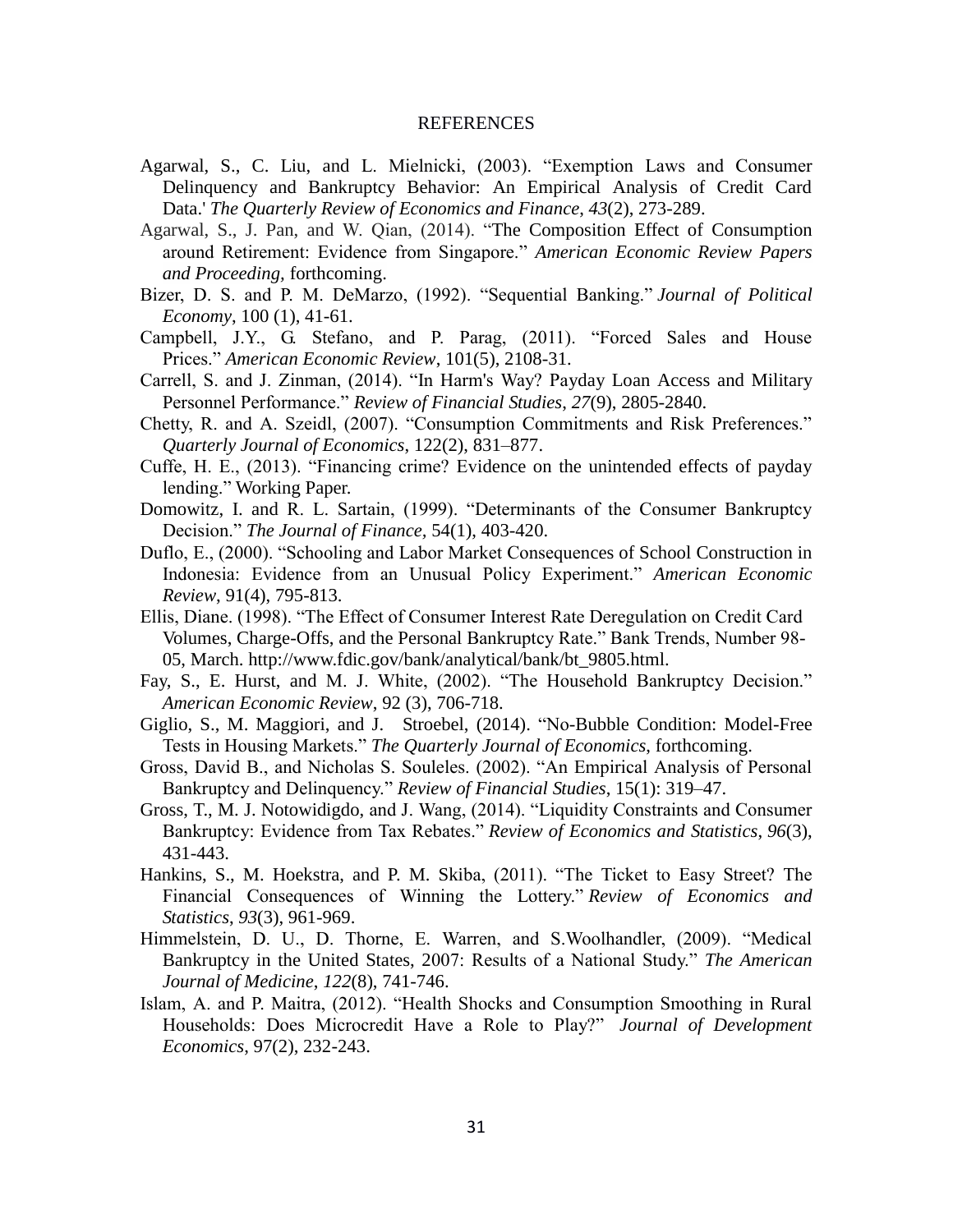- Keys, Benjamin, Tanmoy Mukherjee, Amit Seru, and Vikrant Vig (2010) "Did Securitization Lead to Lax Screening? Evidence from Subprime Loans" *The Quarterly Journal of Economics* 125 (1): 307-362
- Keys, Benjamin and Tomasz Piskorski and Amit Seru and Vincent Yao (2014) "Mortgage Rates, Household Balance Sheets, and the Real Economy" National Bureau of Economic Research Working Paper No. 20561
- Livshits, Igor, James MacGee, and Michèle Tertilt. (2007). "Consumer Bankruptcy: A Fresh Start." *American Economic Review*, 97(1): 402-418.
- ---, (2010). "Accounting for the Rise in Consumer Bankruptcies." *American Economic Journal: Macroeconomics*, 2(2): 165-93.
- Melzer, B. T. (2011). "The Real Costs of Credit Access: Evidence from the Payday Lending Market." *The Quarterly Journal of Economics*, 126(1), 517-555.
- Menon, N., (2004). "Consumption Smoothing in Micro Credit Programs." *Development and Comp Systems.*
- Mian, A., K. Rao, and A, Sufi, (2013). "Household Balance Sheets, Consumption, and the Economic Slump." *The Quarterly Journal of Economics*, 128(4), 1687-1726.
- Mian, A. and A. Sufi, (2009). "The Consequences of Mortgage Credit Expansion: Evidence from the U.S. Mortgage Default Crisis." *Quarterly Journal of Economics*, 124(4), 1449–96.
- ---, (2010). "The Great Recession: Lessons from Microeconomic Data." *The American Economic Review*, 100 (2), 51-56.
- ---, (2014). *House of Debt*. University of Chicago Press.
- Skiba, P. M. and Jeremy Tobacman, (2015). Do payday loans cause bankruptcy? *Working paper.*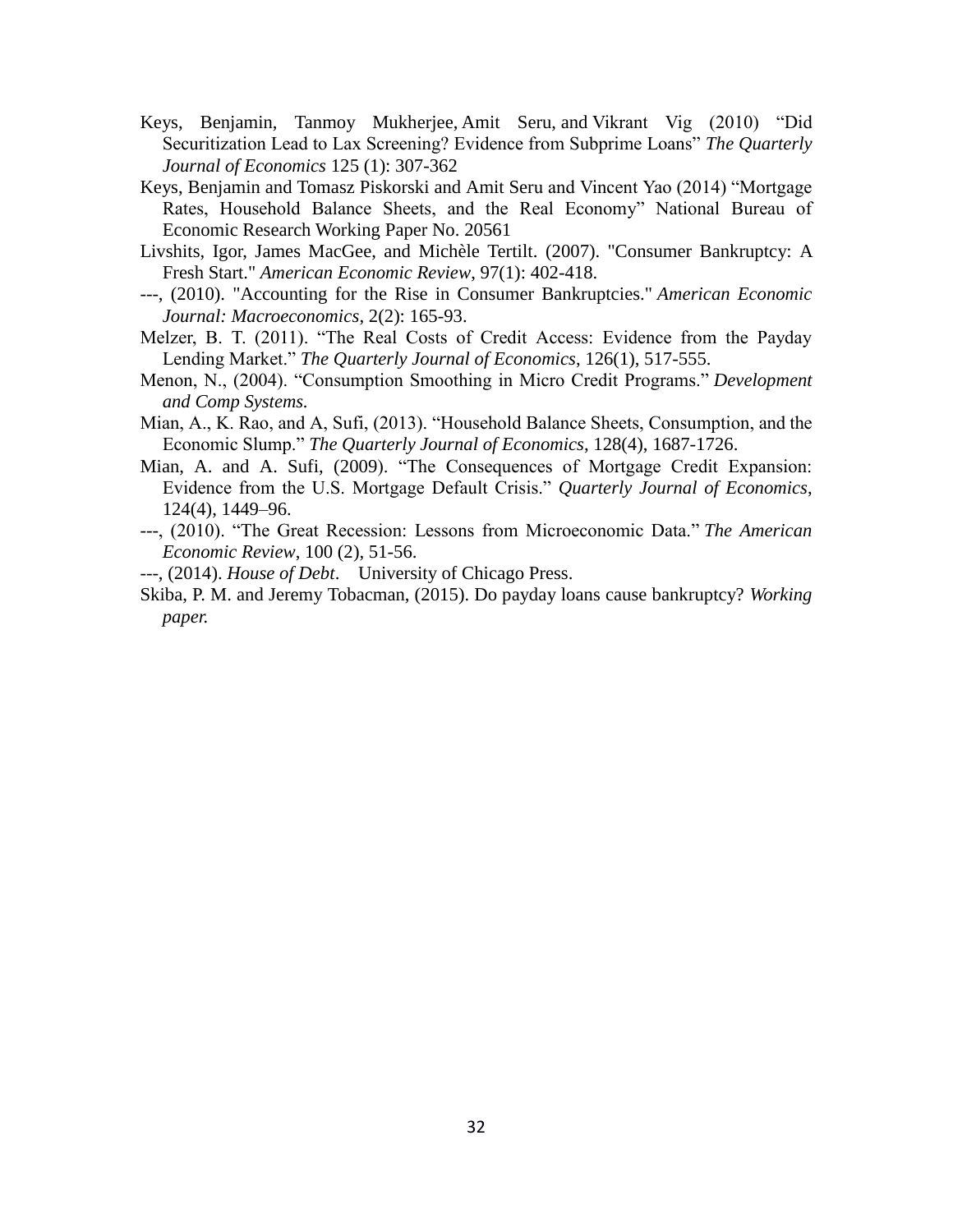|                                                    |                                | <b>Single Property Buyers</b>  |                    | <b>Multiple Property</b><br><b>B</b> uyers |
|----------------------------------------------------|--------------------------------|--------------------------------|--------------------|--------------------------------------------|
|                                                    | <b>Price below</b><br>50th Pct | <b>Price above</b><br>50th Pct | p-value<br>(means) | All                                        |
| Male                                               | 0.49                           | 0.49                           | 0.31               | 0.53                                       |
| Chinese                                            | 0.93                           | 0.93                           | 0.00               | 0.95                                       |
| Condominiums                                       | 0.67                           | 0.57                           | 0.00               | 0.57                                       |
| <b>Private Apartments</b>                          | 0.26                           | 0.12                           | 0.00               | 0.22                                       |
| Freehold                                           | 0.31                           | 0.57                           | 0.00               | 0.48                                       |
| New Sale                                           | 0.51                           | 0.56                           | 0.00               | 0.52                                       |
| Buyers' Age at First Purchase<br>(In Years)        | 40.20                          | 42.28                          | 0.00               | 41.11                                      |
| Mean Price of Property                             | 606792                         | 1219679                        | 0.00               | 1009134                                    |
| Mean Size of Property<br>Purchased (In Sq. Metres) | 109.25                         | 188.13                         | 0.00               | 158.93                                     |
| Single Bankruptcies                                | 0.0081                         | 0.0077                         | 0.55               | 0.0065                                     |
| Multiple Bankruptcies                              | 0.0008                         | 0.0013                         | 0.02               | 0.0009                                     |
| Obs                                                | 56044                          | 46916                          |                    | 41614                                      |

Table I. Summary Statistics

Note: The results presented in this table are obtained using data from May 15, 1996 to February 20, 2010. The summary statistics for both 102,960 single property buyers and 41,614 multiple property buyers are reported. For single house buyers, two sub-samples based on whether the housing price is above the 50<sup>th</sup> percentile of housing prices in the same year within the same region are reported. For multiple property buyers, the combined statistics of all buyers are reported.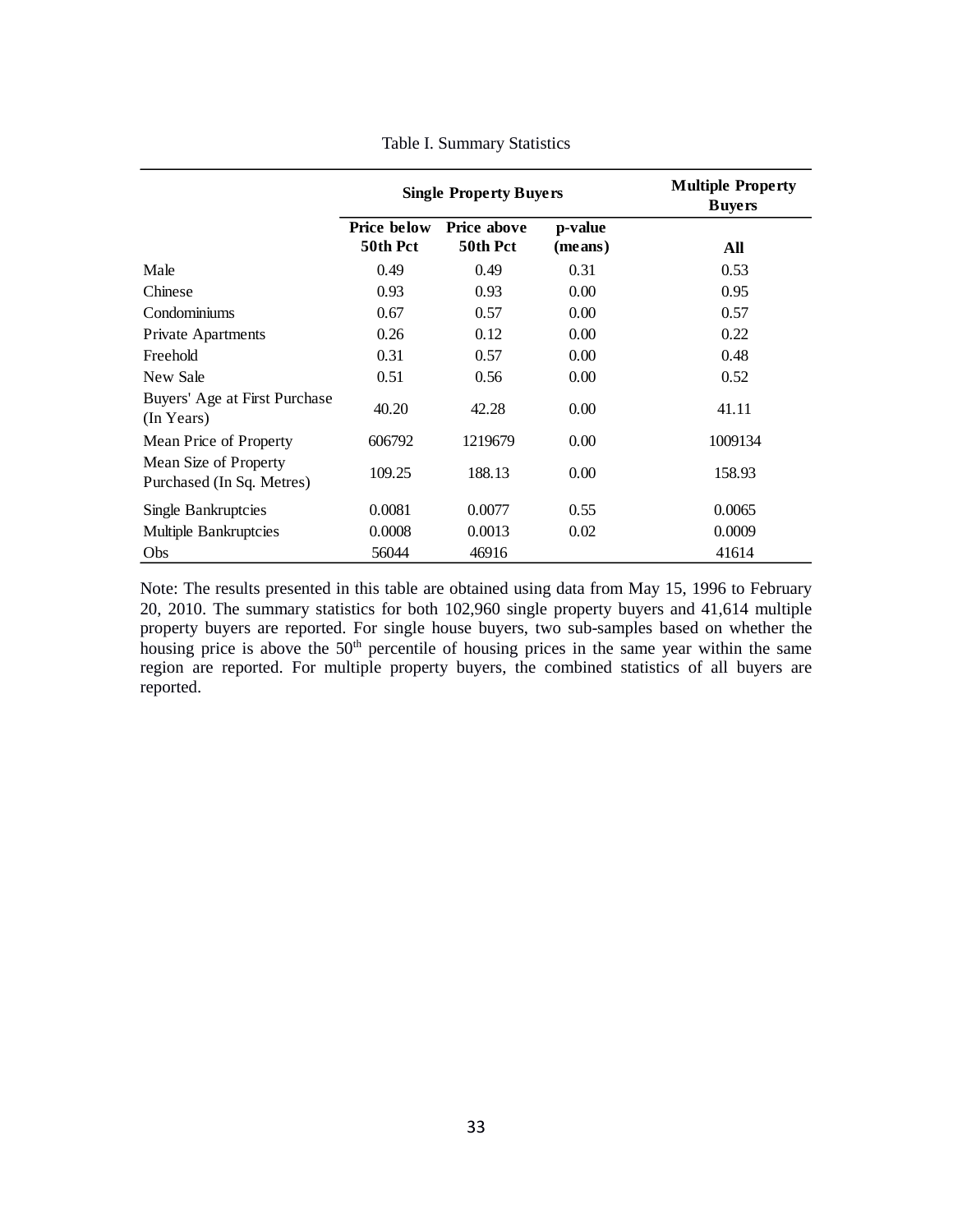| Specification:                                   | <b>OLS</b> Regression |            |                                           |                              |                                         |         |                              |           |  |  |
|--------------------------------------------------|-----------------------|------------|-------------------------------------------|------------------------------|-----------------------------------------|---------|------------------------------|-----------|--|--|
| <b>Policy Date</b><br>Sample:                    |                       |            | <b>July 19, 2005</b><br><b>All Sample</b> |                              | September 1st, 2002<br>Year 1996 - 2005 |         |                              |           |  |  |
| Dep. Var.:                                       |                       | <b>LTV</b> |                                           | Monthly<br><b>Instalment</b> | <b>LTV</b>                              |         | Monthly<br><b>Instalment</b> |           |  |  |
|                                                  | (1)                   | (2)        | (3)                                       | (4)                          | (5)                                     | (6)     | (7)                          | (8)       |  |  |
| Indicator for houses<br>over 50th percentile of  | $5.079***$            | 4.4933***  |                                           | 799.381*** 458.4969***       | 3.013                                   | 2.2380  | $-0.534$                     | 134.1389  |  |  |
| housing price $\times$<br>Indicator after policy | (1.259)               | (1.051)    | (163.705)                                 | (136.927)                    | (2.384)                                 | (2.176) | (179.908)                    | (148.970) |  |  |
| Obs.                                             | 3686                  | 3686       | 3686                                      | 3686                         | 1520                                    | 1520    | 1520                         | 1520      |  |  |
| Year, region and cohort<br>fixed effects         | Y                     | Y          | Y                                         | Y                            | Y                                       | Y       | Y                            | Y         |  |  |
| Control variables for<br>loan characteristics    | N                     | Y          | N                                         | Y                            | N                                       | Y       | N                            | Y         |  |  |

Table II. The Impact of the policy changes on the LTV Ratio and the Monthly instalment

Note: Columns 1 to 4 present the impact of 2005 policy change using data from May 15, 1996 to February 20, 2010. Columns 5 to 8 present the impact of 2002 policy change using data from May 15, 1996 to July 19, 2005. The dependent variable in column 1, 2, 5 and 6 is loan-to-value ratio. The dependent variable in column 3, 4, 7 and 8 is monthly instalment. *Indicator for houses over 50<sup>th</sup> percentile of housing prices* takes 1 if the price of a house is above the 50<sup>th</sup> percentile of housing prices in the same year within the same region in Singapore. Standard errors are clustered by 82 postal sectors. Robust clustered errors are reported in parentheses. \* indicates significance at the 10% level. \*\* indicates significance at the 5% level. \*\*\* indicates significance at the 1% level. All columns include year, region and cohort fixed effects.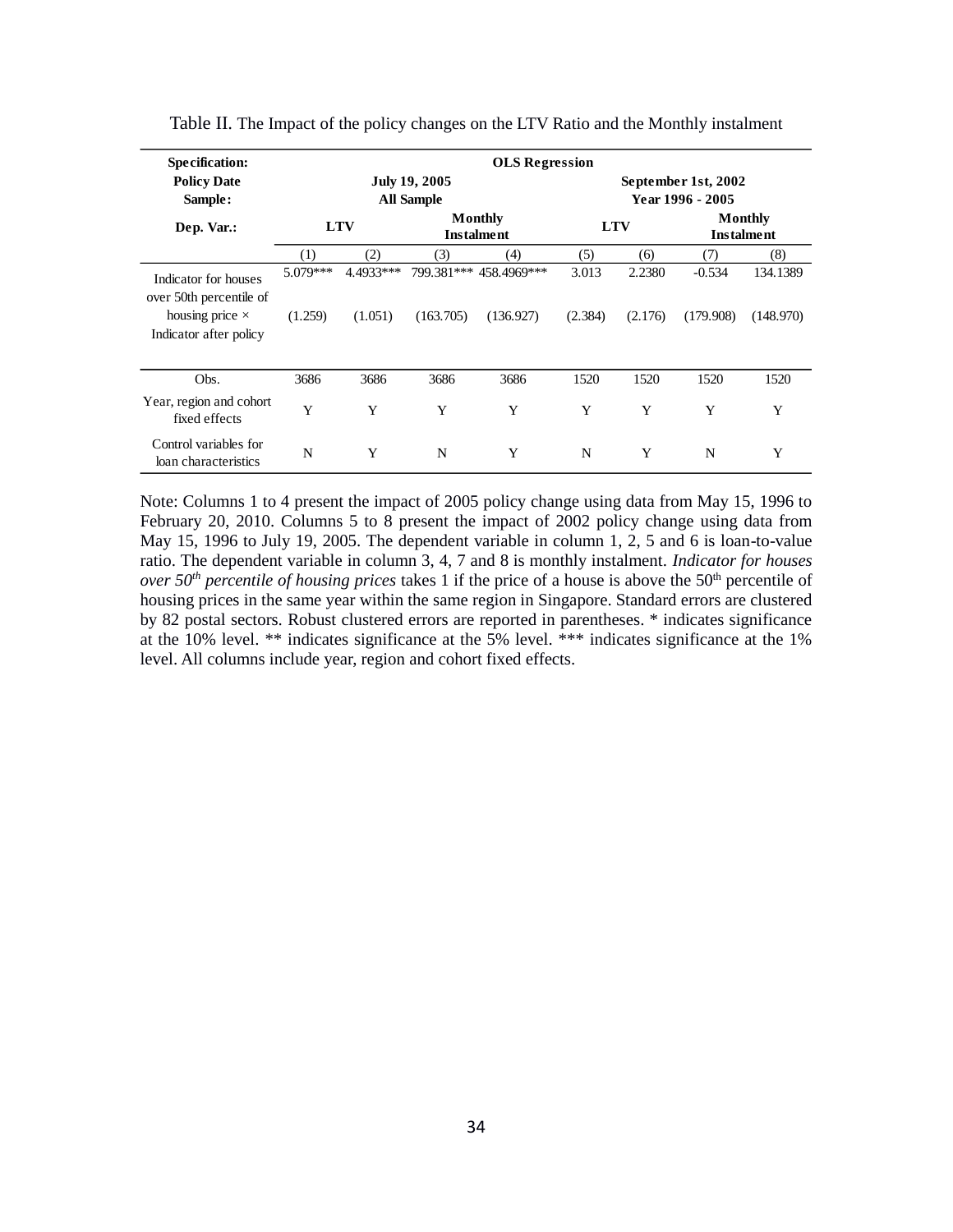|                                 | <b>Proportion of Personal Bankruptcy</b> |                                          |           |                                          |                           |           |  |  |  |  |  |
|---------------------------------|------------------------------------------|------------------------------------------|-----------|------------------------------------------|---------------------------|-----------|--|--|--|--|--|
|                                 |                                          | <b>Housing Prices</b>                    |           |                                          | <b>Housing Dimensions</b> |           |  |  |  |  |  |
|                                 |                                          | Above 50th Pct Below 50th Pct Difference |           | Above 50th Pct Below 50th Pct Difference |                           |           |  |  |  |  |  |
|                                 | (1)                                      | (2)                                      | (3)       | (4)                                      | (5)                       | (6)       |  |  |  |  |  |
| Panel A: Experiment of Interest |                                          |                                          |           |                                          |                           |           |  |  |  |  |  |
| Before 19 July 2005             | 0.0059                                   | 0.0066                                   | 0.0007    | 0.0062                                   | 0.0064                    | 0.0001    |  |  |  |  |  |
|                                 |                                          |                                          | (0.0006)  |                                          |                           | (0.0006)  |  |  |  |  |  |
| After 19 July 2005              | 0.0023                                   | 0.0019                                   | $-0.0005$ | 0.0026                                   | 0.0016                    | $-0.0011$ |  |  |  |  |  |
|                                 |                                          |                                          | (0.0005)  |                                          |                           | (0.0005)  |  |  |  |  |  |
| <b>Difference</b>               | 0.0036                                   | 0.0048                                   | 0.0012    | 0.0036                                   | 0.0048                    | 0.0012    |  |  |  |  |  |
|                                 | (0.0006)                                 | (0.0006)                                 | (0.0009)  | (0.0006)                                 | (0.0006)                  | (0.0009)  |  |  |  |  |  |
| Panel B: Control Experiment     |                                          |                                          |           |                                          |                           |           |  |  |  |  |  |
| Before 1 Sept 2002              | 0.0072                                   | 0.0083                                   | 0.0011    | 0.0078                                   | 0.0077                    | $-0.0001$ |  |  |  |  |  |
|                                 |                                          |                                          | (0.0009)  |                                          |                           | (0.0009)  |  |  |  |  |  |
| After 1 Sept 2002               | 0.0043                                   | 0.0048                                   | 0.0004    | 0.0044                                   | 0.0047                    | 0.0003    |  |  |  |  |  |
|                                 |                                          |                                          | (0.0008)  |                                          |                           | (0.0008)  |  |  |  |  |  |
| <b>Difference</b>               | 0.0028                                   | 0.0035                                   | 0.0007    | 0.0034                                   | 0.0030                    | $-0.0004$ |  |  |  |  |  |
|                                 | (0.0009)                                 | (0.0009)                                 | (0.0013)  | (0.0009)                                 | (0.0009)                  | (0.0013)  |  |  |  |  |  |

Table III. Proportion of Personal Bankruptcy by Housing Prices and Housing Dimensions

Note: The proportion of personal bankruptcy by housing prices and housing dimensions are shown in this table. Two proxies are used to measure the exposure of house buyers to the LTV limit increase: whether the housing price is above the 50<sup>th</sup> percentile of housing prices in the same year within the same region and. it is above the  $50<sup>th</sup>$  percentile of housing dimension in the same year within the same region. In Panel A, the change in bankruptcy rates after the LTV limit increase in 2005 was compared between the house buyers whose prices are above the  $50<sup>th</sup>$ percentile of housing prices and of housing dimensions, and those whose price are below. In Panel B, the control DD experiment on the policy change in Sept 1, 2002 was conducted.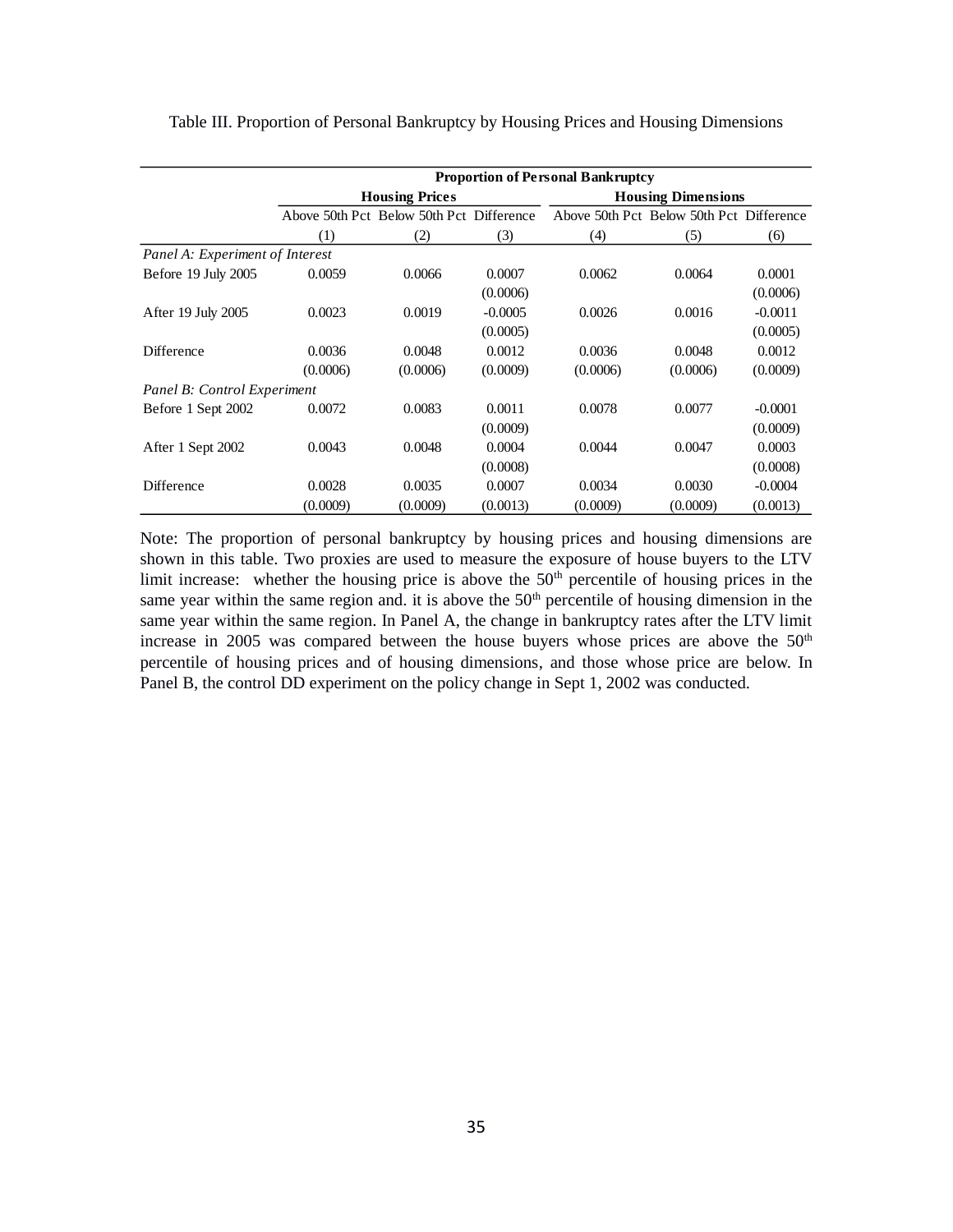| Dep. Var.:                                                                  |               |                       |          | <b>Personal Bankruptcies</b> |             |                |                                             |               |
|-----------------------------------------------------------------------------|---------------|-----------------------|----------|------------------------------|-------------|----------------|---------------------------------------------|---------------|
| Sample:                                                                     |               |                       |          | <b>All Samples</b>           |             |                |                                             |               |
| Specification:                                                              |               | <b>OLS Regression</b> |          | <b>Logistic Regression</b>   |             |                |                                             |               |
|                                                                             | (1)           | (2)                   | (3)      | (4)                          | (5)         | (6)            | (7)                                         | (8)           |
| Panel A: Bankruptcy after purchase of house                                 |               |                       |          |                              |             |                |                                             |               |
| Indicator for houses over 50th                                              | $-.0010$      | $-.0015$              |          |                              | $-.00080$   | $-.0010$       |                                             |               |
| percentile of housing prices                                                | (.00064)      | $(.00070)$ **         |          |                              | (.00051)    | $(.00058)*$    |                                             |               |
| Indicator for houses over 50th                                              | .0015         | .0020                 |          |                              | .0019       | .0029          |                                             |               |
| percentile of housing prices $\times$                                       |               |                       |          |                              |             |                |                                             |               |
| Indicator after July 19, 2005                                               | $(.00071)$ ** | $(.00075)$ ***        |          |                              | $(.0011)*$  | $(.0010)$ ***  |                                             |               |
| Indicator for houses over 50th                                              |               |                       | .00013   | $-.00087$                    |             |                | .00013                                      | $-.00050$     |
| percentile of housing dimensions                                            |               |                       | (.00071) | (.00063)                     |             |                | (.00054)                                    | (.00047)      |
| Indicator for houses over 50th<br>percentile of housing dimensions $\times$ |               |                       | .0011    | .0018                        |             |                | .0025                                       | .0027         |
| Indicator after July 19, 2005                                               |               |                       | (.00070) | $(.00076)$ **                |             |                | $(.00088)$ *** $(.00087)$ ***               |               |
| Obs.                                                                        | 102853        | 102853                | 102853   | 102853                       | 102853      | 102853         | 102853                                      | 102853        |
| Log likelihood                                                              |               |                       |          |                              |             |                | -2898.7254 -2838.0698 -2897.1048 -2838.4685 |               |
| Panel B: Bankruptcy within 5 years after purchase of house                  |               |                       |          |                              |             |                |                                             |               |
| Indicator for houses over 50th                                              | $-.00068$     | $-.0011$              |          |                              | $-.00057$   | $-.00086$      |                                             |               |
| percentile of housing prices                                                | (.00052)      | $(.00056)$ **         |          |                              | (.00045)    | $(.00051)$ *   |                                             |               |
| Indicator for houses over 50th<br>percentile of housing prices $\times$     | .0011         | .0015                 |          |                              | .0012       | .0019          |                                             |               |
| Indicator after July 19, 2005                                               | $(.00056)*$   | $(.00058)$ ***        |          |                              | $(.00069)*$ | $(.00066)$ *** |                                             |               |
| Indicator for houses over 50th                                              |               |                       | .000037  | $-.00076$                    |             |                | .000043                                     | $-.00053$     |
| percentile of housing dimensions                                            |               |                       | (.00055) | (.00052)                     |             |                | (.00045)                                    | (.00043)      |
| Indicator for houses over 50th<br>percentile of housing dimensions $\times$ |               |                       | .00076   | .0011                        |             |                | .0012                                       | .0014         |
| Indicator after July 19, 2005                                               |               |                       | (.00066) | (.00069)                     |             |                | $(.00069)*$                                 | $(.00069)$ ** |
| Obs.                                                                        | 102853        | 102853                | 102853   | 102853                       | 102853      | 102853         | 102853                                      | 102853        |
| Log likelihood                                                              |               |                       |          |                              |             |                | -1802.943 -1742.2135 -1802.7836 -1743.7273  |               |
| Year, region and cohort fixed                                               | Y             | Y                     | Y        | Y                            | Y           | Y              | Y                                           | Y             |
| effects                                                                     |               |                       |          |                              |             |                |                                             |               |
| Control $\times$ Year fixed effects                                         | N             | Y                     | N        | Y                            | $\mathbf N$ | Y              | N                                           | Y             |

#### Table IV. The Impact of the LTV Limit Increase on Personal Bankruptcy

Note: The results presented in this table are obtained using data from May 15, 1996 to February 20, 2010. In Panel A, the dependent variable is whether an individual will be declared bankrupt after purchasing a house. In Panel B, the dependent variable is whether an individual will be declared bankrupt within five years after purchasing a house. Columns 1 to 4 present the results from performing an ordinary least-squares regression. Columns 5 to 8 present the results from performing a logistic regression. *Indicator for houses over 50th percentile of housing prices* takes 1 if the price of a house is above the  $50<sup>th</sup>$  percentile of housing prices in the same year within the same region in Singapore. *Indicator for houses over 50th percentile of housing dimensions* takes 1 if the size of a house is above the  $50<sup>th</sup>$  percentile of housing dimensions in the same year within the same region in Singapore. Standard errors are clustered by 82 postal sectors. Robust clustered errors are reported in parentheses. \* indicates significance at the 10% level. \*\* indicates significance at the 5% level. \*\*\* indicates significance at the 1% level. All columns include year, region and cohort fixed effects. The results in the odd columns (columns 1, 3, 5 and 7) are obtained without including controls. The results in the even columns (columns 2, 4, 6 and 8) are obtained after including controls.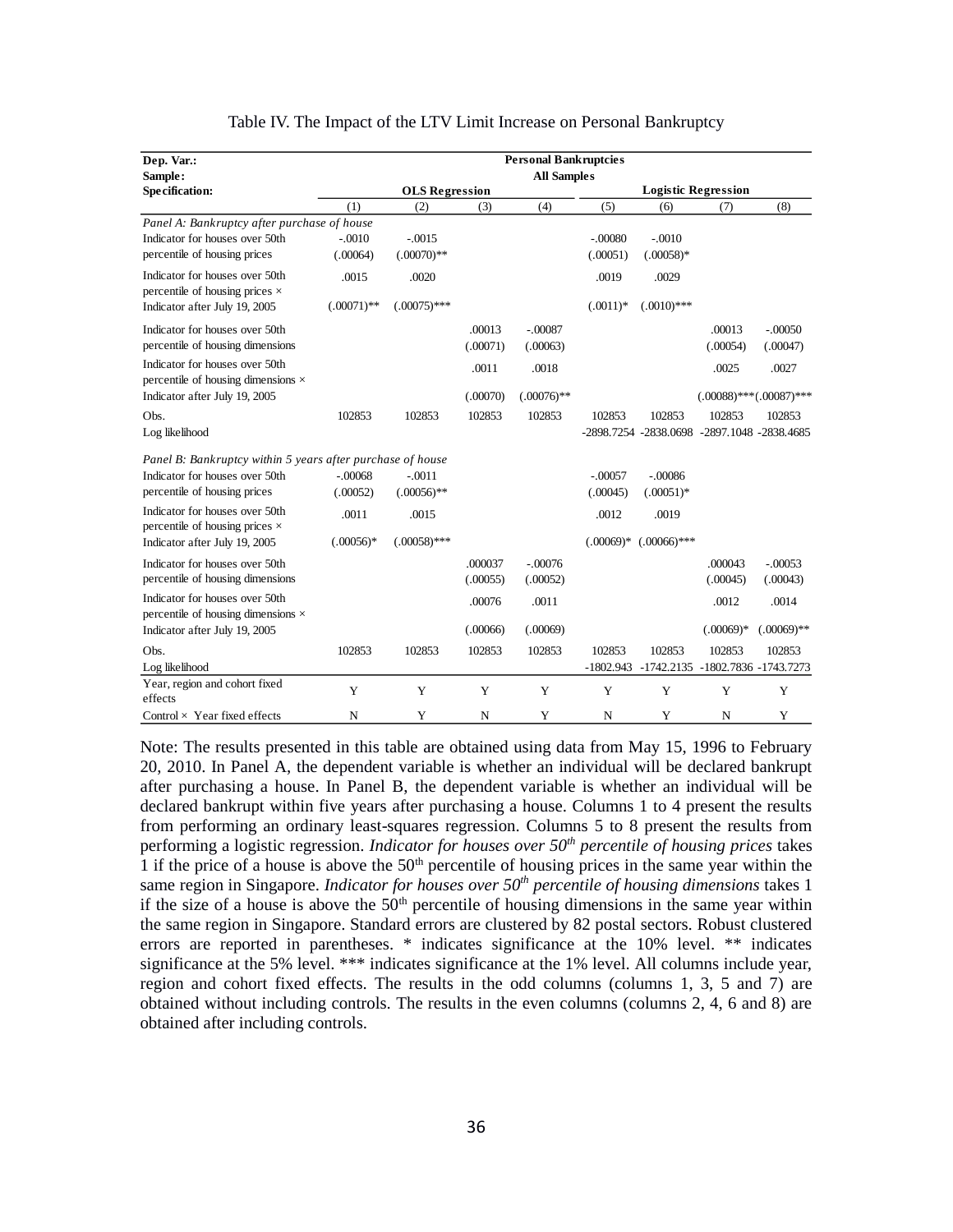| Dep. Var.:                                                                     |          |         |              |               |             |                                     | <b>Personal Bankruptcies</b> |                              |              |                   |         |              |  |
|--------------------------------------------------------------------------------|----------|---------|--------------|---------------|-------------|-------------------------------------|------------------------------|------------------------------|--------------|-------------------|---------|--------------|--|
| Specification:                                                                 |          |         |              |               |             |                                     | <b>OLS</b> Regression        |                              |              |                   |         |              |  |
| Sample:                                                                        | New Sale |         |              | Resale        |             | Condominium or<br>private apartment |                              | Landed property or<br>others |              | Freehold property |         | Not freehold |  |
|                                                                                | (1)      | (2)     | (3)          | (4)           | (5)         | (6)                                 | (7)                          | (8)                          | (9)          | (10)              | (11)    | (12)         |  |
| Indicator for houses<br>over 50th percentile of<br>housing prices $\times$     | .0017    |         | .0052        |               | .0012       |                                     | .0034                        |                              | .0027        |                   | .0011   |              |  |
| Indicator after July 19,<br>2005                                               | (.0013)  |         | $(.0020)$ ** |               | $(.00067)*$ |                                     | (.0026)                      |                              | $(.0013)$ ** |                   | (.0013) |              |  |
| Indicator for houses<br>over 50th percentile of<br>housing dimensions $\times$ |          | .00071  |              | .0041         |             | .00025                              |                              | $-.0020$                     |              | .0015             |         | $-.00010$    |  |
| Indicator after July 19,<br>2005                                               |          | (.0013) |              | $(.0015)$ *** |             | (.00078)                            |                              | (.0027)                      |              | (.0014)           |         | (.0014)      |  |
| Obs.                                                                           | 54583    | 54583   | 47676        | 47676         | 84277       | 84277                               | 18576                        | 18576                        | 44227        | 44227             | 58415   | 58415        |  |
| Year, region and<br>cohort fixed effects                                       | Y        | Y       | Y            | Y             | Y           | Y                                   | Y                            | Y                            | Y            | Y                 | Y       | Y            |  |
| Control $\times$ Year fixed<br>effects                                         | Y        | Y       | Y            | Y             | Y           | Y                                   | Y                            | Y                            | Y            | Y                 | Y       | Y            |  |

#### Table V. Heterogeneous Effects of the LTV Limit Increase

Note: The results in this table are obtained using data from May 15, 1996 to February 20, 2010. The dependent variable is whether an individual will be declared bankrupt after purchasing a house. *Indicator for houses over 50<sup>th</sup> percentile of housing prices* takes 1 if the price of a house is above the 50<sup>th</sup> percentile of housing prices in the same year within the same region in Singapore. *Indicator for houses over 50th percentile of housing dimensions* takes 1 if the size of a house is above the 50<sup>th</sup> percentile of housing dimensions in the same year within the same region in Singapore. All results are obtained from performing an ordinary least-squares regression. All columns include year, region and cohort-fixed effects as well as controls. Columns 1 and 2 present the results for residential property that is a new sale. Columns 3 and 4 present the results for residential property that is a resale. Columns 5 and 6 present the results for residential property that is a condominium or private apartment. Columns 7 and 8 present the results for residential property that is a landed property or others. Columns 9 and 10 present the results for residential property that is a freehold property, while columns 9 and 10 present the results for residential property which is not. Standard errors are clustered by 82 postal sectors. Robust clustered errors are reported in parentheses. \* indicates significance at the 10% level. \*\* indicates significance at the 5% level. \*\*\* indicates significance at the 1% level.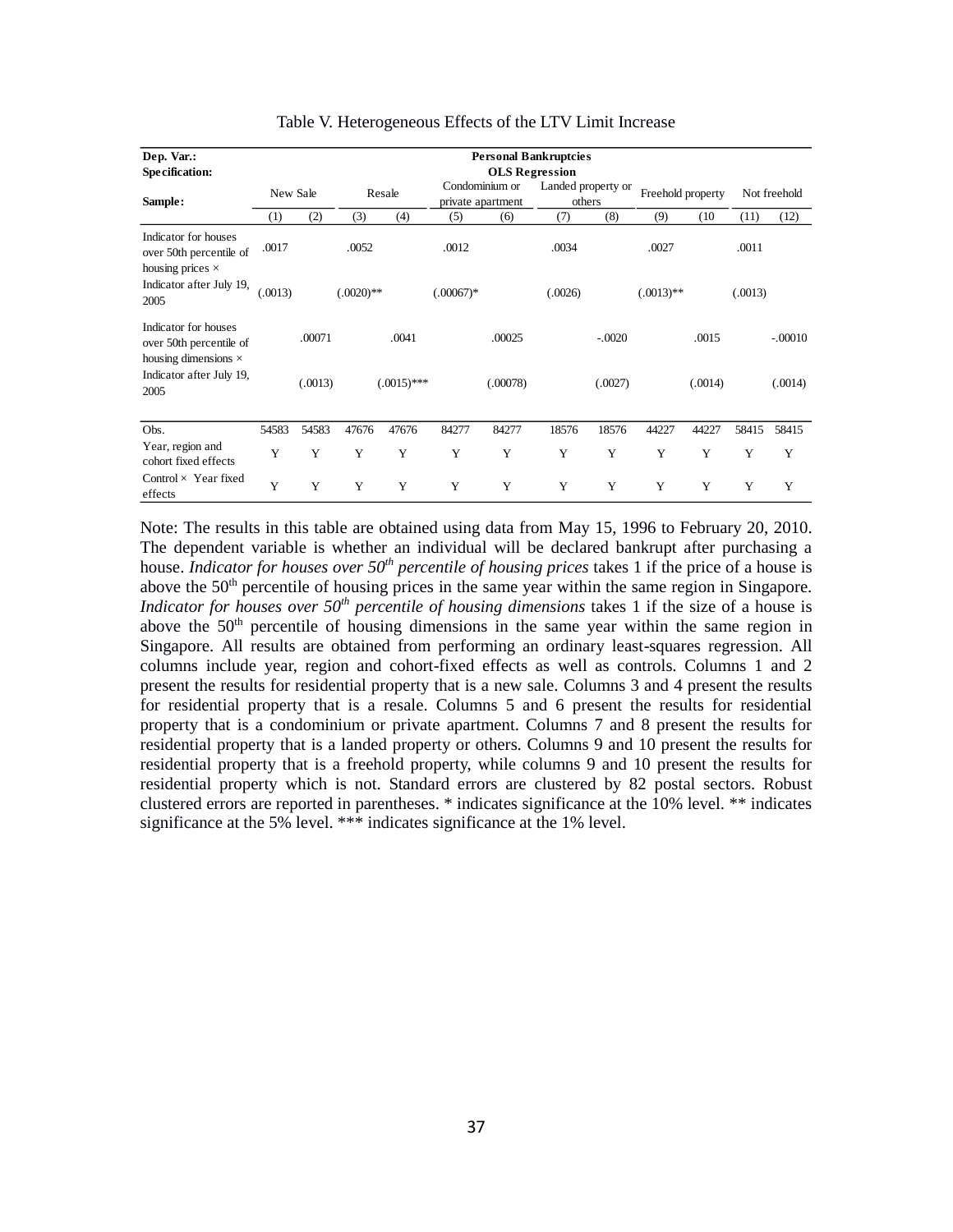| Dep. Var.:                                         |           |          |               |          | <b>Personal Bankruptcies</b> |           |           |                        |               |
|----------------------------------------------------|-----------|----------|---------------|----------|------------------------------|-----------|-----------|------------------------|---------------|
| Sample:                                            |           |          |               |          | <b>All Samples</b>           |           |           |                        |               |
| Specification:                                     |           |          |               |          | <b>OLS</b> Regression        |           |           |                        |               |
| Placebo cutoff time                                | 1998      | 1999     | 2000          | 2001     | 2002                         | 2003      | 2004      | 2005                   | July 19, 2005 |
|                                                    | (1)       | (2)      | (3)           | (4)      | (5)                          | (6)       | (7)       | (8)                    | (9)           |
| Panel A: Treatment Index is Housing Price          |           |          |               |          |                              |           |           |                        |               |
| Indicator for houses<br>over 50th percentile       | $-.00066$ | .000074  | $-.0019$      | $-.0013$ | .00099                       | $-.00079$ | .00012    | .0018                  | .0019         |
| of Treatment Index $\times$<br>placebo cutoff year | (.0035)   | (.0021)  | (.0023)       | (.0027)  | (.0021)                      | (.0013)   | (.0014)   | $(.00096)*$            | $(.0011)$ *** |
| Panel B: Treatment Index is Housing Dimensions     |           |          |               |          |                              |           |           |                        |               |
| Indicator for houses<br>over 50th percentile       | $-.0051$  | $-.0022$ | $-.0061$      | $-.0027$ | $-.0014$                     | $-.0019$  | $-.00075$ | .0025                  | .0027         |
| of Treatment Index $\times$<br>placebo cutoff year | (.0040)   | (.0021)  | $(.0023)$ *** | (.0027)  | (.0019)                      | (.0013)   |           | $(.0015)$ $(.00099)**$ | $(.0011)$ **  |
| Obs.                                               | 13379     | 23785    | 38660         | 47220    | 55748                        | 61452     | 63304     | 59019                  | 59019         |
| Year, region and<br>cohort fixed effects           | Y         | Y        | Y             | Y        | Y                            | Y         | Y         | Y                      | Y             |
| Control $\times$ Year fixed<br>effects             | Y         | Y        | Y             | Y        | Y                            | Y         | Y         | Y                      | Y             |

Table VI. Placebo Test

Note: The samples for each column are based on sequential six-year samples. For instance, given that the cutoff time of 2002, the samples used will be the following two three-year samples: 1999- 2002 and 2002-2005. The dependent variable is whether an individual will be declared bankrupt after purchasing a house. All results presented above are obtained from performing an ordinary least-squares regression. The results in Panel A are obtained with the housing prices as the treatment index. The results in Panel B are obtained with the housing dimensions as the treatment index. *Indicator for houses over 50th percentile of housing prices* takes 1 if the price of a house is above the 50<sup>th</sup> percentile of housing prices in the same year within the same region in Singapore. *Indicator for houses over 50th percentile of housing dimensions* takes 1 if the price of a house is above the 50<sup>th</sup> percentile of housing dimensions in the same year within the same region in Singapore. *Indicator for houses over 50<sup>th</sup> percentile of housing prices* is interacted with *Placebo cutoff time* in the column header. *Placebo* c*utoff time* represents *Placebo(year)* for columns 1 to 8. Therefore, the first column of panel A, for instance, presents the estimate for the coefficient of *Indicator for houses over 50th percentile of housing prices x Placebo1998. Placebo(year)* is the cutoff year from which common trends are compared across. For example, for placebo2001, the cutoff year is 2001 and the data before 2001 is compared to the data after 2001. Standard errors are clustered by 82 postal sectors. Robust clustered errors are reported in parentheses. \* indicates significance at the 10% level. \*\* indicates significance at the 5% level. \*\*\* indicates significance at the 1% level. All results are obtained from performing an ordinary least-squares regression. All columns include year, region and cohort fixed effects as well as controls.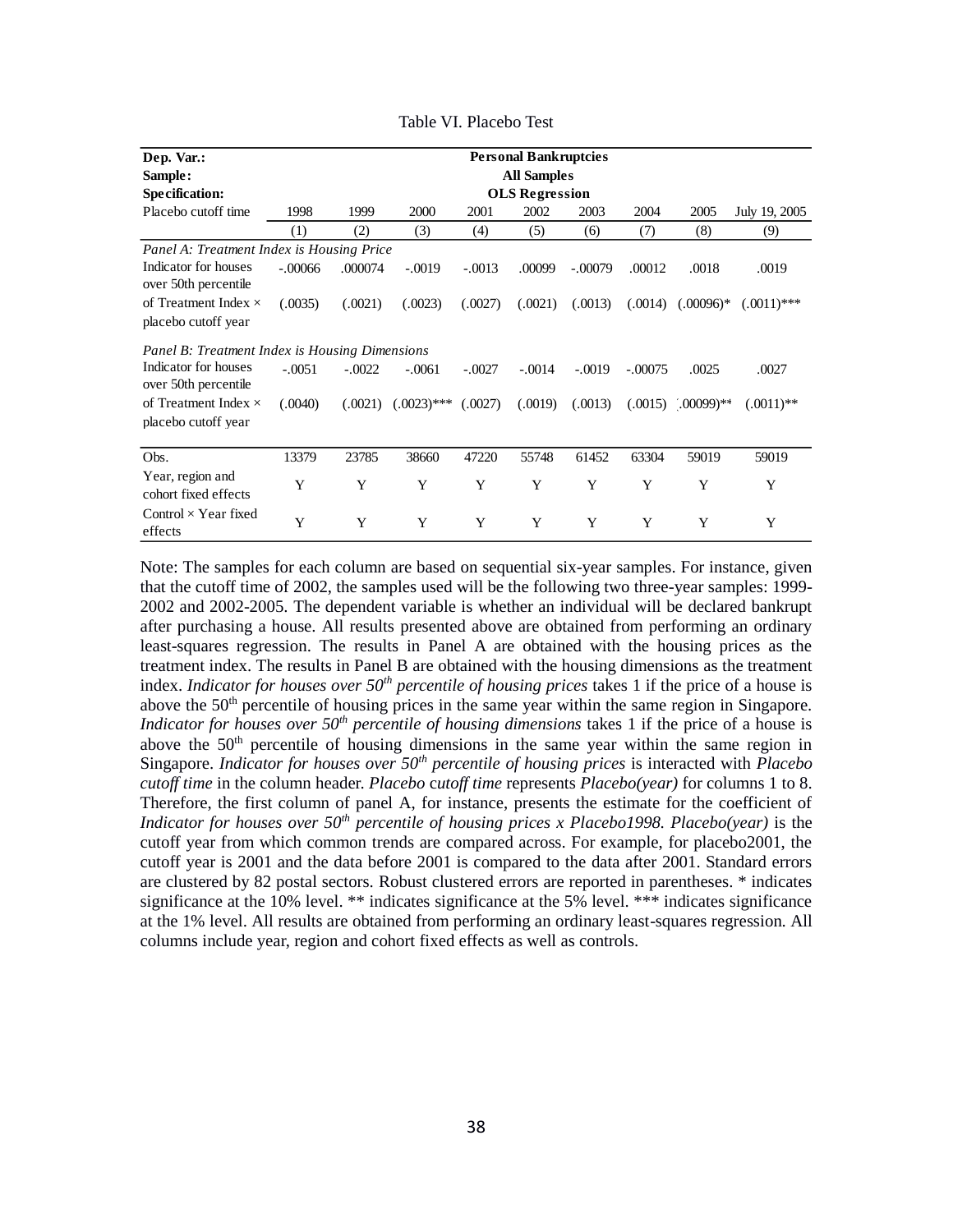| Dep. Var.:                                                                  |                       | <b>Personal Bankruptcies</b> |                              |          |                       |         |                              |          |  |  |  |
|-----------------------------------------------------------------------------|-----------------------|------------------------------|------------------------------|----------|-----------------------|---------|------------------------------|----------|--|--|--|
| Specification:                                                              |                       |                              |                              |          | <b>OLS</b> Regression |         |                              |          |  |  |  |
| Sample:                                                                     |                       | Year 1996 - 2005             |                              |          |                       |         | <b>Year 2000 - 2005</b>      |          |  |  |  |
| <b>Treatment Index</b>                                                      | <b>Housing Prices</b> |                              | Housing<br><b>Dimensions</b> |          | <b>Housing Prices</b> |         | Housing<br><b>Dimensions</b> |          |  |  |  |
|                                                                             | (1)                   | (2)                          | (3)                          | (4)      | (5)                   | (6)     | (7)                          | (8)      |  |  |  |
| Indicator for houses over 50th                                              | .00050                | $-.000013$                   | $-.00055$                    | $-.0016$ | .00034                | .000024 | $-.00031$                    | $-.0010$ |  |  |  |
| percentile of treatment index $\times$<br>Indicator after September 1, 2002 | (.0011)               | (.0013)                      | (.0010)                      | (.0011)  | (.0012)               | (.0013) | (.0011)                      | (.0012)  |  |  |  |
|                                                                             |                       |                              |                              |          |                       |         |                              |          |  |  |  |
| Obs.                                                                        | 63352                 | 63352                        | 63352                        | 63352    | 57003                 | 57003   | 57003                        | 57003    |  |  |  |
| Year, region and cohort fixed<br>effects                                    | Y                     | Y                            | Y                            | Y        | Y                     | Y       | Y                            | Y        |  |  |  |
| Control $\times$ Year fixed effects                                         | N                     | Y                            | N                            | Y        | N                     | Y       | N                            | Y        |  |  |  |

#### Table VII. Composition Effect

Note: The dependent variable is whether an individual will be declared bankrupt after purchasing a house. *Indicator for houses over 50th percentile of housing prices* takes 1 if the price of a house is above the  $50<sup>th</sup>$  percentile of housing prices in the same year within the same region in Singapore. *Indicator for houses over 50<sup>th</sup> percentile of housing dimensions* takes 1 if the size of a house is above the 50<sup>th</sup> percentile of housing dimensions in the same year within the same region in Singapore. The sample year varies across the table. Columns 1 to 4 uses data from 1996 to 2005 while columns 5 to 8 uses data from 2000 to 2005. Standard errors are clustered by 82 postal sectors. Robust clustered errors are reported in parentheses. \* indicates significance at the 10% level. \*\* indicates significance at the 5% level. \*\*\* indicates significance at the 1% level. All results are obtained from performing an ordinary least-squares regression. All columns include year, region and cohort -fixed effects as well as controls.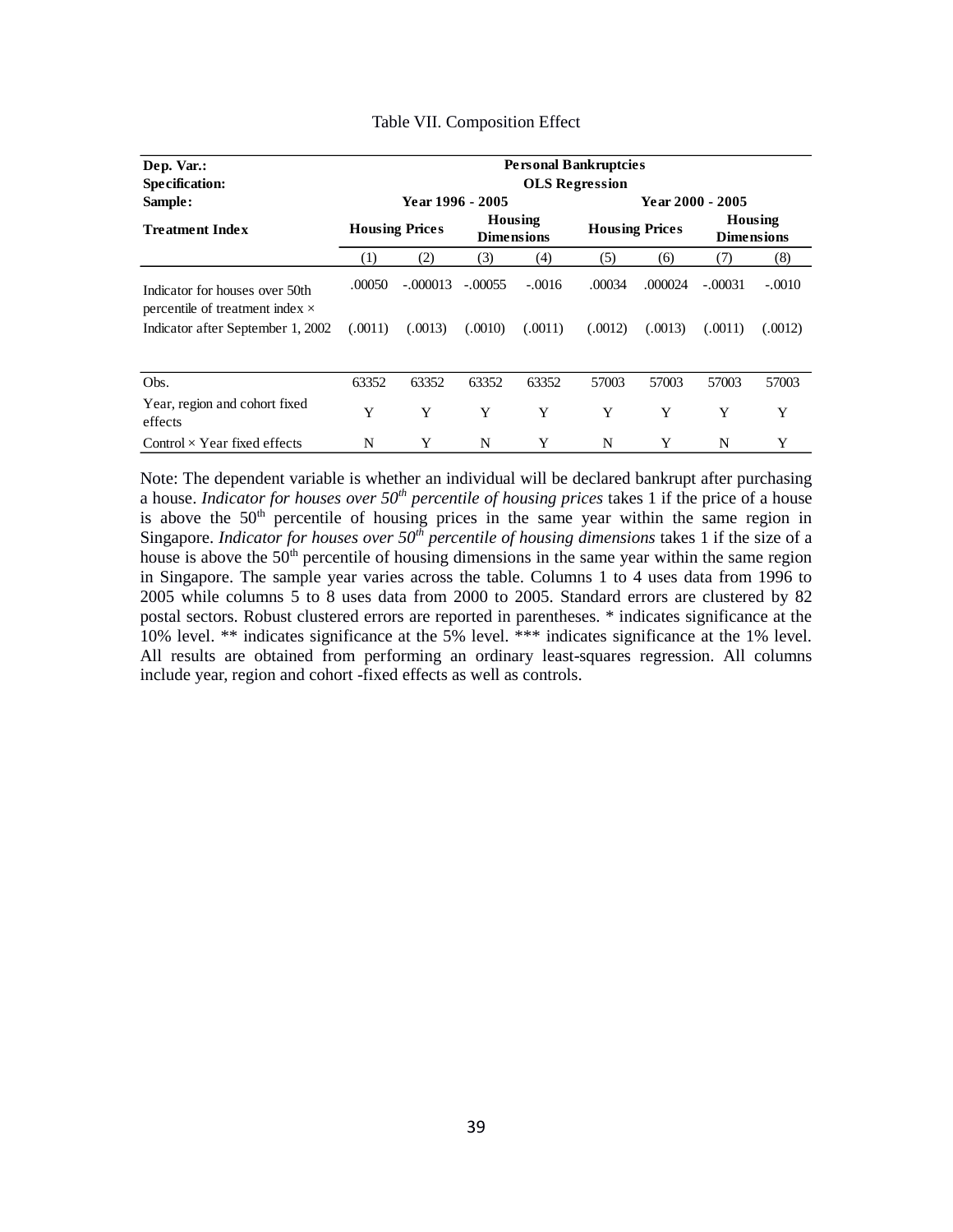| Dep. Var.:                                                      |                       |          | <b>Credit-Related Lawsuits</b> |              |  |  |  |  |
|-----------------------------------------------------------------|-----------------------|----------|--------------------------------|--------------|--|--|--|--|
| Sample:                                                         | <b>All Samples</b>    |          |                                |              |  |  |  |  |
| <b>Treatment Index</b>                                          | <b>Housing Prices</b> |          | <b>Housing Dimensions</b>      |              |  |  |  |  |
|                                                                 | (1)                   | (2)      | (3)                            | (4)          |  |  |  |  |
| Panel A: If a person is a defendant in a credit-related lawsuit |                       |          |                                |              |  |  |  |  |
| Indicator of housing over 50th percentile of                    | .0020                 | .0015    | .0020                          | .0022        |  |  |  |  |
| treatment index $\times$ Indicator after July 19, 2005          | $(.0011)*$            | (.0012)  | $(.0011)*$                     | $(.0011)$ ** |  |  |  |  |
| Obs.                                                            | 134315                | 134315   | 134315                         | 134315       |  |  |  |  |
| Panel B: If a person is a plaintiff in a credit-related lawsuit |                       |          |                                |              |  |  |  |  |
| Indicator of housing over 50th percentile of                    | .00014                | .000087  | .00012                         | .00011       |  |  |  |  |
| treatment index $\times$ Indicator after July 19, 2005          | (.00018)              | (.00022) | (.00021)                       | (.00024)     |  |  |  |  |
| Obs.                                                            | 136417                | 136417   | 136417                         | 136417       |  |  |  |  |
| Year, region and cohort fixed effects                           | Y                     | Y        | Y                              | Y            |  |  |  |  |
| Control $\times$ Year fixed effects                             | N                     | Y        | N                              | Y            |  |  |  |  |

## Table VIII. Debt Burden Effect

Note: The result in this table is obtained using data from May 15, 1996 to February 20, 2010. In Panel A, the dependent variable is whether an individual is a defendant in a credit-related lawsuit after purchasing a house. In Panel B, the dependent variable is whether an individual is a plaintiff in a credit-related lawsuit after purchasing a house. *Indicator for houses over 50th percentile of housing prices* takes 1 if the price of a house is above the 50<sup>th</sup> percentile of housing prices in the same year within the same region in Singapore. *Indicator for houses over 50th percentile of housing dimensions* takes 1 if the size of a house is above the  $50<sup>th</sup>$  percentile of housing dimensions in the same year within the same region in Singapore. *Indicator after July 19, 2005* takes 1 if the sample date is after July 19, 2005. Standard errors are clustered by 82 postal sectors. Robust clustered errors are reported in parentheses. \* indicates significance at the 10% level. \*\* indicates significance at the 5% level. \*\*\* indicates significance at the 1% level. All results are obtained from performing an ordinary least-squares regression. All columns include year, region and cohort-fixed effects as well as controls.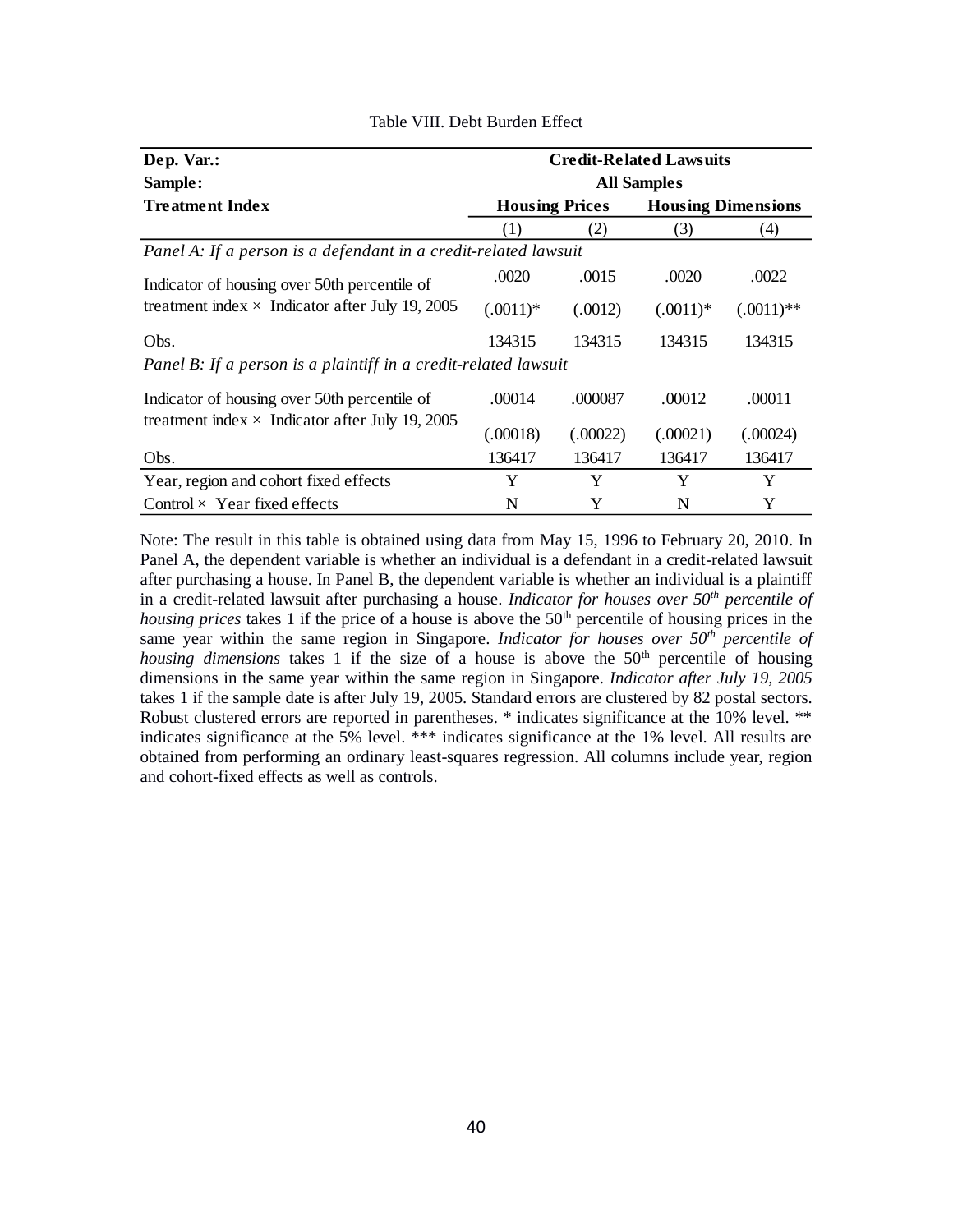| Dep. Var.:<br><b>Specification:</b>                                                                    |                       |             | <b>Personal Bankruptcies</b><br><b>OLS Regression</b> |           |
|--------------------------------------------------------------------------------------------------------|-----------------------|-------------|-------------------------------------------------------|-----------|
| Sample:                                                                                                |                       |             | <b>All Samples</b>                                    |           |
| <b>Treatment Index</b>                                                                                 | <b>Housing Prices</b> |             | <b>Housing Dimensions</b>                             |           |
|                                                                                                        | (1)                   | (2)         | (3)                                                   | (4)       |
| Panel A: If a person is a defendant in a credit-related lawsuit                                        |                       |             |                                                       |           |
| Indicator for houses over 50th percentile of treatment index $\times$                                  | $-.00087$             | $-.000056$  | .00011                                                | .00075    |
| Indicator after July 19, 2005                                                                          | $(.00048)*$           | (.00054)    | (.00046)                                              | (.00058)  |
| Indicator for credit-related lawsuits $\times$                                                         | .11                   | .11         | .084                                                  | .084      |
| Indicator for houses over 50th percentile of treatment index $\times$<br>Indicator after July 19, 2005 | $(.053)$ **           | $(.053)$ ** | $(.049)*$                                             | $(.049)*$ |
| Obs.                                                                                                   | 134315                | 134315      | 134315                                                | 134315    |
| Panel B: If a person is a plaintiff in a credit-related lawsuit                                        |                       |             |                                                       |           |
| Indicator for houses over 50th percentile of treatment index $\times$                                  | .000044               | .0000045    | .00006                                                | .000059   |
| Indicator after July 19, 2005                                                                          | (.000080)             | (.00010)    | (.000081)                                             | (.000097) |
| Indicator for credit-related lawsuits $\times$                                                         | $-.000051$            | .00023      | $-.000010$                                            | .00020    |
| Indicator for houses over 50th percentile of treatment index $\times$<br>Indicator after July 19, 2005 | (.000080)             | (.00023)    | (.000071)                                             | (.00021)  |
| Obs.                                                                                                   | 136417                | 136417      | 136417                                                | 136417    |
| Year, region and cohort fixed effects                                                                  | Y                     | Y           | Y                                                     | Y         |
| Control $\times$ Year fixed effects                                                                    | N                     | Y           | N                                                     | Y         |

Table IX. Heterogeneous Effect of the LTV Limit Increase Based on Credit-Related Lawsuits

Note: The result in this table is obtained using data from May 15, 1996 to February 20, 2010. The dependent variable is whether an individual will be declared bankrupt after purchasing a house. *Indicator for houses over 50th percentile of housing prices* takes 1 if the price of a house is above the 50<sup>th</sup> percentile of housing prices in the same year within the same region in Singapore. *Indicator for houses over 50th percentile of housing dimensions* takes 1 if the size of a house is above the 50<sup>th</sup> percentile of housing dimensions in the same year within the same region in Singapore. *Indicator after July 19, 2005* takes 1 if the sample date is after July 19, 2005. *Indicator for lawsuits with credit reasons* takes 1 if an individual is involved in a credit-related lawsuit. Standard errors are clustered by 82 postal sectors. Robust clustered errors are reported in parentheses. \* indicates significance at the 10% level. \*\* indicates significance at the 5% level. \*\*\* indicates significance at the 1% level. All results are obtained from performing an ordinary least squares regression. All columns include year, region and cohort-fixed effects as well as controls.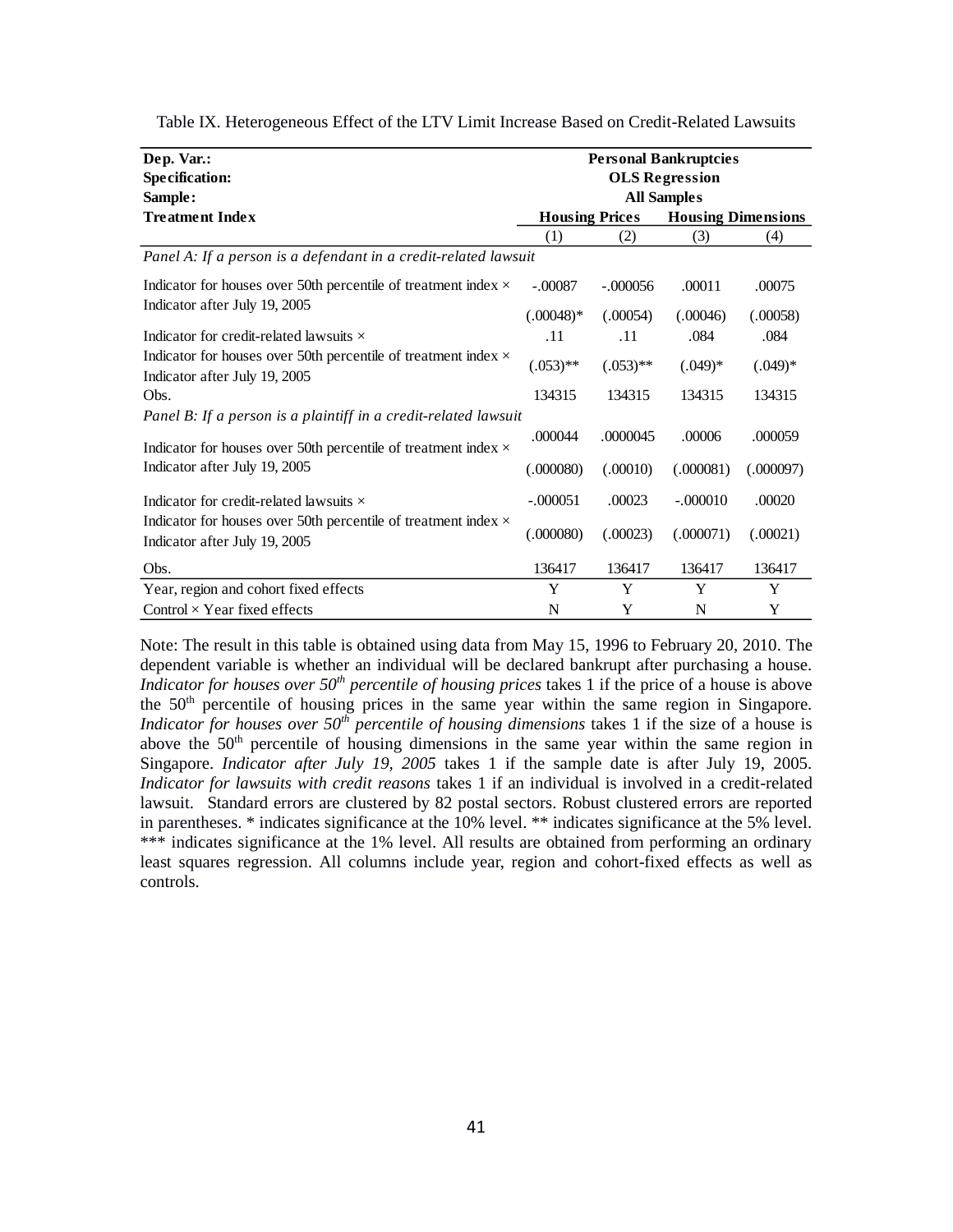| Sample:                                                                          |          |                       | <b>All Samples</b>        |          |
|----------------------------------------------------------------------------------|----------|-----------------------|---------------------------|----------|
| <b>Specification:</b>                                                            |          |                       | <b>OLS</b> Regression     |          |
| <b>Treatment Index</b>                                                           |          | <b>Housing Prices</b> | <b>Housing Dimensions</b> |          |
|                                                                                  | (1)      | (2)                   | (3)                       | (4)      |
| Panel A : Dependent Variable is bankruptcy before buying house                   |          |                       |                           |          |
| Indicator for houses over 50th percentile of Treatment Index $\times$            | .00037   | .00041                | .00055                    | .00049   |
| Indicator after July 19, 2005                                                    | (.00084) | (.00090)              | (.00081)                  | (.00086) |
| Obs.                                                                             | 102853   | 102853                | 102853                    | 102853   |
| Panel B : Dependent Variable is a defendant involved in a credit-related lawsuit |          |                       |                           |          |
| Indicator for houses over 50th percentile of Treatment Index $\times$            | .00029   | .0012                 | .00010                    | .00058   |
| Indicator after July 19, 2005                                                    | (.00090) | (.00092)              | (.00077)                  | (.00084) |
| Obs.                                                                             | 151956   | 151956                | 151956                    | 151956   |
| Panel C : Dependent Variable is male                                             |          |                       |                           |          |
| Indicator for houses over 50th percentile of Treatment Index $\times$            | $-.0033$ | $-.000053$            | .0034                     | .0067    |
| Indicator after July 19, 2005                                                    | (.0057)  | (.0044)               | (.0059)                   | (.0051)  |
| Obs.                                                                             | 102853   | 102853                | 102853                    | 102853   |
| Panel D : Dependent Variable is whether is Chinese                               |          |                       |                           |          |
| Indicator for houses over 50th percentile of Treatment Index $\times$            | .0070    | .0016                 | .011                      | .0062    |
| Indicator after July 19, 2005                                                    | (.0045)  | (.0044)               | $(.0055)$ **              | (.0049)  |
| Obs.                                                                             | 102853   | 102853                | 102853                    | 102853   |
| Panel E : Dependent Variable is cohort                                           |          |                       |                           |          |
| Indicator for houses over 50th percentile of Treatment Index $\times$            | $-.014$  | $-.022$               | $-.037$                   | $-.043$  |
| Indicator after July 19, 2005                                                    | (.033)   | (.031)                | (.028)                    | (.029)   |
| Obs.                                                                             | 101629   | 101629                | 101629                    | 101629   |
| Year, region and cohort fixed effects                                            | Y        | Y                     | Y                         | Y        |
| Control $\times$ Year fixed effects                                              | N        | Y                     | N                         | Y        |

|  |  |  | Table X. Selection for Irresponsible Buyers |  |
|--|--|--|---------------------------------------------|--|
|--|--|--|---------------------------------------------|--|

Note: The result in this table is obtained using data from May 15, 1996 to February 20, 2010. There are five dependent variables in this table: whether an individual will be declared bankrupt after purchasing a house, if an individual is a defendant involved in a credit -related lawsuit, if an individual is male, if an individual is of Chinese descent, and cohort, which refers to when an individual is born. *Indicator for houses over 50th percentile of housing prices* takes 1 if the price of a house is above the  $50<sup>th</sup>$  percentile of housing prices in the same year within the same region in Singapore. *Indicator for houses over 50th percentile of housing dimensions* takes 1 if the size of a house is above the  $50<sup>th</sup>$  percentile of housing dimensions in the same year within the same region in Singapore. *Indicator after July 19, 2005* takes 1 if the sample date is after July 19, 2005. Standard errors are clustered by 82 postal sectors. Robust clustered errors are reported in parentheses. \* indicates significance at the 10% level. \*\* indicates significance at the 5% level. \*\*\* indicates significance at the 1% level. All results are obtained from performing an ordinary least-squares regression. All columns include year, region and cohort-fixed effects as well as controls.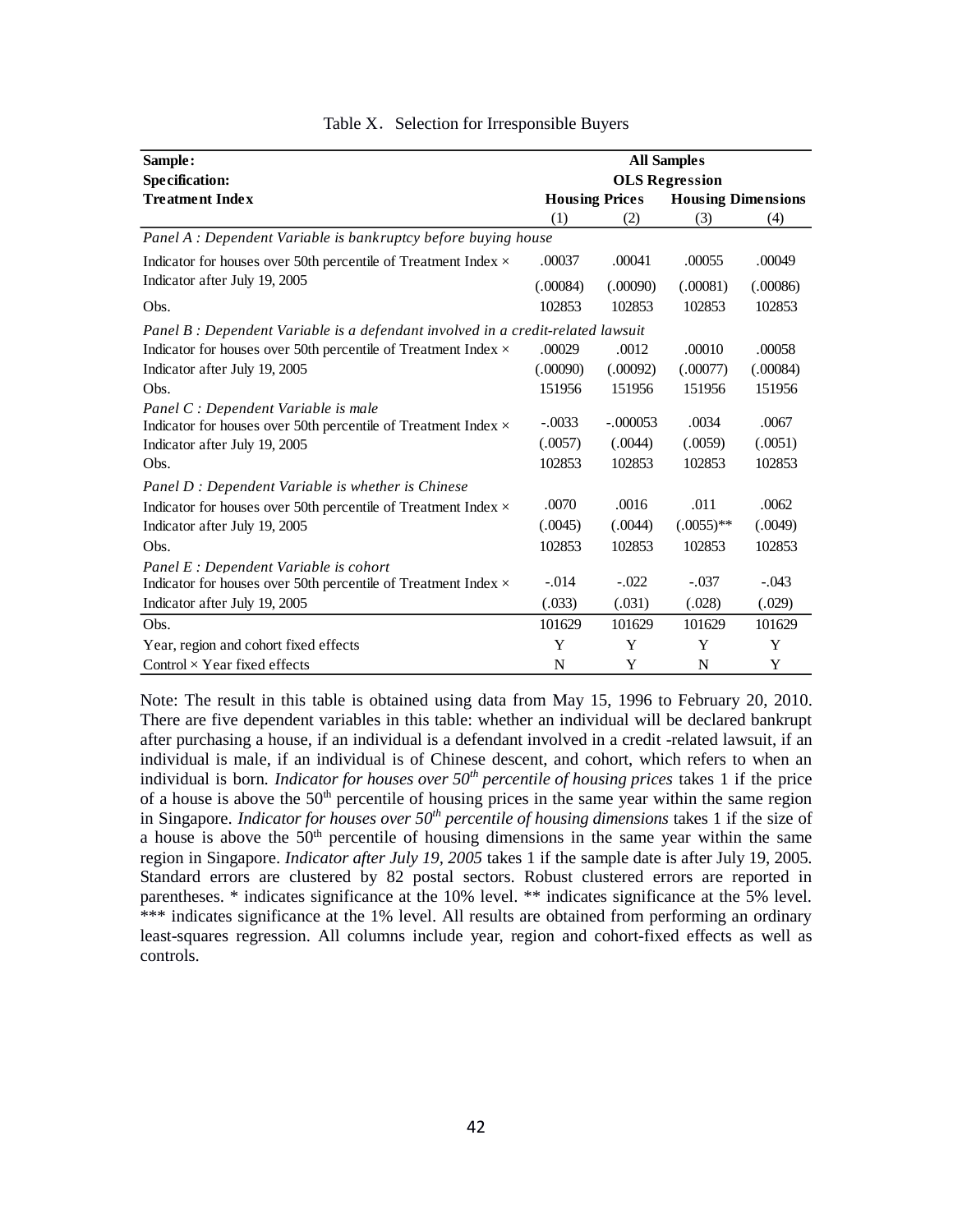| Dep. Var.:                                                                  |        | <b>Personal Bankruptcies</b> |          |            |            |                                          |             |         |  |  |  |
|-----------------------------------------------------------------------------|--------|------------------------------|----------|------------|------------|------------------------------------------|-------------|---------|--|--|--|
| Sample:                                                                     |        | <b>All Samples</b>           |          |            |            |                                          |             |         |  |  |  |
| Specification:                                                              |        | <b>OLS</b> Regression        |          |            |            | <b>Logistic Regression</b>               |             |         |  |  |  |
|                                                                             | (1)    | (2)                          | (3)      | (4)        | (5)        | (6)                                      | (7)         | (8)     |  |  |  |
| Indicator for houses over 50th<br>percentile of housing prices $\times$     | .0017  | .0025                        |          |            | .0021      | .0028                                    |             |         |  |  |  |
| Indicator after July 19, 2005                                               |        | $(.00070)$ ** $(.00094)$ *** |          |            | $(.0011)*$ | $(.0013)$ **                             |             |         |  |  |  |
| Indicator for houses over 50th<br>percentile of housing dimensions $\times$ |        |                              | .0012    | .0018      |            |                                          | .0021       | .0017   |  |  |  |
| Indicator after July 19, 2005                                               |        |                              | (.00087) | $(.0011)*$ |            |                                          | $(.0011)$ * | (.0013) |  |  |  |
| Obs.                                                                        | 102853 | 102853                       | 102853   | 102853     | 102853     | 102853                                   | 102853      | 102853  |  |  |  |
| Year, region and cohort fixed<br>effects                                    | Y      | Y                            | Y        | Y          | Y          | Y                                        | Y           | Y       |  |  |  |
| Control $\times$ Year fixed effects                                         | N      | Y                            | N        | Y          | N          | Y                                        | N           | Y       |  |  |  |
| Log likelihood                                                              |        |                              |          |            |            | -2898.4129-2843.1249-2898.5542-2844.9376 |             |         |  |  |  |

Table XI. The Impact of the LTV Limit Increase: Simulated Housing Prices and Dimensions

Note: The result in this table is obtained using data from May 15, 1996 to February 20 2010. The dependent variable is whether an individual will be declared bankrupt after purchasing a house. Columns 1 to 4 present the results from performing an ordinary least-squares regression. Columns 5 to 8 present the results from performing a logistic regression. *Indicator for houses over 50th percentile of housing prices* takes 1 if the price of a house is above the 50<sup>th</sup> percentile of simulated housing prices in the same year within the same region in Singapore. *Indicator for houses over 50<sup>th</sup> percentile of housing dimensions* takes 1 if the size of a house is above the 50<sup>th</sup> percentile of simulated housing dimensions in the same year within the same region in Singapore. *Indicator after July 19, 2005* takes 1 if the sample date is after July 19, 2005. Standard errors are clustered by 82 postal sectors. Robust clustered errors are reported in parentheses. \* indicates significance at the 10% level. \*\* indicates significance at the 5% level. \*\*\* indicates significance at the 1% level. All columns include year, region and cohort-fixed effects.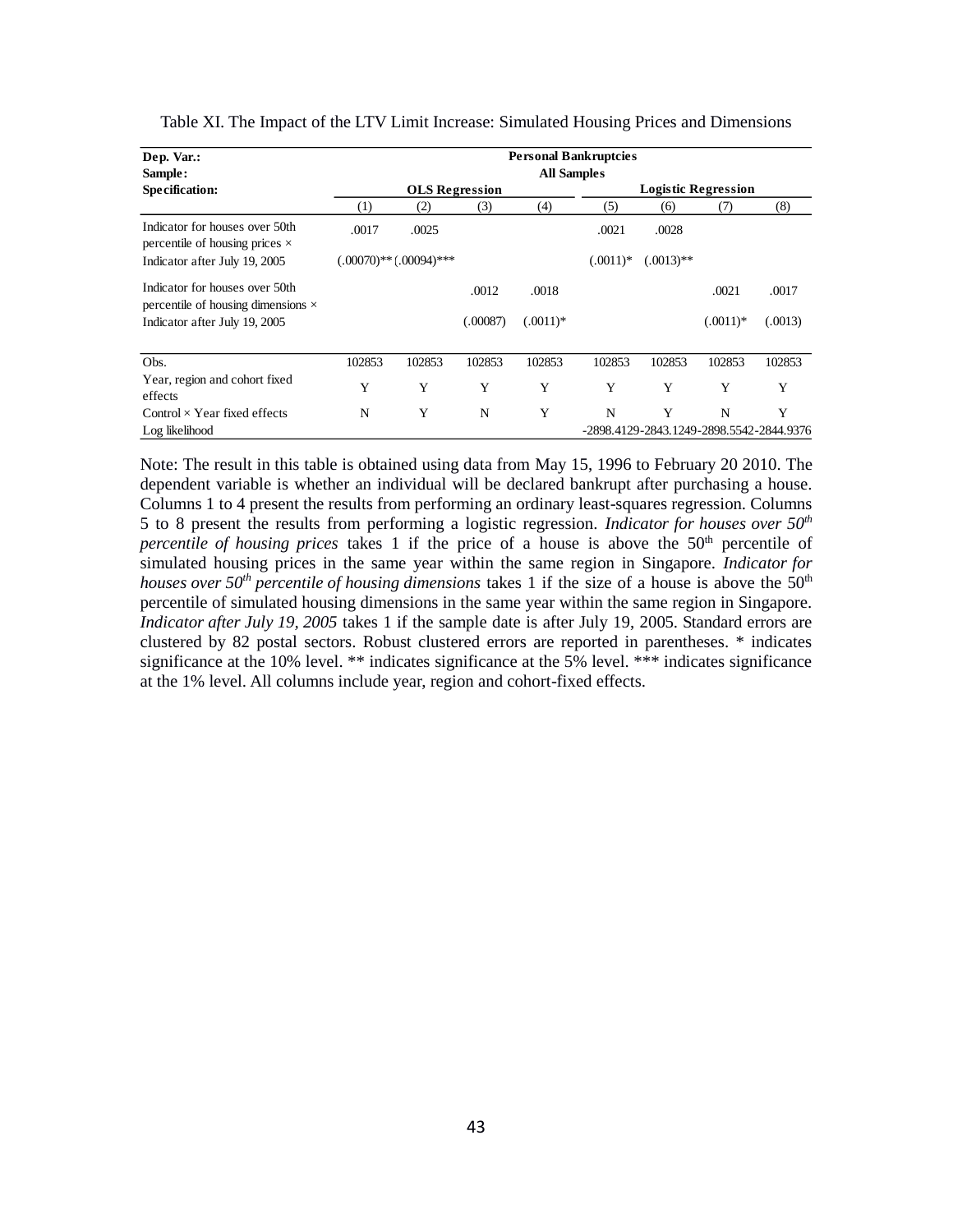| Sample:                                                                   |                       | <b>Bankruptcy Dataset</b>                       |                            | <b>LTV</b> Dataset |         |           |  |  |  |  |
|---------------------------------------------------------------------------|-----------------------|-------------------------------------------------|----------------------------|--------------------|---------|-----------|--|--|--|--|
| Specification:                                                            | <b>OLS</b> Regression |                                                 |                            |                    |         |           |  |  |  |  |
| Dep. Var.:                                                                |                       | <b>Bankruptcy after purchase of</b><br>property | <b>LTV</b><br><b>Ratio</b> | <b>Instalments</b> |         |           |  |  |  |  |
|                                                                           | (1)                   | (2)                                             | (3)                        | (4)                | (5)     | (6)       |  |  |  |  |
| Indicator for houses over 50th                                            | $-.00040$             | .000051                                         |                            |                    | 2.523   | $-97.202$ |  |  |  |  |
| percentile of housing prices $\times$<br>Indicator after July 1, 2004     | (.0012)               | (.0013)                                         |                            |                    | (3.178) | (187.655) |  |  |  |  |
| Indicator for houses over 50th                                            |                       |                                                 |                            | $-.00012-.000078$  |         |           |  |  |  |  |
| percentile of housing dimensions $\times$<br>Indicator after July 1, 2004 |                       |                                                 | (.0013)                    | (.0015)            |         |           |  |  |  |  |
| Obs.                                                                      | 43061                 | 43061                                           | 43061                      | 43061              | 652     | 652       |  |  |  |  |
| Year, region and cohort fixed<br>effects                                  | Y                     | Y                                               | Y                          | Y                  | Y       | Y         |  |  |  |  |
| Control $\times$ Year fixed effects                                       | N                     | Y.                                              | N.                         |                    | N       | N         |  |  |  |  |

Table XII. Impact of Interest Rates on Personal Bankruptcy, the LTV Ratio and the Monthly Instalment

Note: The result in this table is obtained using data from May 15, 1996 to February 20, 2010. The dependent variable varies in this table as from column 1 to 4, the dependent variables is whether an individual will be declared bankrupt after purchasing a house, and for column 5 to 6, the dependent variables are the LTV ratio and the monthly instalment. *Indicator for houses over 50th percentile of housing prices* takes 1 if the price of a house is above the 50<sup>th</sup> percentile of housing prices in the same year within the same region in Singapore. *Indicator for houses over 50th* percentile of housing dimensions takes 1 if the size of a house is above the 50<sup>th</sup> percentile of housing dimensions in the same year within the same region in Singapore. *Indicator after July 1, 2004* takes 1 if the sample date is after July 1, 2004. Standard errors are clustered by 82 postal sectors. Robust clustered errors are reported in parentheses. \* indicates significance at the 10% level. \*\* indicates significance at the 5% level. \*\*\* indicates significance at the 1% level. All results are obtained from performing an ordinary least-squares regression. All columns include year, region and cohort-fixed effects as well as controls.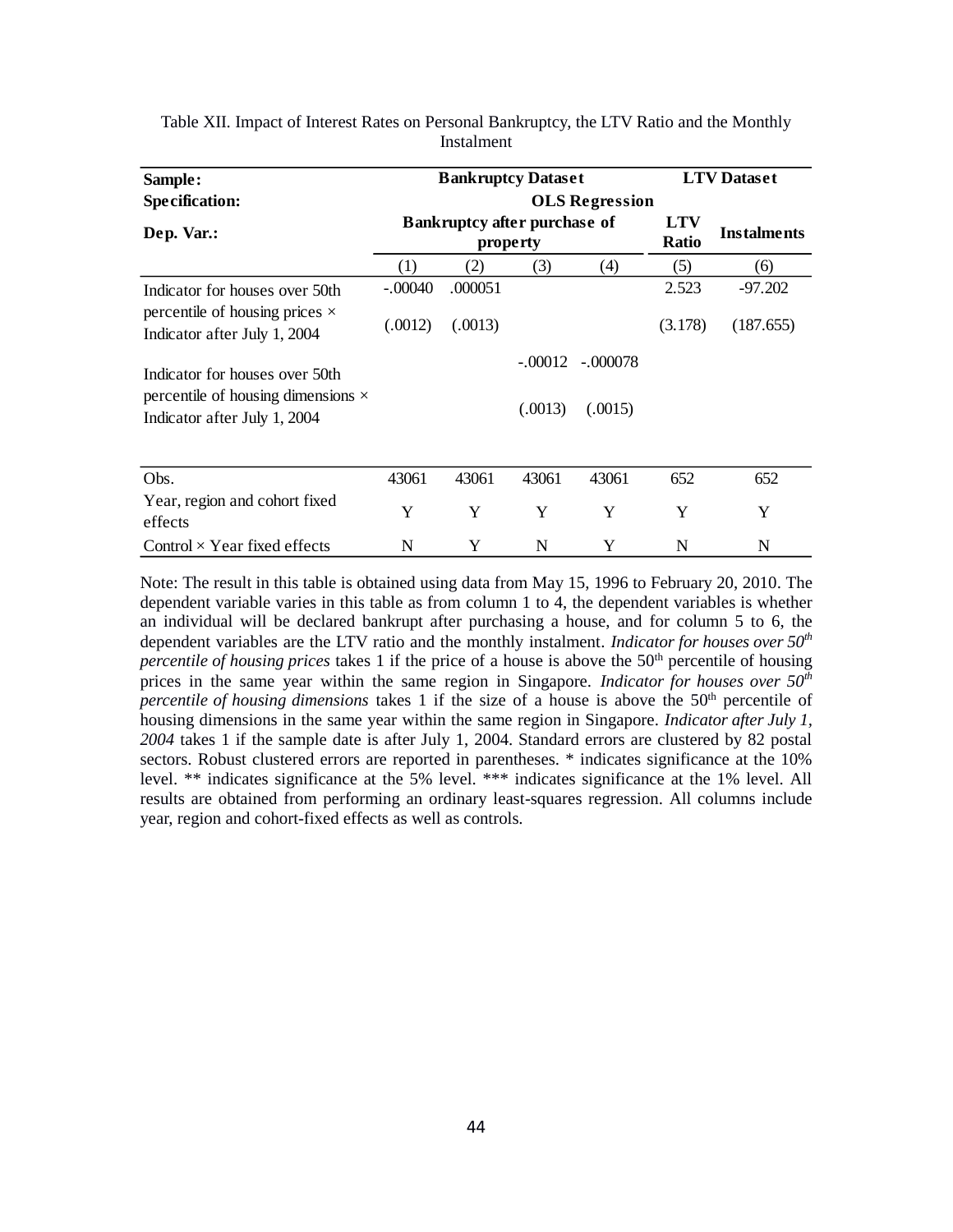| Dep. Var.:                                                                 | <b>Personal Bankruptcies</b> |        |         |                                    |           |                               |         |         |  |  |  |  |
|----------------------------------------------------------------------------|------------------------------|--------|---------|------------------------------------|-----------|-------------------------------|---------|---------|--|--|--|--|
| <b>Specification:</b>                                                      | <b>OLS</b> Regression        |        |         |                                    |           |                               |         |         |  |  |  |  |
| Sample:                                                                    |                              |        |         | Those who sell houses with subsale |           | Those who buy multiple houses |         |         |  |  |  |  |
|                                                                            | (1)                          | (2)    | (3)     | (4)                                | (5)       | (6)                           | (7)     | (8)     |  |  |  |  |
| Indicator for houses over 50th                                             | $-.010$                      | .0077  |         |                                    | $-.00031$ | .00001                        |         |         |  |  |  |  |
| percentile of housing prices $\times$<br>Indicator after July 19, 2005     | (.014)                       | (.016) |         |                                    | (.0012)   | (.0013)                       |         |         |  |  |  |  |
| Indicator for houses over 50th                                             |                              |        | $-.019$ | .015                               |           |                               | .00061  | .00025  |  |  |  |  |
| percentile of housing dimensions $\times$<br>Indicator after July 19, 2005 |                              |        | (.019)  | (.020)                             |           |                               | (.0011) | (.0012) |  |  |  |  |
| Obs.                                                                       | 1257                         | 1257   | 1257    | 1257                               | 41614     | 41614                         | 41614   | 41614   |  |  |  |  |
| Year, region and cohort fixed<br>effects                                   | Y                            | Y      | Y       | Y                                  | Y         | Y                             | Y       | Y       |  |  |  |  |
| Control $\times$ Year fixed effects                                        | N                            | Y      | N       | Y                                  | N         | Y                             | N       | Y       |  |  |  |  |

#### Table XIII. Speculators

Note: The results in this table are obtained using two different data samples from May 15, 1996 to February 20, 2010. For column 1 to 4, the sample is restricted to those who sell their house in a sub-sale, which refers to the purchase and sale of a property before completion based on the assumption of a price increase that will allow for a quick profit. For columns 5 to 8, the sample is restricted to those who buy multiple houses. The dependent variable is whether an individual will be declared bankrupt after purchasing a house. *Indicator for houses over 50th percentile of housing prices* takes 1 if the price of a house is above the 50<sup>th</sup> percentile of housing prices in the same year within the same region in Singapore. *Indicator for houses over 50th percentile of housing dimensions* takes 1 if the size of a house is above the  $50<sup>th</sup>$  percentile of housing dimensions in the same year within the same region in Singapore. *Indicator after July 19, 2005* takes 1 if the sample date is after July 19, 2005. Standard errors are clustered by 82 postal sectors. Robust clustered errors are reported in parentheses. \* indicates significance at the 10% level. \*\* indicates significance at the 5% level. \*\*\* indicates significance at the 1% level. All results are obtained from performing an ordinary least-squares regression. All columns include year, region and cohort-fixed effects as well as controls.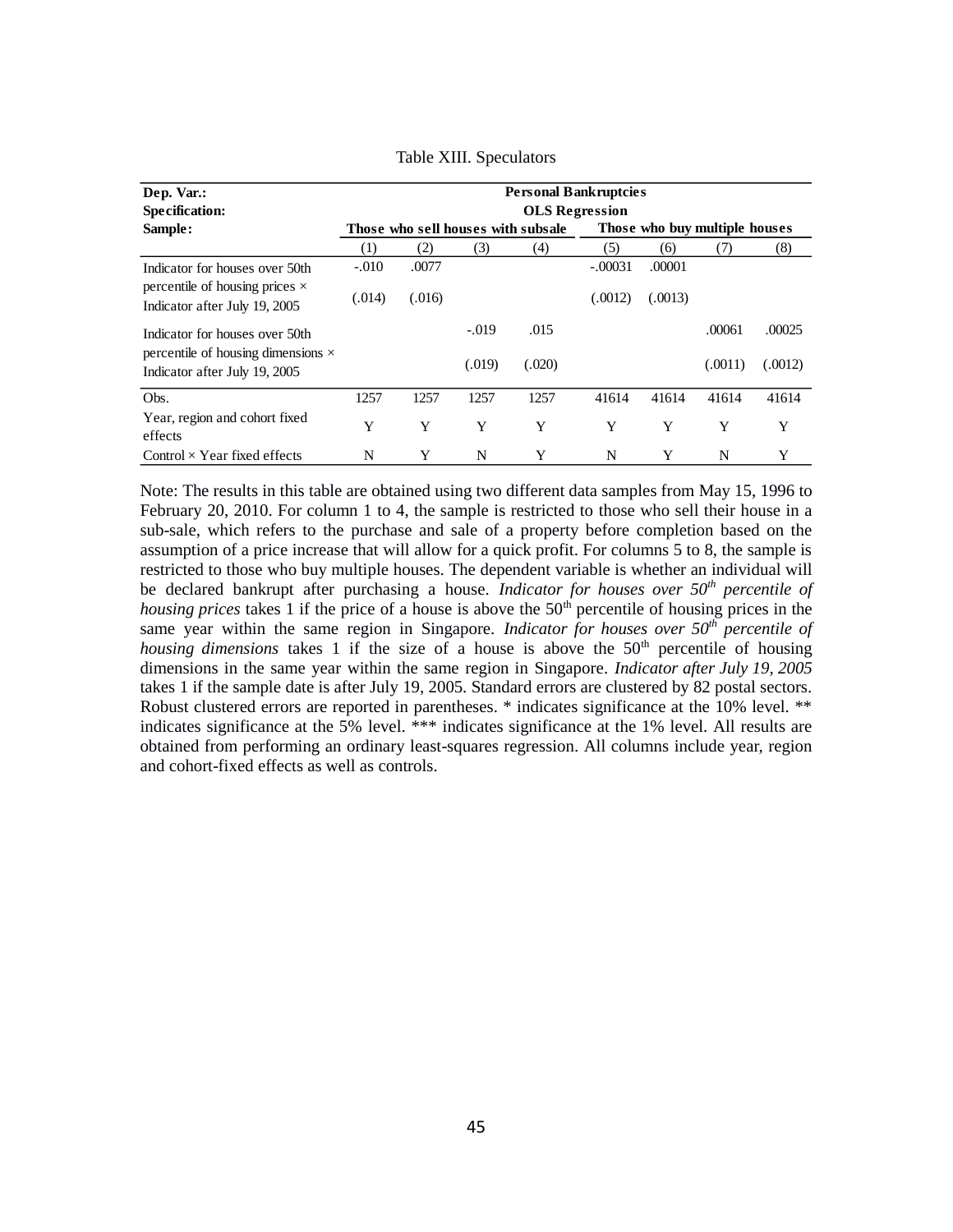| <b>Specification:</b>                                                                               | <b>OLS Regression</b>               |                          |                                                          |                          |                                                          |  |  |  |  |  |
|-----------------------------------------------------------------------------------------------------|-------------------------------------|--------------------------|----------------------------------------------------------|--------------------------|----------------------------------------------------------|--|--|--|--|--|
| Dep. Var.:                                                                                          | Whether<br>individual<br>sell house |                          | Log(housing price)                                       | <b>Returns from Sale</b> |                                                          |  |  |  |  |  |
| Sample:                                                                                             | <b>All Samples</b>                  | Those who<br>sell houses | Those who sell<br>house (close to<br>bankruptcy/lawsuit) | Those who<br>sell houses | Those who sell<br>house (close to<br>bankruptcy/lawsuit) |  |  |  |  |  |
|                                                                                                     | (1)                                 | (2)                      | (3)                                                      | (4)                      | (5)                                                      |  |  |  |  |  |
| Panel A: the correlation between personal bankruptcy and selling behavior                           |                                     |                          |                                                          |                          |                                                          |  |  |  |  |  |
| Indicator for personal bankruptcy                                                                   | 0.090<br>$(.012)$ ***               |                          |                                                          |                          |                                                          |  |  |  |  |  |
| Indicator for selling houses before                                                                 |                                     | $-.123$                  | $-.157$                                                  | $-115$                   | $-.160$                                                  |  |  |  |  |  |
| personal bankruptcy                                                                                 |                                     | $(.025)$ ***             | $(.028)$ ***                                             | $(.026)$ ***             | $(.024)$ ***                                             |  |  |  |  |  |
| Indicator for selling houses after                                                                  |                                     | $-.087$                  | $-.160$                                                  | $-.083$                  | $-144$                                                   |  |  |  |  |  |
| personal bankruptcy                                                                                 |                                     | $(.026)$ ***             | $(.040)$ ***                                             | $(.031)$ ***             | $(.043)$ ***                                             |  |  |  |  |  |
| Obs.                                                                                                | 138917                              | 10634                    | 10556                                                    | 10634                    | 10556                                                    |  |  |  |  |  |
| Panel B: the correlation between being a defendant in a credit-related lawsuit and selling behavior |                                     |                          |                                                          |                          |                                                          |  |  |  |  |  |
| Indicator for credit-related lawsuits                                                               | 0.056<br>$(.007)$ ***               |                          |                                                          |                          |                                                          |  |  |  |  |  |
| Indicator for selling houses before                                                                 |                                     | $-.093$                  | $-.121$                                                  | $-.108$                  | $-.132$                                                  |  |  |  |  |  |
| the credit-related lawsuits                                                                         |                                     | $(.026)$ ***             | $(.033)$ ***                                             | $(.025)$ ***             | $(.032)$ ***                                             |  |  |  |  |  |
| Indicator for selling houses after the                                                              |                                     | $-.087$                  | $-.122$                                                  | $-.099$                  | $-.110$                                                  |  |  |  |  |  |
| credit-related lawsuits                                                                             |                                     | $(.034)$ **              | $(.052)$ **                                              | $(.034)$ ***             | $(.047)$ **                                              |  |  |  |  |  |
| Obs.                                                                                                | 143573                              | 9001                     | 8764                                                     | 9001                     | 8764                                                     |  |  |  |  |  |
| Year, region and cohort fixed<br>effects                                                            | Y                                   | Y                        | Y                                                        | Y                        | Y                                                        |  |  |  |  |  |

#### Table XIV. Correlation between Personal Bankruptcy and Selling Behavior

Note: The result in this table is obtained using data from May 15 1996 to February 20, 2010. Panel A reports the correlation between personal bankruptcy and selling behavior, and Panel B reports the correlation between being a defendant in a credit-related lawsuit and selling behavior. In Column 1, the dependent variable is whether individual sells a house. In columns 2 and 3, the dependent variable is the natural log of housing price. In columns 4 and 5, the dependent variable is the return from the house sale. In columns 2 and 4, we restrict the sample to those who sell houses. In columns 3 and 5, we further exclude the sample who sell houses three years before or after the personal bankruptcy. Standard errors are clustered by 82 postal sectors. Robust clustered errors are reported in parentheses. \* indicates significance at the 10% level. \*\* indicates significance at the 5% level. \*\*\* indicates significance at the 1% level. All results are obtained from performing an ordinary least squares regression. All columns include year, region and cohort fixed effects as well as controls.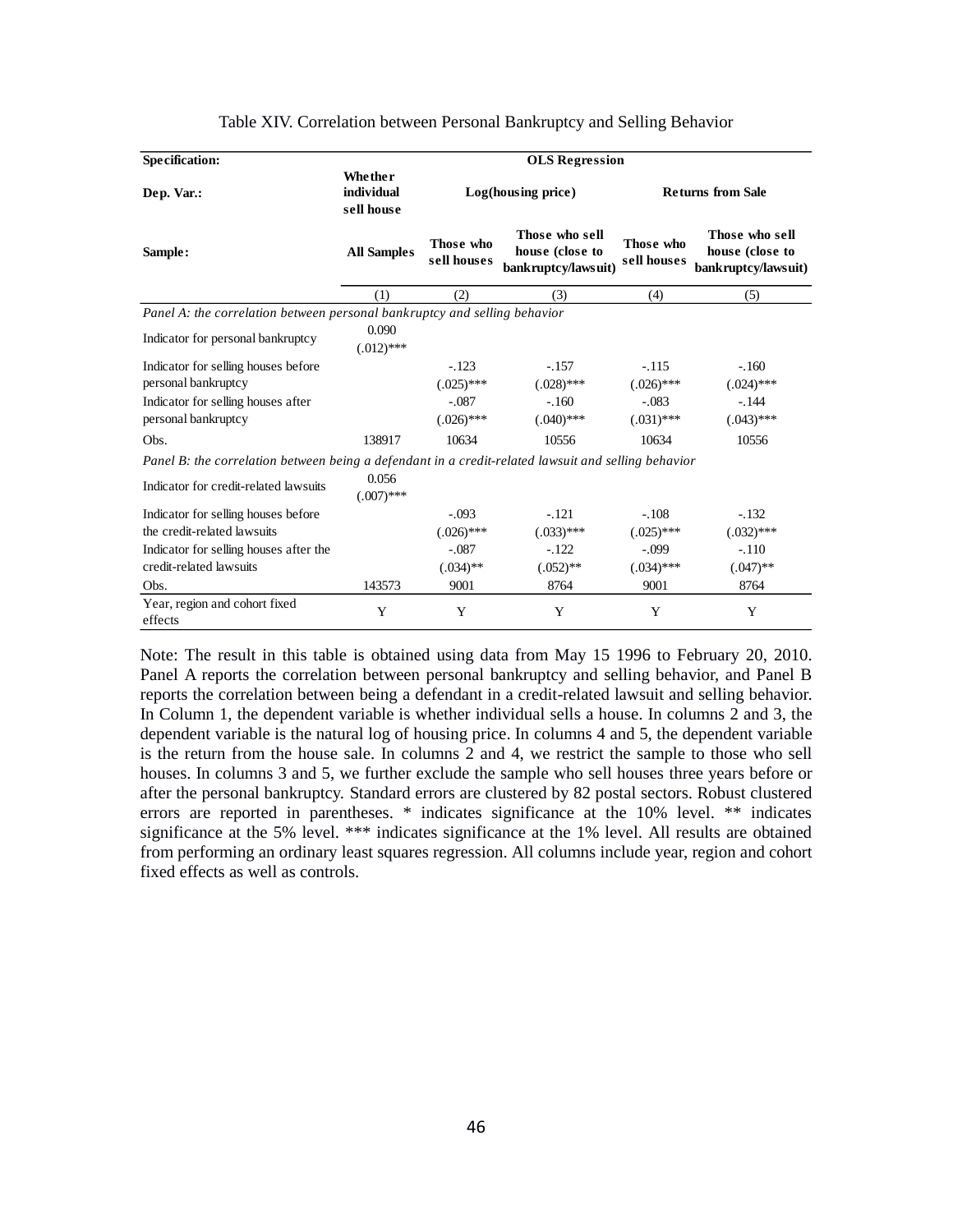

## Figure I. Key LTV Limit Changes for Private Residential Properties

Note: Figure I shows the key loan-to-value (LTV) limit changes for private residential properties in Singapore after 1996. The LTV limit is the ratio of a loan to the value of an asset purchased. In housing market, LTV limit is used by banks to represent the ratio of the mortgage amount as a percentage of the total appraised value of real property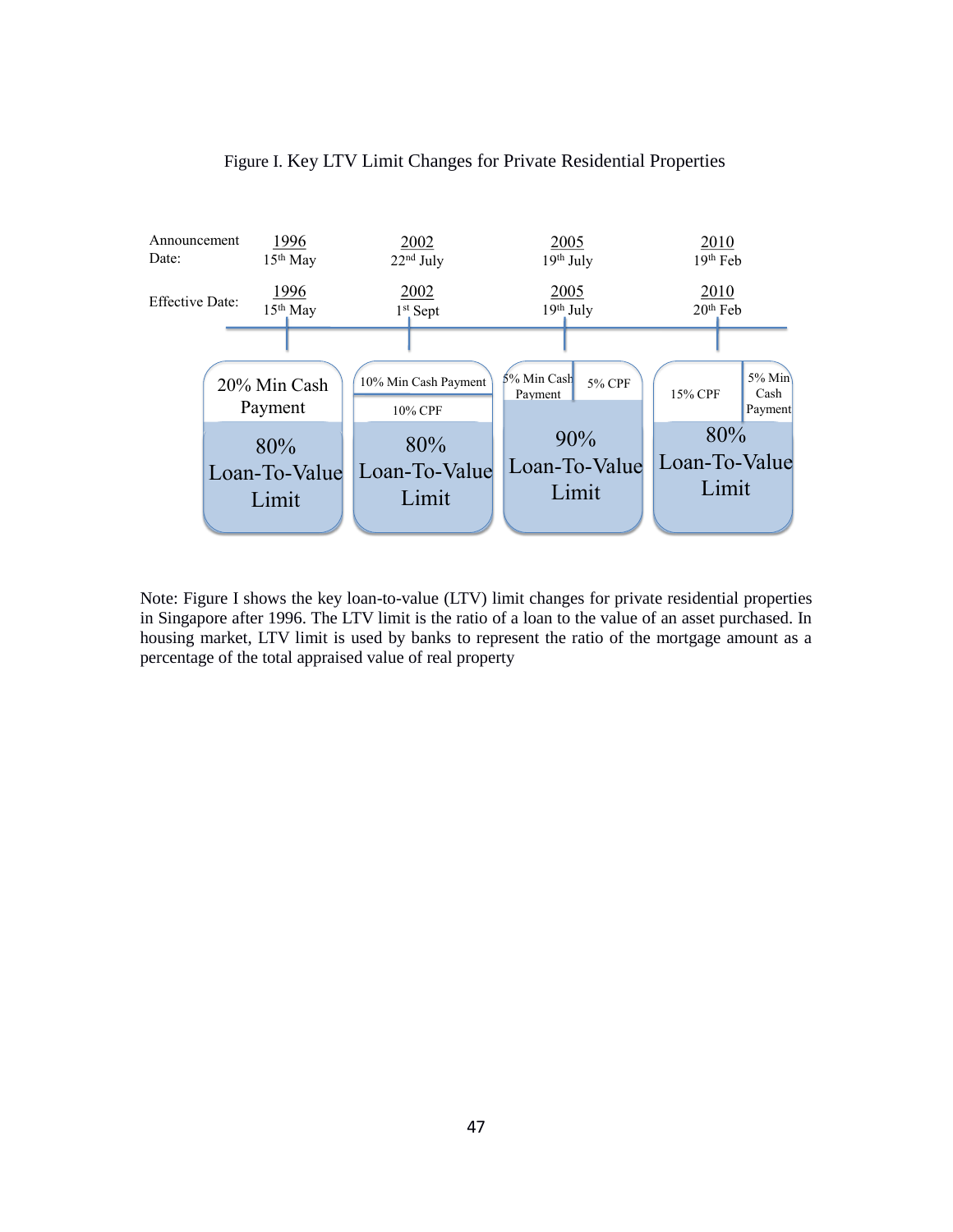

Figure II. Personal Bankruptcy Procedures

Note: Figure II describes the procedures of personal bankruptcy under the Bankruptcy Act in Singapore. Personal Bankruptcy refers to any individual debtor who has been judged bankrupt by a bankruptcy order. Only the High Court or the Official Assignee (OA) is able to discharge the debtor from Bankruptcy subjected to several conditions.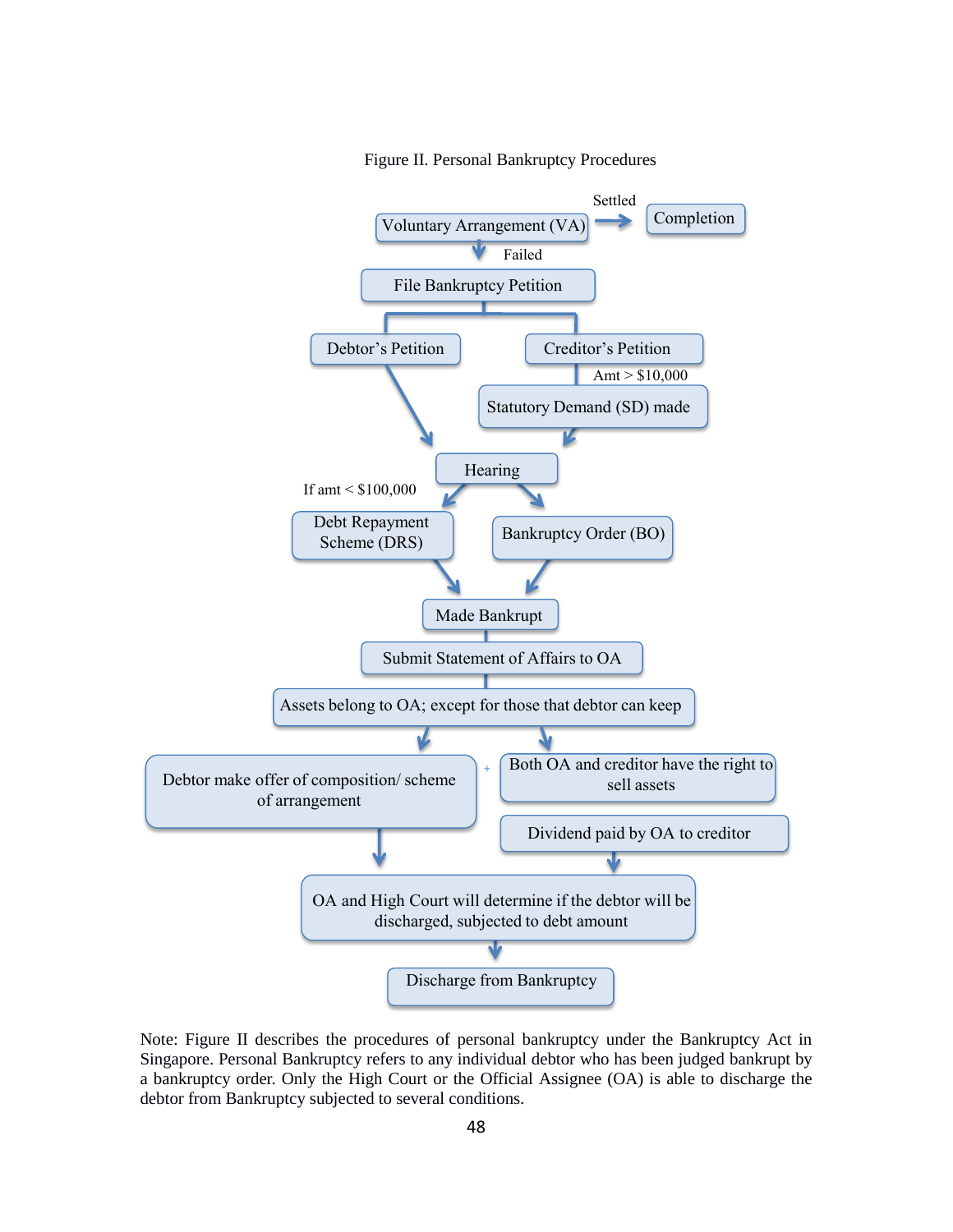

Figure III: The Impact of LTV Limit Increase on Actual Loan-to-Value Ratio

Note: Figure III shows the distribution of actual LTV for relatively expensive houses and cheap houses before and after the LTV limit increase in 2005. Panel A and B shows the sample of houses above median housing price in the same year within the same region in Singapore. Panel C and D shows the sample of houses below median housing price in the same year within the same region in Singapore.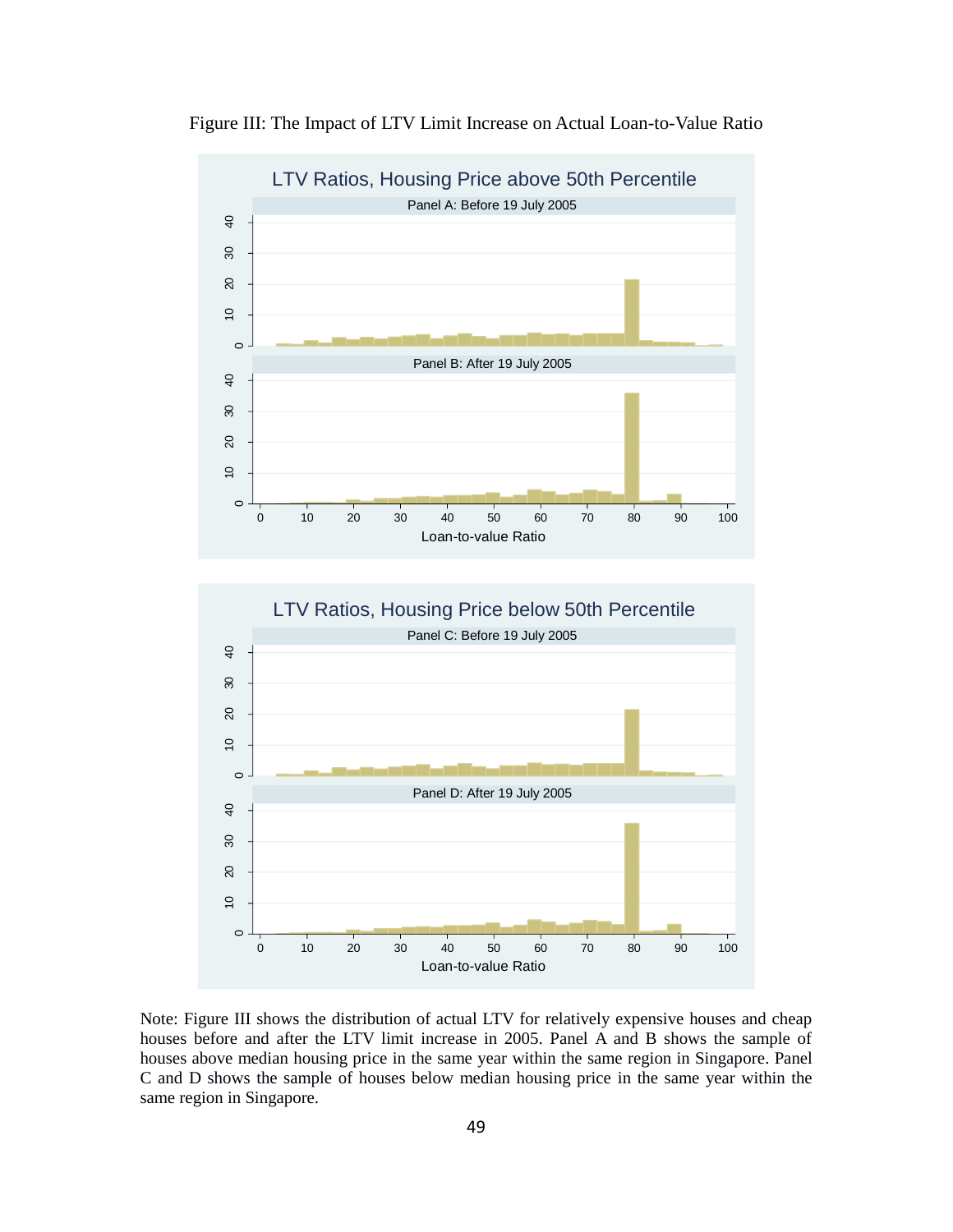

Figure IV. Three-Month Singapore Interbank Offered Rates (SIBOR)

Note: The sample period for SIBOR rates is from January 1995 to July 2013. Three-month SIBOR rates are the benchmark for property loans in Singapore and they are shared across multiple banks.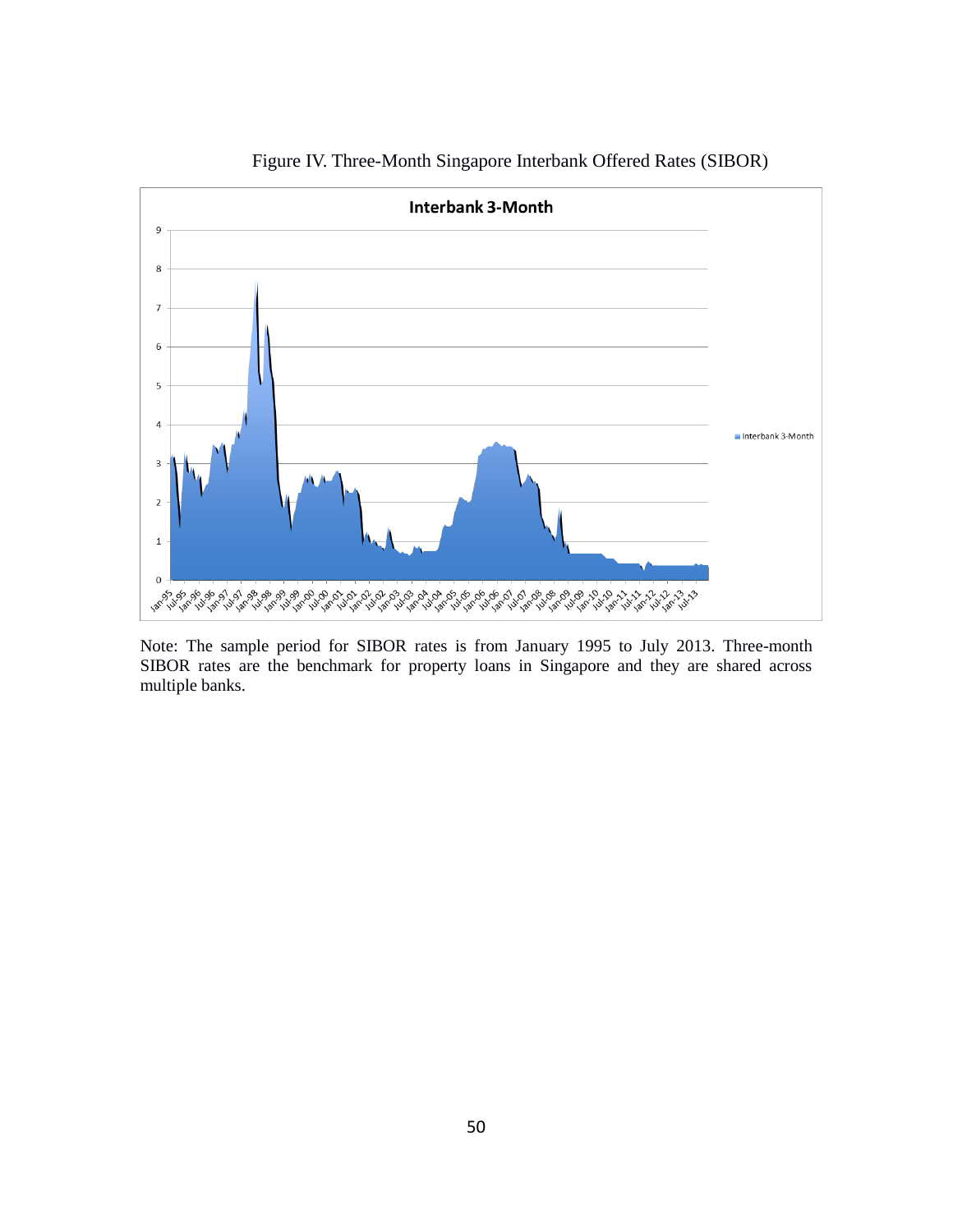## Table A.1 The Impact of the LTV Limit Increase on Personal Bankruptcy:

| Dep. Var.:<br>Sample:                                                   | <b>Personal bankruptcies</b><br>Year 1996 - 2010 |                               |             |                           |              |                       |                            |                           |  |
|-------------------------------------------------------------------------|--------------------------------------------------|-------------------------------|-------------|---------------------------|--------------|-----------------------|----------------------------|---------------------------|--|
| Specification:                                                          |                                                  | <b>OLS</b> Regression         |             |                           |              |                       | <b>Logistic Regression</b> |                           |  |
| <b>Treatment Index</b>                                                  |                                                  | <b>Housing Prices</b>         |             | <b>Housing Dimensions</b> |              | <b>Housing Prices</b> |                            | <b>Housing Dimensions</b> |  |
|                                                                         | (1)                                              | (2)                           | (3)         | (4)                       | (5)          | (6)                   | (7)                        | (8)                       |  |
| Panel A: Use Median in each year as treatment cutoff                    |                                                  |                               |             |                           |              |                       |                            |                           |  |
| Indicator for houses over 50th                                          | .0014                                            | .0019                         | .00057      | .0011                     | .0017        | .0030                 | .0020                      | .0021                     |  |
| percentile of treatment index $\times$<br>Indicator after July 19, 2005 | $(.00074)*$                                      | $(.00082)$ **                 | (.00076)    | (.00083)                  | (.0011)      | $(.0011)$ ***         | $(.00091)$ **              | $(.00091)$ **             |  |
| Panel B: Use Median in each year's sales type as treatment cutoff       |                                                  |                               |             |                           |              |                       |                            |                           |  |
| Indicator for houses over 50th                                          | .0015                                            | .0014                         | $-.00030$   | $-.00046$                 | $-.00090$    | .0020                 | .00064                     | .00060                    |  |
| percentile of treatment index $\times$<br>Indicator after July 19, 2005 | $(.00062)$ **                                    | $(.00066)$ **                 | (.00069)    | (.00074)                  | (.0010)      | $(.0011)*$            | (.00084)                   | (.00095)                  |  |
| Panel C: Use Median in each year's property type as treatment cutoff    |                                                  |                               |             |                           |              |                       |                            |                           |  |
| Indicator for houses over 50th                                          | .0021                                            | .0024                         | .0014       | .0015                     | .0025        | .0036                 | .0022                      | .0026                     |  |
| percentile of treatment index $\times$<br>Indicator after July 19, 2005 |                                                  | $(.00078)$ *** $(.00085)$ *** | $(.00073)*$ | $(.00082)$ *              | $(.0012)$ ** | $(.0012)$ ***         | $(.00093)$ **              | $(.00095)$ ***            |  |
| Obs.                                                                    | 102853                                           | 102853                        | 102853      | 102853                    | 102853       | 102853                | 102853                     | 102853                    |  |
| Log likelihood                                                          |                                                  |                               |             |                           |              |                       |                            |                           |  |
| Year, region and cohort fixed<br>effects                                | Y                                                | Y                             | Y           | Y                         | Y            | Y                     | Y                          | Y                         |  |
| Control $\times$ Year fixed effects                                     | N                                                | Y                             | N           | Y                         | N            | Y                     | N                          |                           |  |

#### Alternative Treatment Cutoffs

Note: Table A.1 presents robustness check for Table IV using alternative treatment cutoffs. The dependent variable is whether an individual will be declared bankrupt after purchasing a house. In Panel A, *Indicator for houses over 50<sup>th</sup> percentile of treatment index* takes 1 if the treatment index of a house is above the 50th percentile of treatment index in the same year in Singapore. In Panel B, *Indicator for houses over 50th percentile of treatment index* takes 1 if the treatment index of a house is above the 50th percentile of treatment index in the same sale type in the same year in Singapore. In Panel C, *Indicator for houses over 50th percentile of treatment index* takes 1 if the treatment index of a house is above the  $50<sup>th</sup>$  percentile of treatment in the same property type in the same year in Singapore. Columns 1 to 4 present the results from performing an ordinary leastsquares regression. Columns 5 to 8 present the results from performing a logistic regression. Standard errors are clustered by 82 postal sectors. Robust clustered errors are reported in parentheses. \* indicates significance at the 10% level. \*\* indicates significance at the 5% level. \*\*\* indicates significance at the 1% level. All columns include year, region and cohort-fixed effects. The results in the odd columns (columns 1, 3, 5 and 7) are obtained without including controls. The results in the even columns (columns 2, 4, 6 and 8) are obtained after including controls.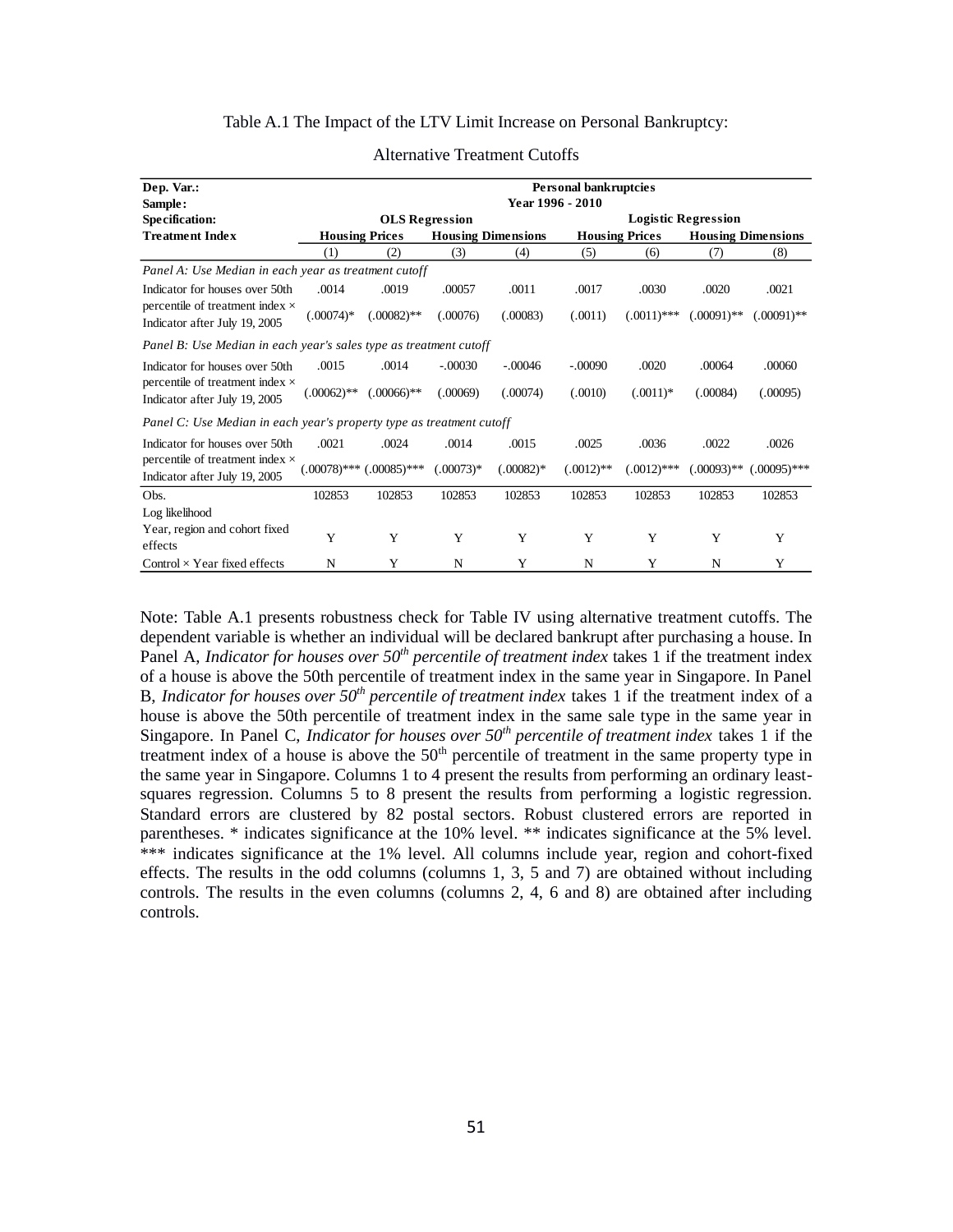| Sample:                                                                        |               |               | <b>Bankruptcy Dataset</b>    | <b>Mortgage Dataset</b> |            |                    |  |
|--------------------------------------------------------------------------------|---------------|---------------|------------------------------|-------------------------|------------|--------------------|--|
| <b>Specification:</b>                                                          |               |               |                              | <b>OLS</b> Regression   |            |                    |  |
| Dep. Var.:                                                                     |               |               | <b>Personal Bankruptcies</b> |                         | <b>LTV</b> | <b>Instalments</b> |  |
|                                                                                | (1)           | (2)           | (3)                          | (4)                     | (5)        | (6)                |  |
| Indicator for houses between 25th and                                          | .00031        | $-.000019$    |                              |                         | 0.916      | 105.003            |  |
| 50th percentile of housing prices $\times$<br>Indicator after July 19, 2005    | (.00077)      | (.00080)      |                              |                         | (1.716)    | (112.478)          |  |
| Indicator for houses between 50th and                                          | .0019         | .0018         |                              |                         | $3.137**$  | 390.234***         |  |
| 75th percentile of housing prices $\times$<br>Indicator after July 19, 2005    | $(.00091)$ ** | $(.00091)$ ** |                              |                         | (1.331)    | (133.444)          |  |
| Indicator for houses over 75th                                                 | .0014         | .0023         |                              |                         | $6.691***$ | 676.405**          |  |
| percentile of housing prices $\times$<br>Indicator after July 19, 2005         | (.0010)       | $(.0011)$ **  |                              |                         | (1.728)    | (257.837)          |  |
| Indicator for houses between 25th and                                          |               |               | $-.000063$                   | $-.00035$               |            |                    |  |
| 50th percentile of housing dimension $\times$<br>Indicator after July 19, 2005 |               |               | (.0011)                      | (.0011)                 |            |                    |  |
| Indicator for houses between 50th and                                          |               |               | .0023                        | .0022                   |            |                    |  |
| 75th percentile of housing dimension $\times$<br>Indicator after July 19, 2005 |               |               | $(.00083)$ ***               | $(.00086)$ **           |            |                    |  |
| Indicator for houses over 75th                                                 |               |               | $-.00033$                    | .00042                  |            |                    |  |
| percentile of housing dimension $\times$<br>Indicator after July 19, 2005      |               |               | (.0011)                      | (.0014)                 |            |                    |  |
| Obs.                                                                           | 102853        | 102853        | 102853                       | 102853                  | 3686       | 3686               |  |
| Year, region and cohort fixed effects                                          | Y             | Y             | Y                            | Y                       | Y          | Y                  |  |
| Control $\times$ Year fixed effects                                            | N             | Y             | N                            | Y                       | N          | N                  |  |

Table A.2 The Impact of the LTV Limit Increase on Personal Bankruptcy, the LTV Ratio and the Monthly Instalment: Quartile as Treatment Cutoffs

Note: Table A.2 presents robustness check for Table II and IV using quartiles of treatment index as treatment cutoffs. In columns 1 to 4, the dependent variable is whether an individual will be declared bankrupt after purchasing a house. In columns 5 and 6, the dependent variables are the LTV ratio and the monthly instalment. *Indicator for houses between 25th and 50th percentile of housing prices* takes 1 if the prices of a house is between the  $25<sup>th</sup>$  and the  $50<sup>th</sup>$  percentile of housing prices in the same year in the same region. *Indicator for houses between 50th and 75th percentile of housing prices* takes 1 if the prices of a house is between the 50<sup>th</sup> and the 75<sup>th</sup> percentile of housing prices in the same year in the same region. *Indicator for houses over 75th percentile of housing prices* takes 1 if the prices of a house is over the 75<sup>th</sup> percentile of housing prices in the same year in the same region. Standard errors are clustered by 82 postal sectors. Robust clustered errors are reported in parentheses. \* indicates significance at the 10% level. \*\* indicates significance at the 5% level. \*\*\* indicates significance at the 1% level. All columns include year, region and cohort-fixed effects. The results in the odd columns (columns 1, 3, 5 and 7) are obtained without including controls. The results in the even columns (columns 2, 4, 6 and 8) are obtained after including controls.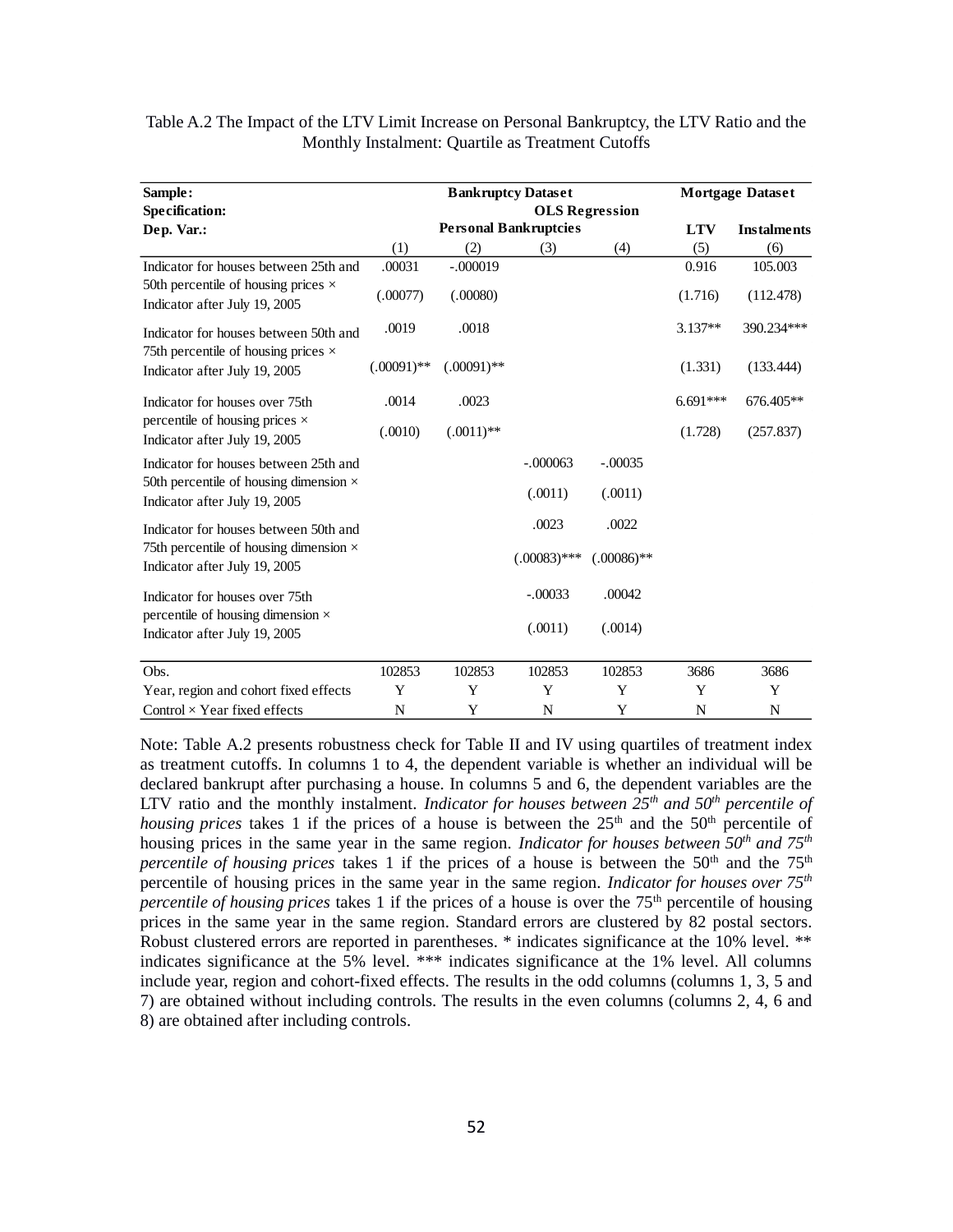## Table A.3 Impact of the LTV Limit Increase on Personal Bankruptcy:

| Dep. Var.:                                                                | <b>Personal Bankruptcies</b><br>Year 1996 - 2010 |                       |                           |                            |           |                       |                |                           |  |  |  |
|---------------------------------------------------------------------------|--------------------------------------------------|-----------------------|---------------------------|----------------------------|-----------|-----------------------|----------------|---------------------------|--|--|--|
| Sample:<br><b>Specification:</b>                                          |                                                  |                       | <b>OLS</b> Regression     | <b>Logistic Regression</b> |           |                       |                |                           |  |  |  |
| <b>Treatment Index</b>                                                    |                                                  | <b>Housing Prices</b> | <b>Housing Dimensions</b> |                            |           | <b>Housing Prices</b> |                | <b>Housing Dimensions</b> |  |  |  |
|                                                                           | (1)                                              | (2)                   | (3)                       | (4)                        | (5)       | (6)                   | (7)            | (8)                       |  |  |  |
| Panel A: All cases including multiple houses and bankruptcies             |                                                  |                       |                           |                            |           |                       |                |                           |  |  |  |
| Indicator for houses over 50th<br>percentile of treatment index ×         | .00096                                           | .0013                 | .0010                     | .0013                      | .0013     | .0021                 | .0023          | .0022                     |  |  |  |
| Indicator after July 19, 2005                                             | (.00061)                                         | $(.00059)$ **         | $(.00059)*$               | $(.00063)$ **              | (.00093)  | $(.00095)$ **         | $(.00076)$ *** | $(.00076)$ ***            |  |  |  |
| Obs.                                                                      | 144573                                           | 144573                | 144573                    | 144573                     | 144573    | 144573                | 144573         | 144573                    |  |  |  |
| Panel B: Quartile of all cases including multiple houses and bankruptcies |                                                  |                       |                           |                            |           |                       |                |                           |  |  |  |
| Indicator for houses between<br>25th percentile to 50th                   | .00064                                           | .00026                | $-.00026$                 | $-.00069$                  | $-.0013$  | $-.00075$             | $-.0016$       | $-.0012$                  |  |  |  |
| percentile of treatment index ×<br>Indicator after July 19, 2005          | (.00077)                                         | (.00080)              | (.00082)                  | (.00082)                   | (.0014)   | (.0014)               | (.0014)        | (.0014)                   |  |  |  |
| Indicator for houses between<br>50th percentile to 75th                   | .00071                                           | .00054                | .0019                     | .0017                      | $-.00021$ | .00098                | .0027          | .0030                     |  |  |  |
| percentile of treatment index ×<br>Indicator after July 19, 2005          | (.00070)                                         | (.00067)              | $(.00067)$ ***            | $(.00070)**$               | (.0010)   | (.00098)              | $(.0014)$ ***  | $(.0010)$ ***             |  |  |  |
| Indicator for houses above 75th                                           | .00098                                           | .0017                 | .000059                   | .00036                     | .0010     | .0019                 | .0015          | .00070                    |  |  |  |
| percentile of treatment index $\times$<br>Indicator after July 19, 2005   | (.00084)                                         | $(.00086)*$           | (.00091)                  | (.00096)                   | (.0013)   | (.0015)               | (.0013)        | (.0013)                   |  |  |  |
| Obs.                                                                      | 144573                                           | 144573                | 144573                    | 144573                     | 144573    | 144573                | 144573         | 144573                    |  |  |  |
| Log likelihood                                                            |                                                  |                       |                           |                            |           | -3936.8467 -3844.1935 | -3936.636      | $-3842.7572$              |  |  |  |
| Year, region and cohort fixed<br>effects                                  | Y                                                | Y                     | Y                         | Y                          | Y         | Y                     | Y              | Y                         |  |  |  |
| Control $\times$ Year fixed effects                                       | N                                                | Y                     | N                         | Y                          | N         | Y                     | N              | Y                         |  |  |  |

#### Multiple House Buyers

Note: Table A.3 presents robustness check for Table IV using both single house buyers and multiple house buyers. In Panel A, we use median of treatment index in the same region in the same year as treatment cutoffs. In Panel B, we use quartiles of treatment index in the same region in the same year as treatment cutoffs. Columns 1 to 4 present the results from performing an ordinary least-squares regression. Columns 5 to 8 present the results from performing a logistic regression. Standard errors are clustered by 82 postal sectors. Robust clustered errors are reported in parentheses. \* indicates significance at the 10% level. \*\* indicates significance at the 5% level. \*\*\* indicates significance at the 1% level. All columns include year, region and cohort-fixed effects. The results in the odd columns (columns 1, 3, 5 and 7) are obtained without including controls. The results in the even columns (columns 2, 4, 6 and 8) are obtained after including controls.